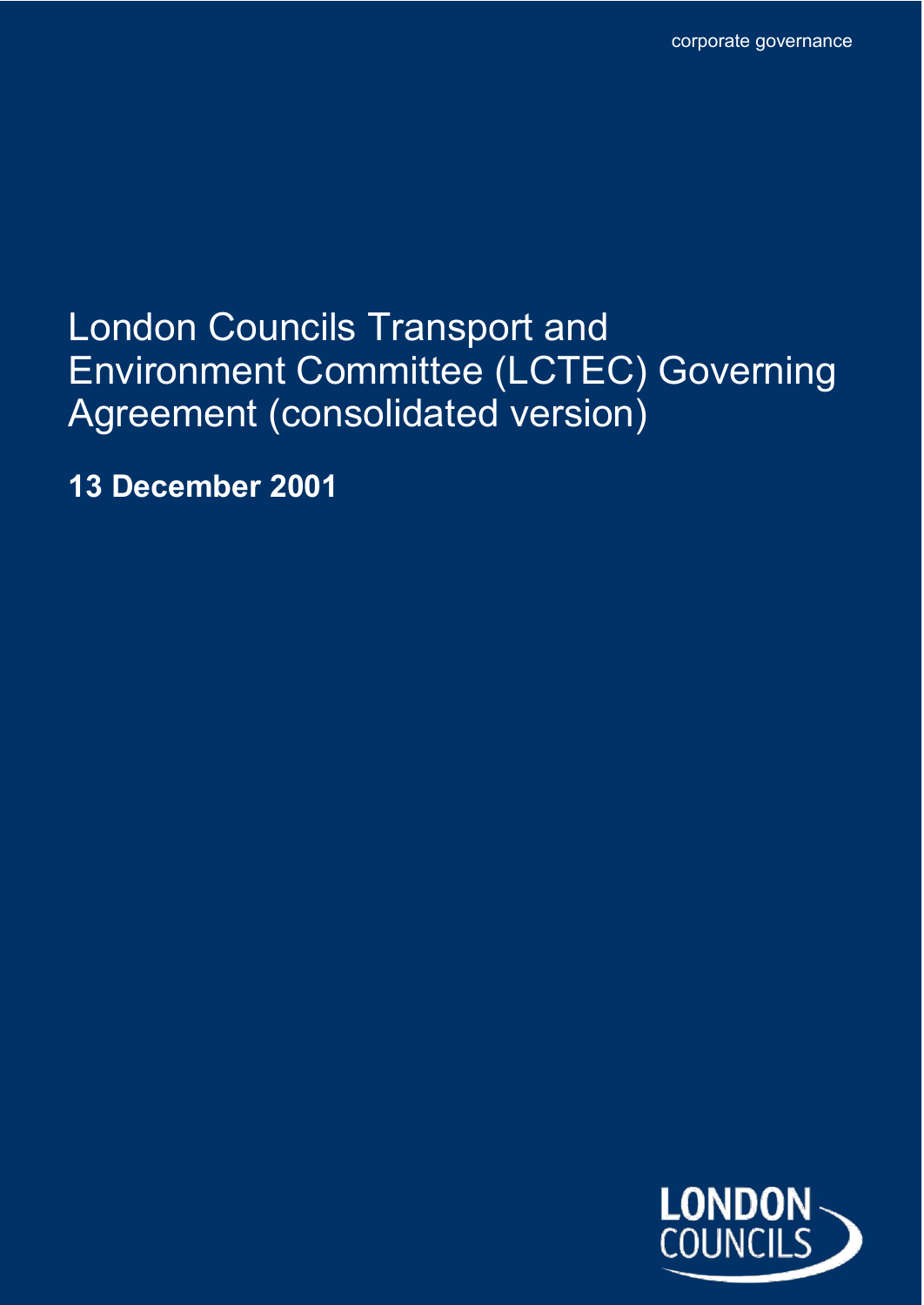## DATED 13 DECEMBER, 2001

## **[LONDON COUNCILS][1](#page-1-0)**

## **TRANSPORT AND ENVIRONMENT COMMITTEE: AGREEMENT**

**This joint committee approved the change of name of the Association of London Government Transport and Environment Committee ("ALGTEC") to London Councils Transport and Environment Committee ("LCTEC") on 17 October 2006. In this agreement, references to "ALGTEC" have been replaced with "LCTEC".**

**In addition, the joint committee established in accordance with the London Councils Agreement referred to in Recital 1.1 below and otherwise known as Leaders' Committee changed its name from the Association of London Government to London Councils on 12 September 2006. In this agreement, references to 'Association of London Government' and "ALG" have been replaced with "London Councils".**

Ref: TL0100/003/LJ/DC July 2020

<span id="page-1-0"></span> $1$  This joint committee approved the change of name of the Association of London Government Transport and Environment Committee ("ALGTEC") to London Councils Transport and Environment Committee ("LCTEC") on 17 October 2006.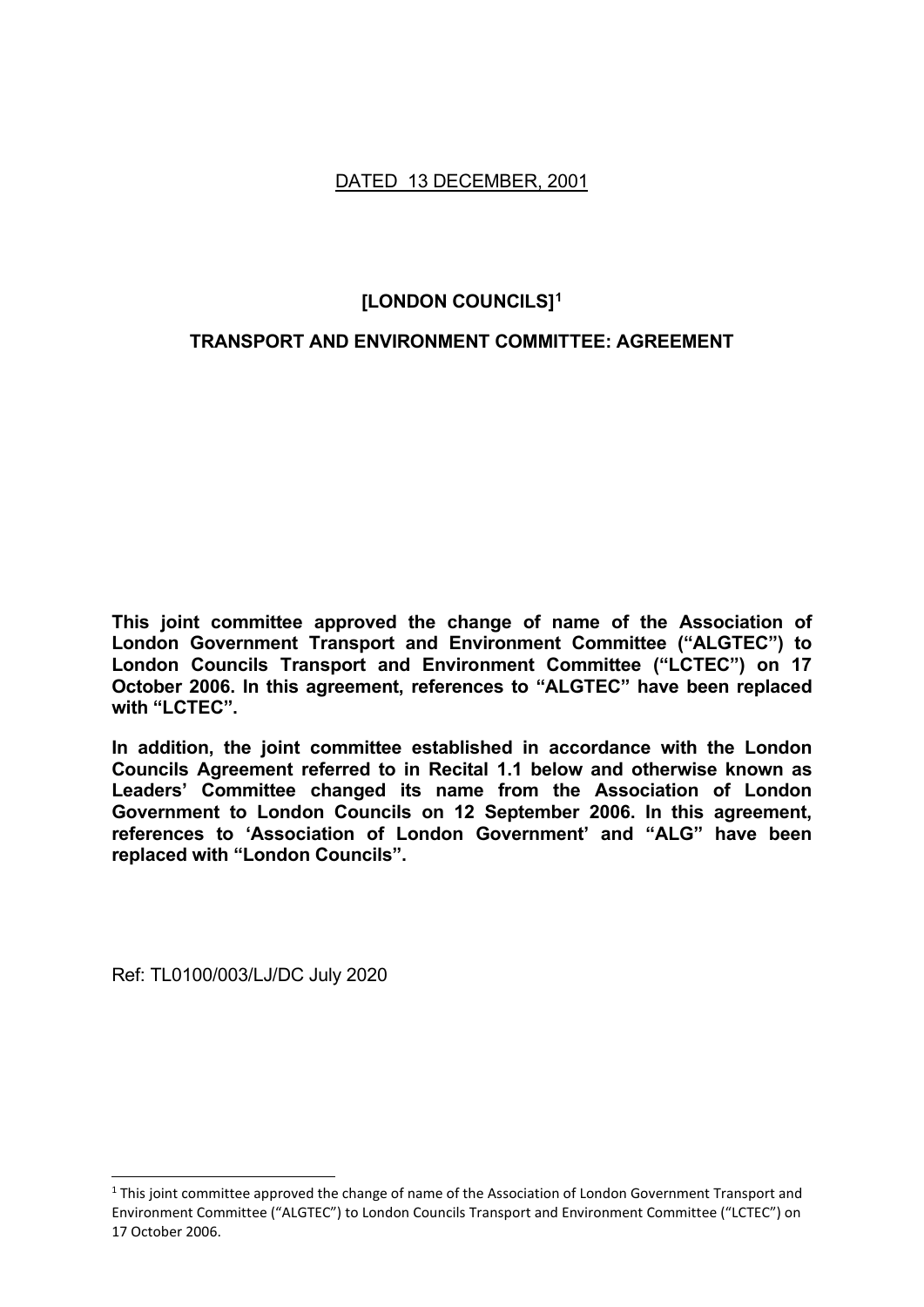THIS AGREEMENT is made this 13<sup>th</sup>. day of December, 2001

BETWEEN THE Councils listed in Schedule 1 hereto and Transport for London of 14<sup>th</sup>. Floor, Windsor House, 42-50 Victoria Street, London SW1H 0TL in pursuance of arrangements made under sections 73 and 74 Road Traffic Act 1991 (as amended by section 283 Greater London Authority Act 1999), sections 101(5) and 101(5B) and 102 Local Government Act 1972, section 20 Local Government Act 2000, the Local Authorities (Arrangements for the Discharge of Functions) Regulations 2000[2,](#page-2-0) the Local Authorities (Goods and Services) Act 1970 and all other enabling powers

#### 1. **RECITALS**

- 1.1 By the Transport Committee for London Agreement dated 15 January, 1998, as amended by the Association of London Government Agreement dated 1 April, 2000, the Councils named in Schedule 1, in the interests of achieving greater efficiency and economy in the use of their resources, delegated the functions previously carried out by joint committees established under Sections 101 and 102 Local Government Act 1972 (as amended) and known as the London Lorry Ban and the London Committee on Accessible Transport ("LCAT") respectively to the joint committee established pursuant to Section 73 Road Traffic Act 1991 known as the Parking Committee for London and changed the name of the Parking Committee for London to the Transport Committee for London to reflect its wider remit
- 1.2 On  $30<sup>th</sup>$  August, 2000, Transport for London became a member of the Transport Committee for London in accordance with section 283 Greater

<span id="page-2-0"></span><sup>&</sup>lt;sup>2</sup> Reference to section 20 of the Local Government Act 2000 and the Local Authorities (Arrangements for the Discharge of Functions) Regulations 2000 should now be read as section 9EB of the Local Government Act 2000 and the Local Authorities (Arrangements for the Discharge of Functions) (England) Regulations 2012; those provisions having been substituted in England.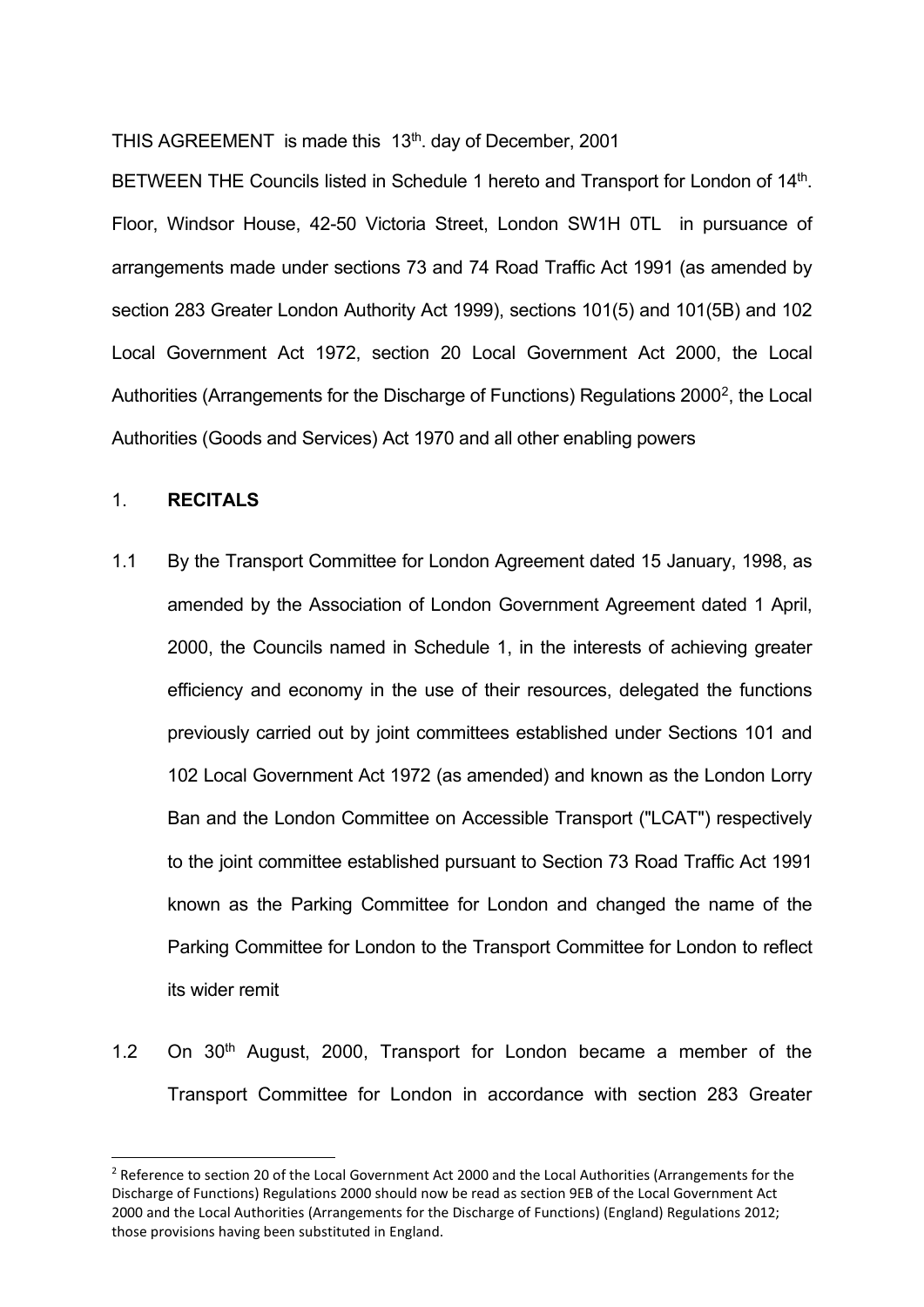London Authority Act 1999 for the purposes of the functions set out in Parts 1 and 2 of Schedule 2

- 1.3 On 20<sup>th</sup> June, 2000, the name of Transport Committee for London was changed to the Association of London Government Transport and Environment Committee ("ALGTEC")[3](#page-3-0)
- 1.4 The Councils referred to in Clause 1.1 above are herein collectively named "the Participating Councils"
- 1.5 The functions discharged by [LCTEC] are set out in Schedule 2
- 1.6 The functions of some of the Participating Councils set out in Schedule 2 are the responsibility of the executive of those Councils under executive arrangements adopted for the purposes of section 10 Local Government Act 2000 while the functions of other Councils remain the responsibility of the Councils themselves
- 1.7 It is expedient that any Participating Council which should adopt executive arrangements after the date of this Agreement should be able through arrangements made by their mayors, executives, members of executives, committees of executives, executive leaders or council managers (as appropriate) to continue as or to become parties to this Agreement.
- 1.8 This joint committee approved the change of name of name of the Association of London Government Transport and Environment Committee ("ALGTEC") to London Councils Transport and Environment Committee ("LCTEC") on 17 October 2006 (shortly after the Association of London Government had changed its name to London Councils)

<span id="page-3-0"></span><sup>&</sup>lt;sup>3</sup> This joint committee approved the change of name of the Association of London Government Transport and Environment Committee ("ALGTEC") to London Councils Transport and Environment Committee ("LCTEC") on 17 October 2006. (Additional information: The Association of London Government changed its name to London Councils on 12 September 2006.)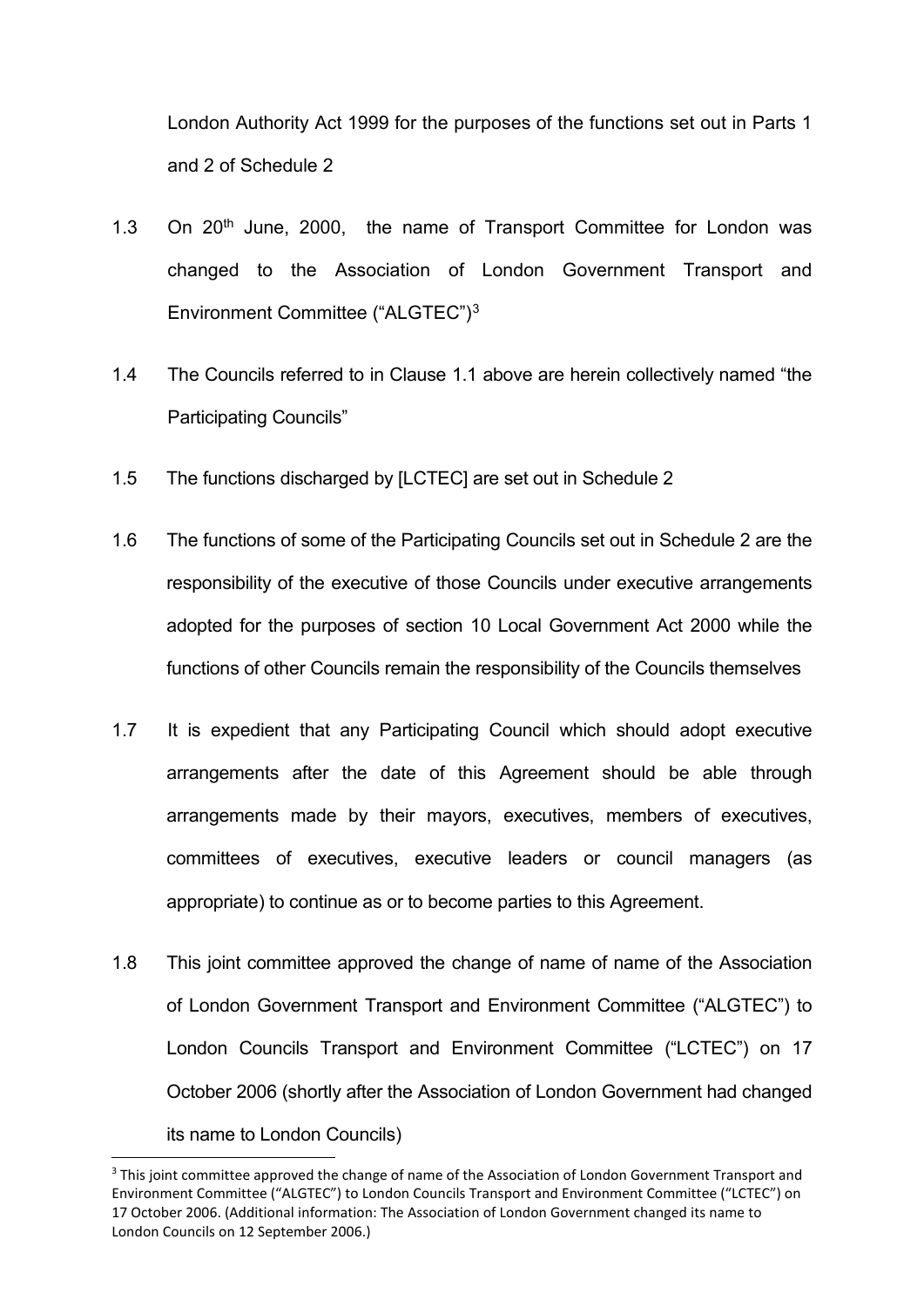## IT IS HEREBY AGREED AS FOLLOWS

## 2. **COMMENCEMENT AND DURATION**

2.1 This Agreement shall commence on 13<sup>th</sup>. December, 2001 ("the Commencement Date") and shall replace the Agreement referred to in Recital1.1, above, and shall continue until terminated in accordance with the provisions of Clause 13 below

## 3. **DEFINITIONS AND INTERPRETATION**

- 3.1 ["London Councils" means the joint committee of all the Participating Councils established in accordance with the London Councils Agreement referred to in Recital 1.1 above][4](#page-4-0)
- 3.2 "the [London Councils] Agreement" means the agreement of even date herewith made by all the Participating Councils
- 3.3 "the Finance Officer" means the Finance Officer appointed in accordance with Clause 8.[35](#page-4-1)
- 3.4 "the Previous Agreement" means the Transport Committee for London Agreement referred to in Recital 1.1 above
- [3.4(A) "the Schedule 1 Part 2 Participating Councils" means those Councils listed in Schedule 1 Part 2 hereto<sup>1[6](#page-4-2)</sup>
	- 3.5 The Schedules annexed hereto are intended to form part of this Agreement

<span id="page-4-0"></span><sup>4</sup> The Association of London Government changed its name to London Councils on 12 September 2006. This joint committee is otherwise known as Leaders' Committee. [Deleted: "ALG" means the Association of London Government, the joint committee of all the Participating Councils established in accordance with the Association of London Government Agreement referred to in Recital 1.1 above.]

<span id="page-4-1"></span> $5$  It is noted that this definition is not in alphabetical order.

<span id="page-4-2"></span><sup>6</sup> Inserted by Variation (also known as the Second ALGTEC Agreement) dated 1 May 2003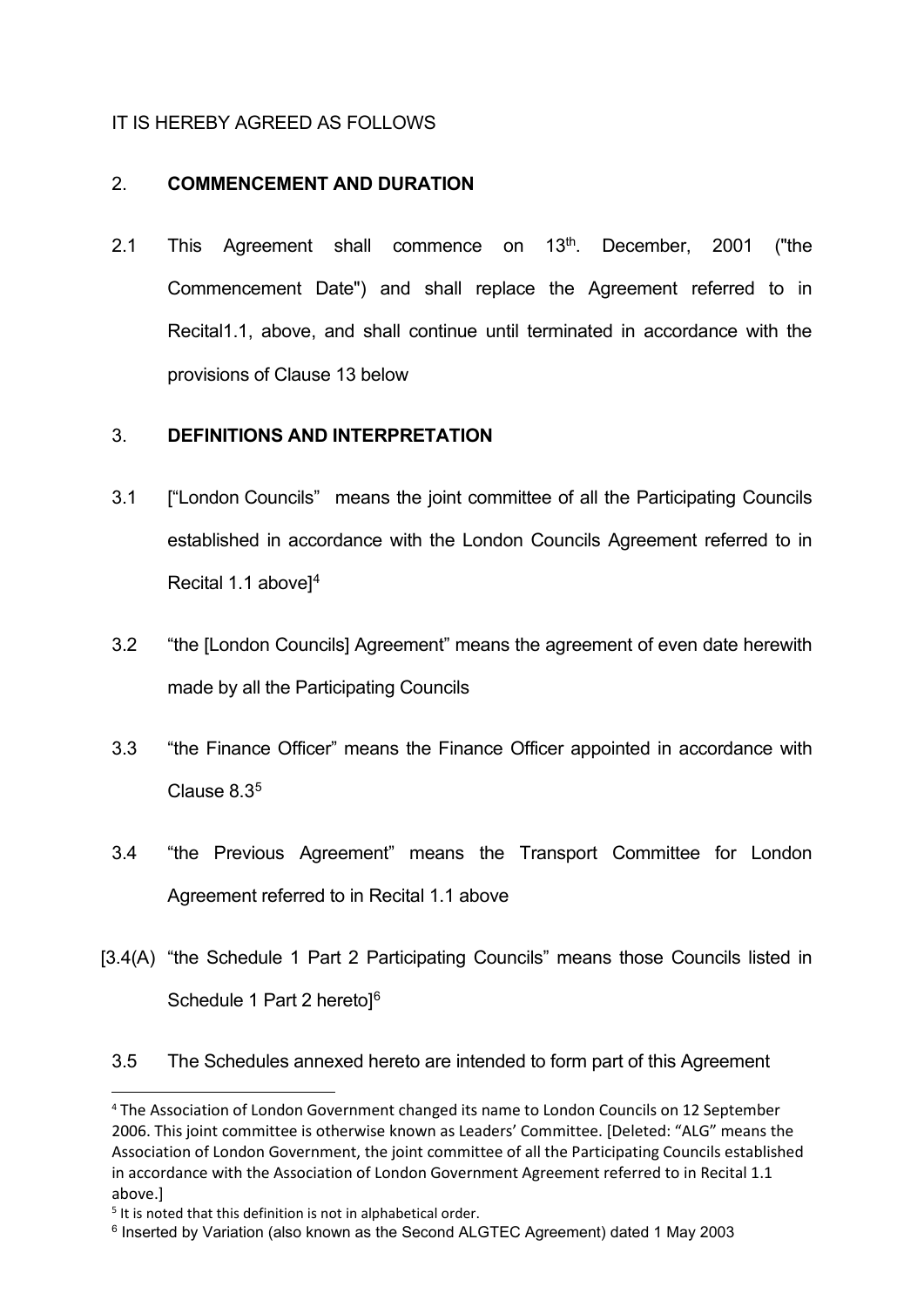- 3.6 Words importing the singular shall include the plural and vice versa Words importing any gender shall include both genders and words importing persons shall include bodies corporate, unincorporated associations and partnerships
- 3.7 Clause headings are inserted for reference only and shall not affect the interpretation or construction of this Agreement

## 4. **FUNCTIONS OF [LCTEC]**

- 4.1 As from the Commencement Date the Participating Councils and (insofar as relevant) Transport for London have delegated the functions set out in Schedule 2 to [LCTEC]
- [4.1(A) As from the Second [LCTEC] Agreement Commencement Date the Schedule 1 Part 2 Participating Councils have delegated the functions set out in Schedule 2 Part 3(A) to [LCTEC]. Any of the Participating Councils listed in Schedule 1 Part 1 may elect at any time to delegate the functions set out in Schedule 2 Part 3(A) to [LCTEC]. Such delegation is hereby deemed a minor variation for the purposes of Clause 15.1 and this Agreement shall thereafter be construed as if each of those Participating Councils were listed in Schedule 1 Part 2. Any of the Schedule 1 Part 2 Participating Councils may at any time revoke the delegation of the functions set out in Schedule 2 Part 3(A) to [LCTEC]. Such revocation is hereby deemed a minor variation for the purposes of Clause 15.1 and this Agreement shall thereafter be construed as if that Schedule 1 Part 2 Participating Council's name were removed from Schedule 1 Part 2]<sup>7</sup>
- [4.1(B) As from 30<sup>th</sup> November 2006 the Schedule 1 Part 1 Participating Councils have delegated to LCTEC the functions set out in Part 3(B) of Schedule 2 of this

<span id="page-5-0"></span><sup>7</sup> Inserted by Variation (also known as the Second ALGTEC Agreement) dated 1 May 2003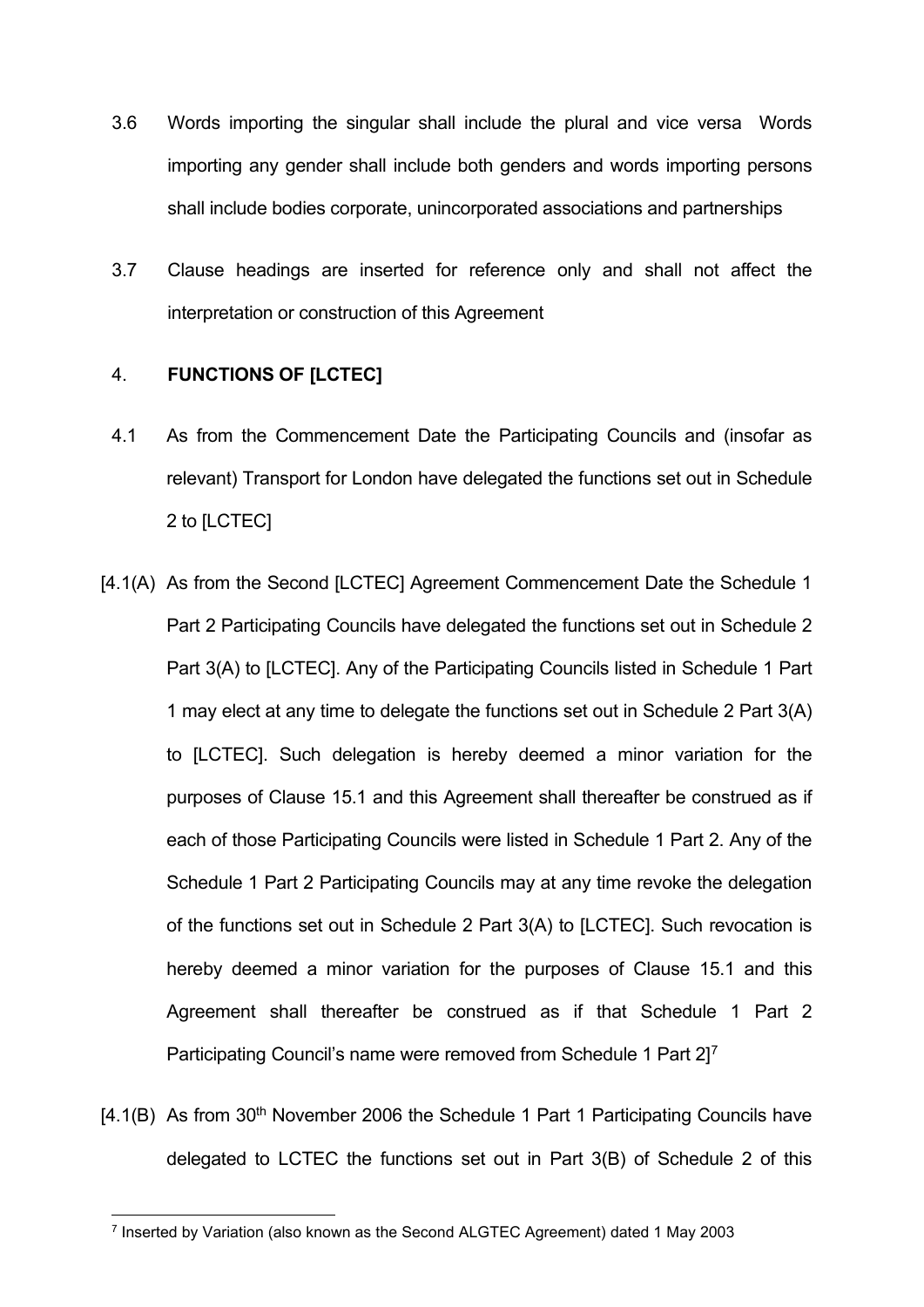Agreement. Any of the Schedule 1 Part 1 Participating Councils may at any time revoke the delegation of the functions set out in Part 3(B) of Schedule 2 in accordance with Clause 13.2]<sup>[8](#page-6-0)</sup>

- $[4.1(C)$  As from  $8<sup>th</sup>$  June 2009 the Schedule 1 Part 1 Participating Councils have delegated to the Committee the functions set out in Part 3(C) and Part 3(D) of Schedule 2 to this Agreement. Any of the Schedule 1 Part 1 Participating Councils may at any time revoke the delegation of the functions set out in Part  $3(C)$  and Part  $3(D)$  of Schedule 2 in accordance with Clause 13.2]<sup>[9](#page-6-1)</sup>
- [4.1(D) The Schedule 1 Part 1 Participating Councils have delegated to LCTEC the functions set out in Part 3(E) of Schedule 2 of this Agreement. The Participating Councils may revoke this delegation in accordance with clause 13.2, that is with the unanimous consent of all the Participating Councils or otherwise in accordance with clause 13.2.31<sup>[10](#page-6-2)</sup>
	- 4.2 [LCTEC shall submit, by way of the organisation's Corporate Plan, a statement regarding its functions for the following financial year for consultation by London Council's.[\]11](#page-6-3)

### **5. MEMBERSHIP AND CONSTITUTION OF [LCTEC]**

- 5.1 Each Participating Council and Transport for London shall appoint a representative to [LCTEC] in accordance with law and its own constitutional arrangements
- 5.2 Each Participating Council and Transport for London shall as soon as

<span id="page-6-2"></span><sup>10</sup> Inserted by Third Further Variation (also known as the Fifth ALGTEC Agreement) dated 14 May 2015

<span id="page-6-0"></span><sup>8</sup> Substituted by Second Further Variation (also known as the Fourth ALGTEC Agreement) dated 8 June 2009

<span id="page-6-1"></span><sup>9</sup> Inserted by Second Further Variation (also known as the Fourth ALGTEC Agreement) dated 8 June 2009

<span id="page-6-3"></span><sup>&</sup>lt;sup>11</sup> Substituted by minor variations approved by LCTEC on 17 July 2014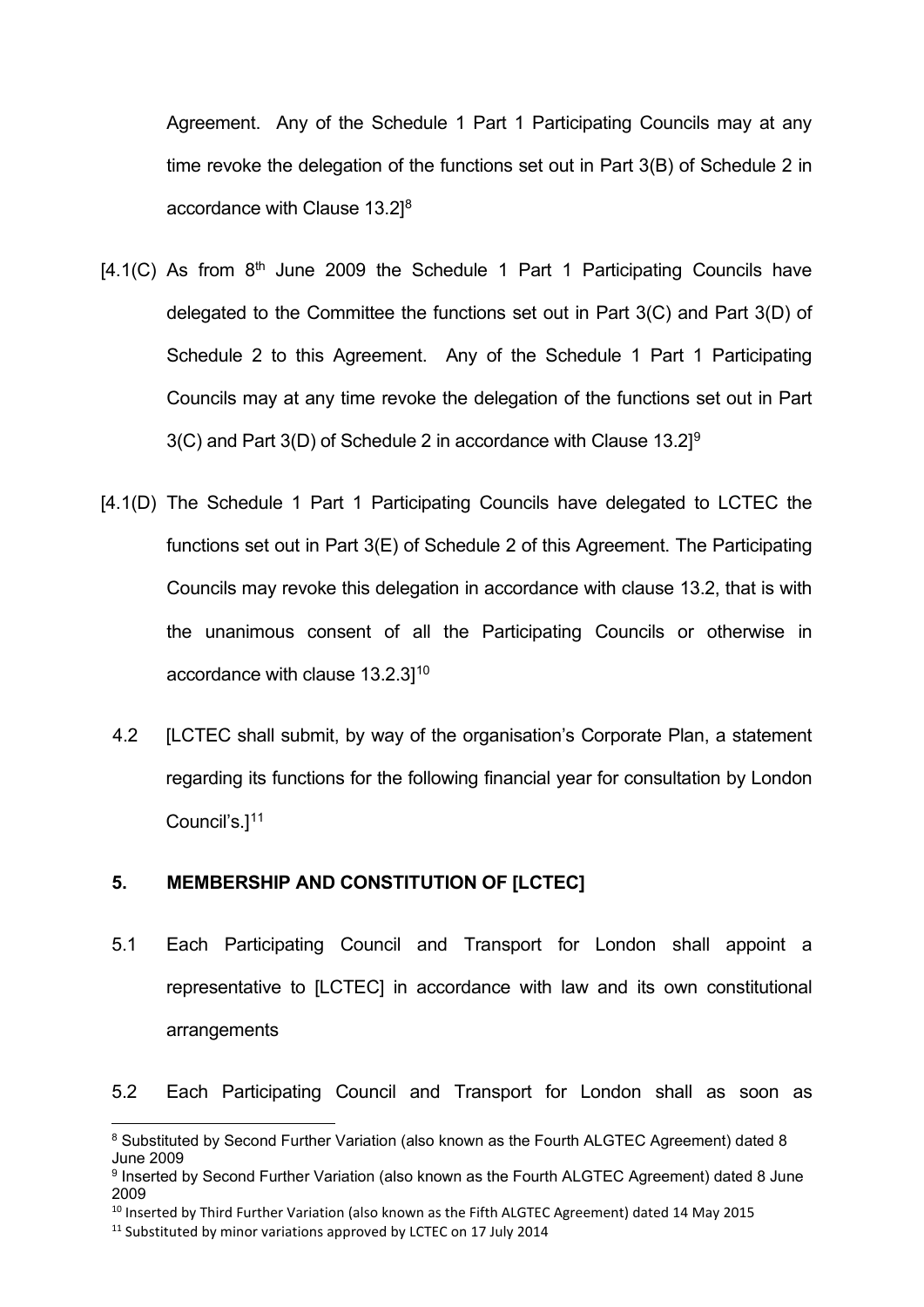practicable after becoming party to this Agreement notify the Director of [LCTEC] of the identity of its representative and the identity of any substitute representative

- 5.3 Each Participating Council and Transport for London shall be entitled by notice in writing in accordance with Clause 5.4 below to remove such representative from [LCTEC] at any time or until he ceases to be entitled to be a representative of that Participating Council or Transport for London under the constitutional arrangements applicable to the appointing Participating Council or Transport for London and by like notice to appoint to [LCTEC] any other representative from that Participating Council or Transport for London in place of the representative so removed
- 5.4 A notice of appointment or removal shall be signed by a duly authorised officer of the Participating Council or Transport for London as the case may be and shall take effect upon delivery thereof to the Director of [LCTEC]
- 5.5 Every representative appointed pursuant to Clause 5.1 shall hold office until he is either removed from office or dies or resigns or until he ceases to be entitled to be a representative of the Participating Council or Transport for London under the constitutional arrangements applicable to that Participating Council or Transport for London

## **6. MEETINGS AND PROCEEDINGS OF [LCTEC]**

- 6.1 [LCTEC] shall hold at least 2 meetings each year one of which shall be an Annual General Meeting
- 6.2 Subject to Clause 6.1 above, meetings of [LCTEC] shall be called in accordance with the Standing Orders set out in Schedule 6 of the [London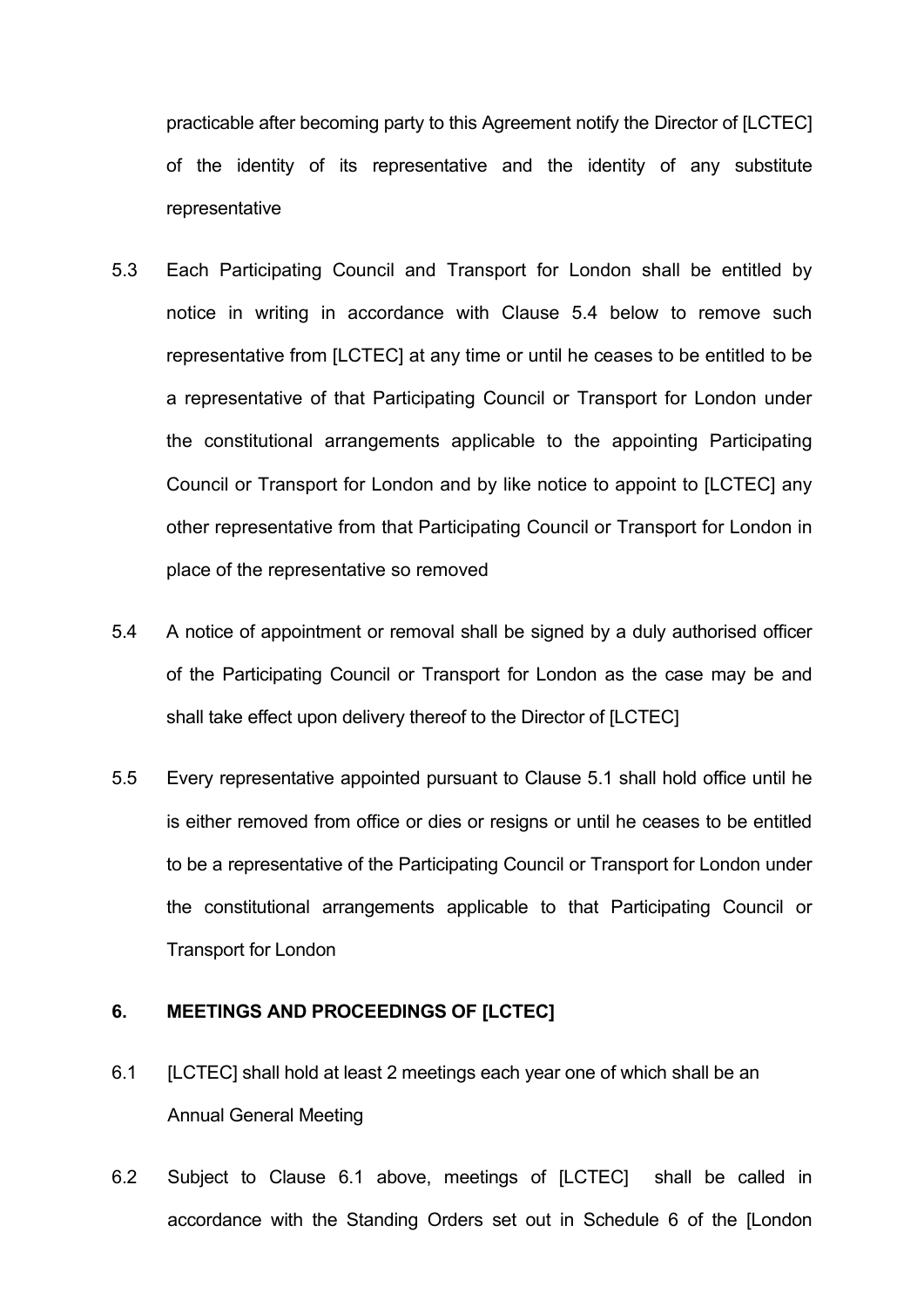Councils] Agreement and the procedure to be adopted at such meetings shall be determined in accordance with those Standing Orders

6.3 No representative appointed by [a Participating Council or]<sup>[12](#page-8-0)</sup> Transport for London shall be entitled to speak or vote or receive papers relating to any question arising in respect of a function to which [that Participating Council or]<sup>13</sup> Transport for London does not subscribe and shall not be counted as part of the quorum for the meeting or part thereof wherein such question is considered

#### **7. LEAD AUTHORITY FUNCTIONS**

- 7.1 [LCTEC] may by agreement with the Participating Council and/or [London Councils] appoint one or more of the Participating Councils and/or [London Councils] to act as its agent in discharging all or any of the functions which are set out in Schedule 3
- 7.2 In the event that any Participating Council or [London Councils] withdraws its consent to discharge a Lead Authority function it shall give (unless otherwise agreed) not less than six calendar months' written notice (to expire on 31st March) of its intention to do so to
- 7.3 [LCTEC] may terminate the appointment of a Participating Council or [London Councils] in respect of any Lead Authority function following a majority vote of the members of [LCTEC]
- 7.4 Subject to Clause 7.5 below, any termination pursuant to Clause 7.3 may be made by [LCTEC] giving (unless otherwise agreed) not less than six calendar months' notice in writing to the Participating Council or [London Councils] of its

<span id="page-8-0"></span><sup>&</sup>lt;sup>12</sup> Inserted by Variation (also known as the Second ALGTEC Agreement) dated 1 May 2003

<span id="page-8-1"></span> $13$  Inserted by Variation (also known as the Second ALGTEC Agreement) dated 1 May 2003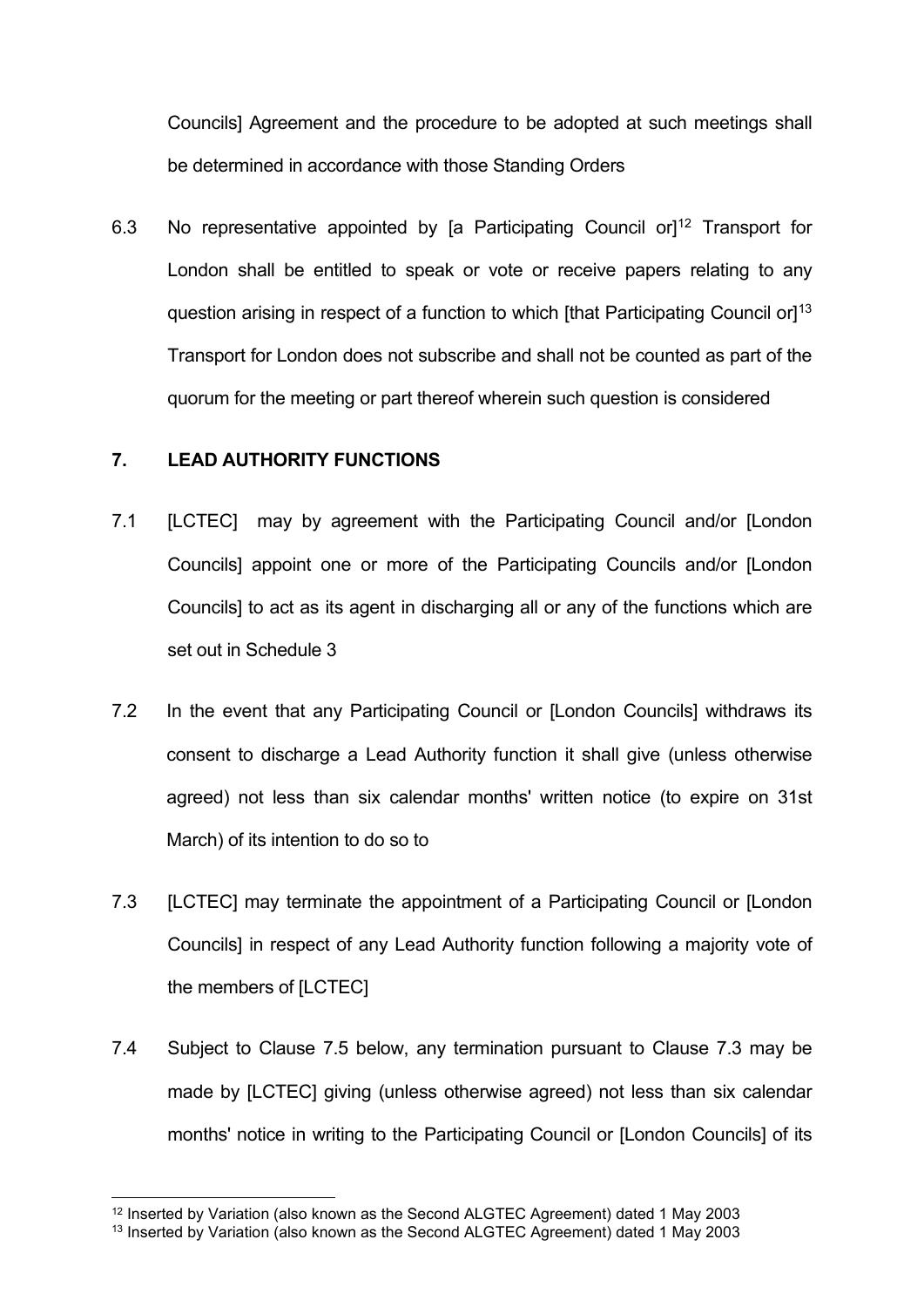intention to terminate the appointment and may be given at any time.

- 7.5 Notwithstanding Clause 7.4, if the Participating Council or [London Councils] is in material breach of any of its obligations in respect of a Lead Authority function (whether the obligations are contained in this Agreement or in any Service Level Agreement for the time being between [LCTEC] and the Participating Council or [London Councils]) any such termination pursuant to Clause 7.3 may be made at any time thereafter by [LCTEC] giving not less than one calendar month's notice in writing to the Participating Council or [London Councils] of its intention to terminate the appointment
- 7.6 Notwithstanding Clause 7.2 above if [LCTEC] is in material breach of any of its obligations to the Participating Council or [London Councils] (whether the obligations are contained in this Agreement or in any Service Level Agreement between [LCTEC] and the Participating Council or [London Councils] ) the Participating Council or [London Councils] may withdraw its consent to act in respect of a Lead Authority function by giving not less than three calendar months' notice in writing to [LCTEC] of its intention to withdraw its consent
- 7.7 [LCTEC] shall reimburse each Participating Council and/or [London Councils] appointed under this Clause 7 all costs and charges including VAT correctly levied in the provision of all services provided by that Participating Council and/or [London Councils] hereunder (or arising/outstanding under the Previous Agreement) within 30 days of receipt of invoices submitted by it to [LCTEC]
- 7.8 The consideration payable by [LCTEC] to each Participating Council and/or [London Councils] appointed or acting under this Clause 7 shall be subject to audit by [LCTEC] and the Participating Council(s) and/or [London Councils] shall upon request make available all accounts records and other documents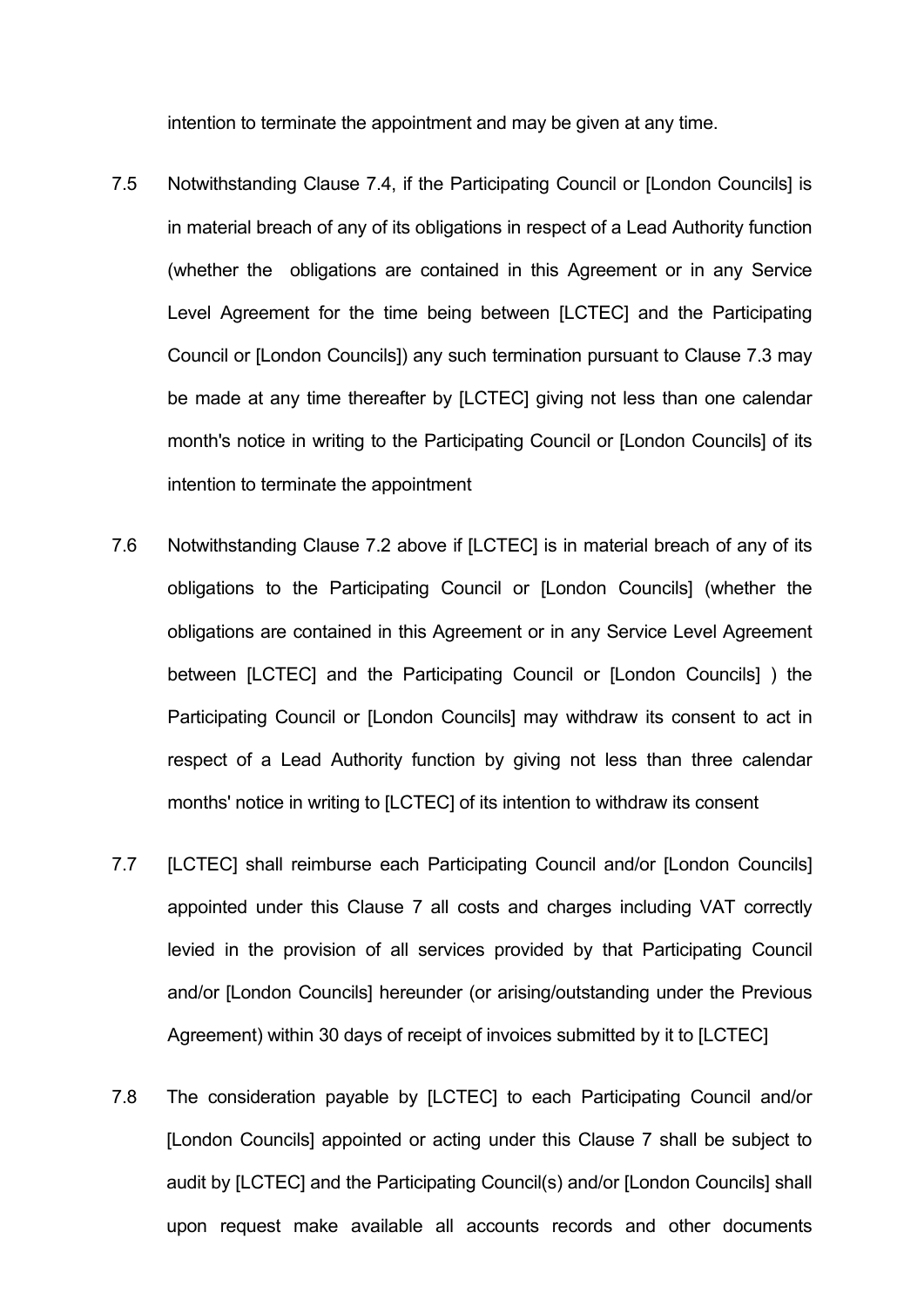reasonably required for such purpose

7.9 Upon the termination of any appointment of a Participating Council or [London Councils] under this Clause 7 howsoever occasioned, the Participating Council or [London Councils] shall be entitled to claim from [LCTEC] any outstanding costs reasonably incurred in the performance of its duties in respect of a Lead Authority function

PROVIDED THAT if [LCTEC] appoints [London Councils] to discharge the functions set out in paragraph 2 and/or 3 of Schedule 3, references to [London Councils] shall be construed as meaning all the Participating Councils acting by [London Councils]

#### **8. OBLIGATIONS OF [LCTEC]**

- 8.1 [LCTEC] shall carry out the functions contained in Schedule 2 and in so doing shall act in the collective interests of the Participating Councils and (insofar as relevant) Transport for London
- 8.2 [LCTEC] shall comply with the Standing Orders set out in Schedule 6 of the[London Councils] Agreement, the Financial Regulations contained in Schedule 7 of the [London Councils] Agreement and the financial arrangements contained in Clauses 11 and 12
- 8.3 [LCTEC] shall procure the appointment of a Finance Officer to be responsible for the proper administration of the financial affairs of [LCTEC]
- 8.4 [LCTEC] shall procure the appointment of an auditor approved by the Audit Commission to complete an audit of the annual accounts of [LCTEC] at the end of each financial year. Copies of audited accounts shall be sent to each of the Participating Councils and the relevant extracts of the audited accounts shall be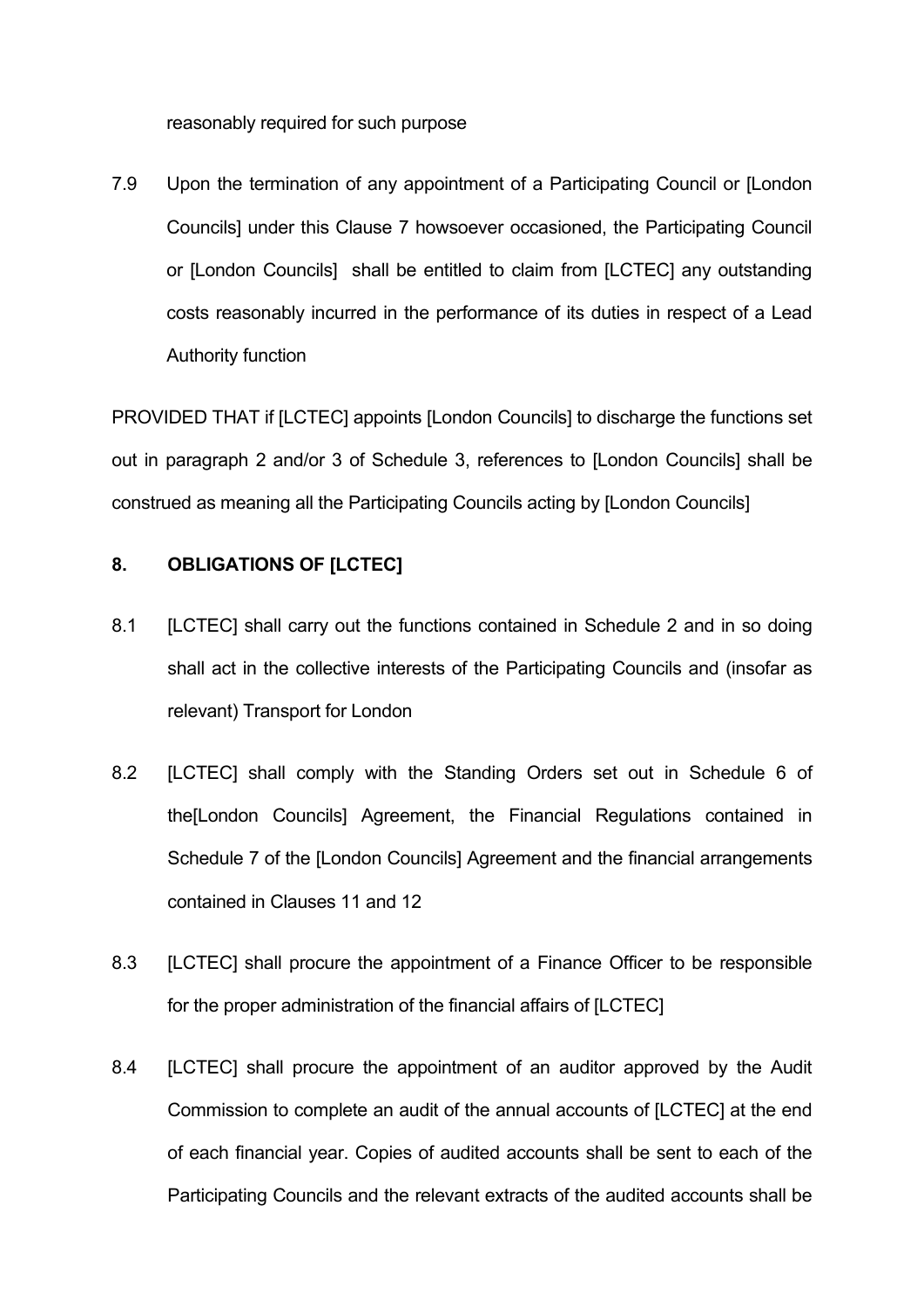sent to Transport for London

## **9. OBLIGATIONS OF PARTICIPATING COUNCILS AND TRANSPORT FOR LONDON**

- 9.1 Each Participating Council and Transport for London shall:
	- 9.1.1 contribute to the costs and expenses of [LCTEC] in accordance with the provisions of Clause 12 and Schedule 4
	- 9.1.2 provide [LCTEC] with such information as is required by [LCTEC] to carry out the functions set out in Schedule 2 and to recover costs in accordance with Schedule 4
	- [9.1.3 act jointly in relation to those functions of [LCTEC] set out in Schedule 2
	- 9.1.4 share any information, including (in so far as they may in accordance with the Data Protection Act 1998) 'personal data', as defined under the Data Protection Act 1998, in order to comply with their obligations under this Agreement<sup>[14](#page-11-0)</sup>

### 10. **ASSETS AND LIABILITIES**

10.1 The assets and liabilities which vested in [LCTEC] prior to the Commencement Date shall continue to so vest following the Commencement Date

## 11. **FINANCIAL ARRANGEMENTS**

11.1 [Each year, LCTEC shall cause draft budgets for the following financial year to be sent in respect of the operation of each of the functions contained in

<span id="page-11-0"></span><sup>14</sup> Inserted by Variation (also known as the Second ALGTEC Agreement) dated 1 May 2003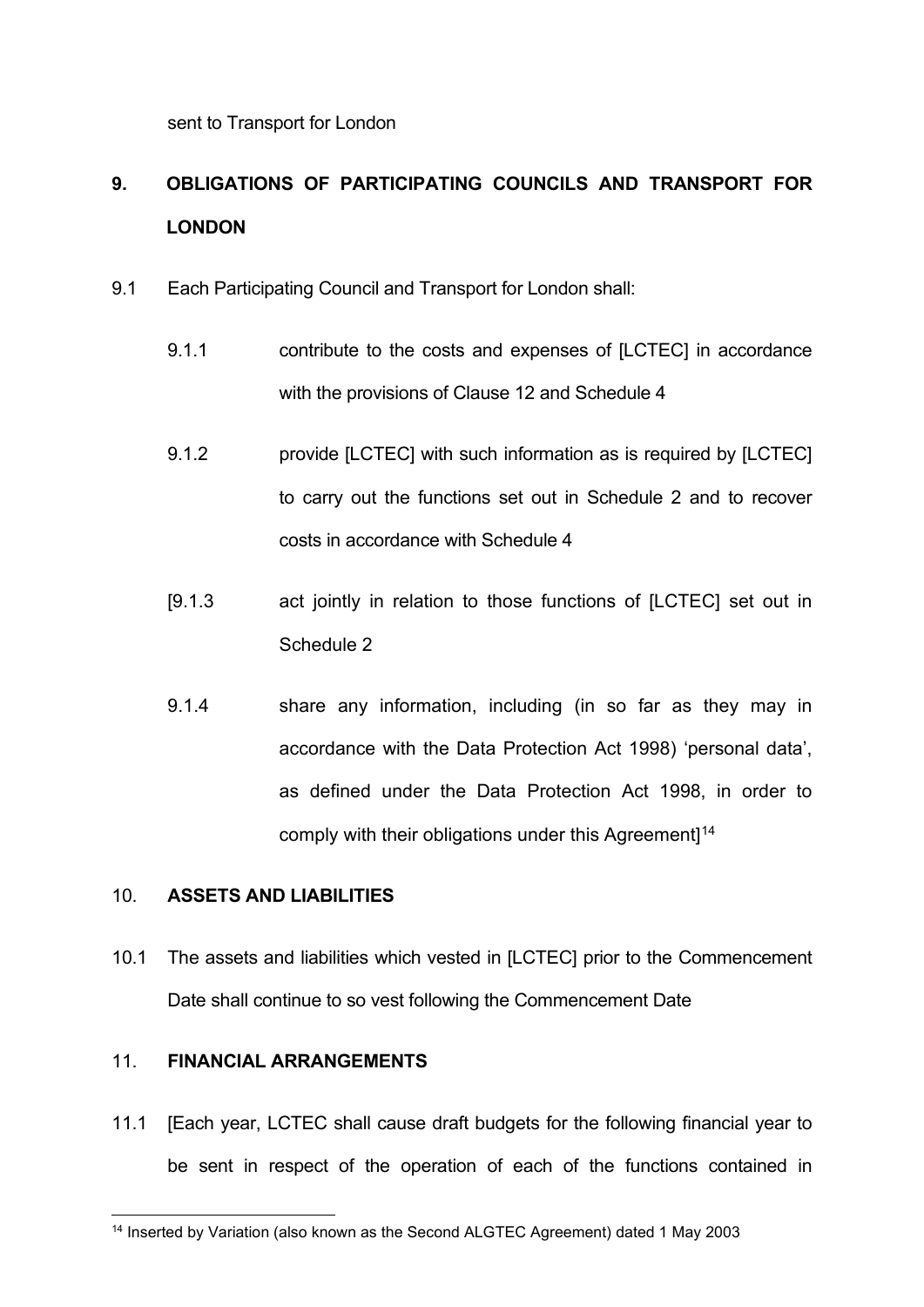Schedule 2 for comment by the Participating Councils and LCTEC shall send a draft budget for the following financial year in respect of the operation of the functions contained in Parts 1 and 2 of Schedule 2 to Transport for London. The budget for each function shall be finalised and approved by LCTEC in December of each year or such other date as shall be agreed by LCTEC The annual budget (including any contingency sum) in respect of any function shall not be exceeded without the prior approval of LCTEC<sup>[15](#page-12-0)</sup>

- 11.2 [LCTEC] shall cause proper accounts to be kept and shall make all accounts records and other documents available for inspection by any Participating Council on request and shall make all accounts records and other documents relevant to the Schedule 2 Parts 1 and 2 functions available for inspection by Transport for London on request
- 11.3 Whenever any sum of money is recoverable from or payable by a Participating Council and/or Transport for London it may be deducted from any sum then due to that Participating Council and/or Transport for London and vice versa
- 11.4 [LCTEC] shall cause a separate balance sheet to be maintained for all payments received from the Participating Councils and Transport for London in respect of each of the functions set out in Schedule 2 such payments to be held as nominee for the Participating Council or Transport for London as the case may be

### 12. **COSTS AND EXPENSES**

12.1 The costs and expenses of [LCTEC] shall be reimbursed by the Participating Councils and Transport for London in accordance with the provisions of

<span id="page-12-0"></span><sup>&</sup>lt;sup>15</sup> Substituted by minor variations approved by LCTEC on 17 July 2014. In effect the change is that "Each year" has been substituted for "In October of each year" at the beginning of the clause.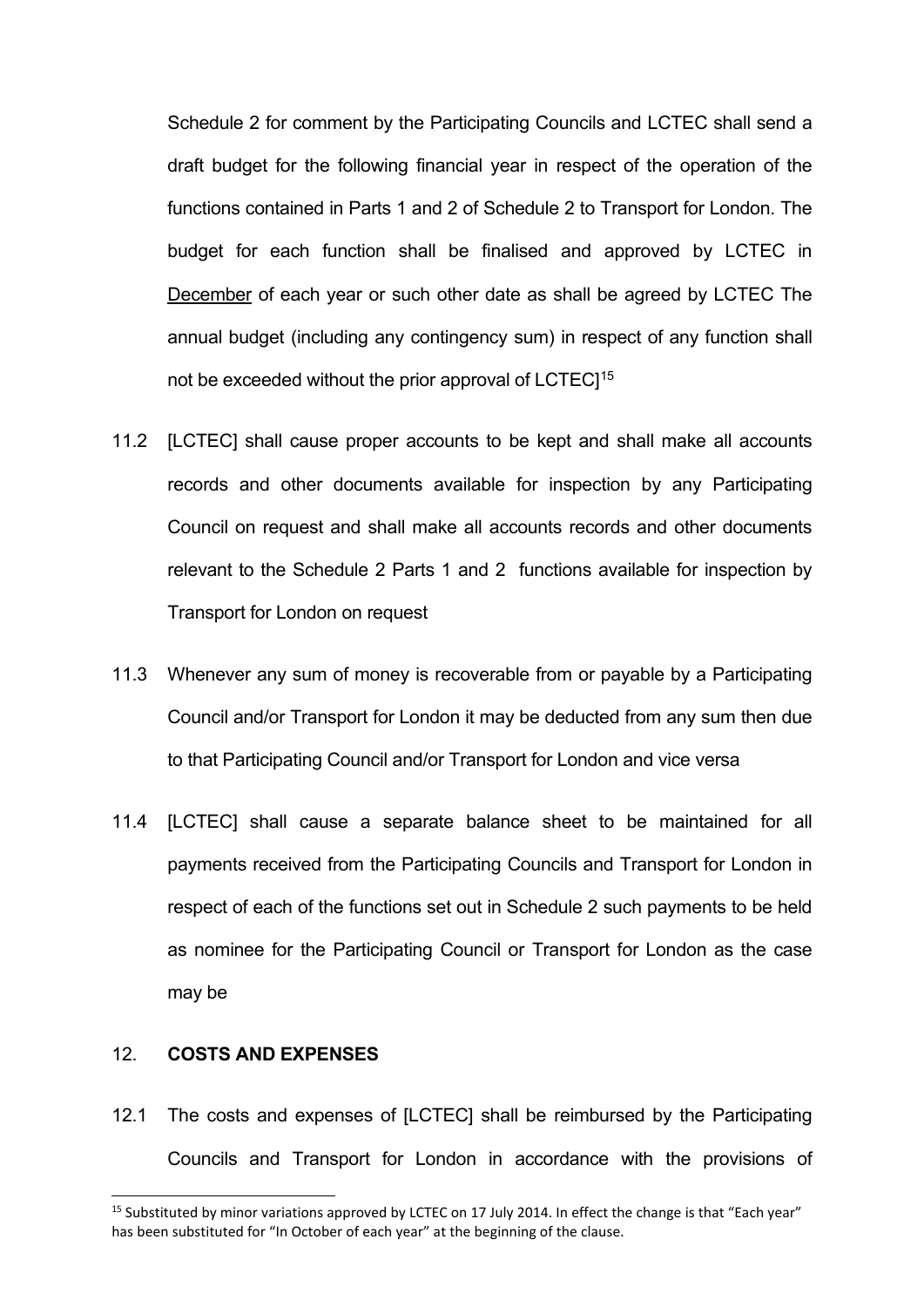Schedule 4. This shall be subject to review by [LCTEC] For the avoidance of doubt the consent of all Councils and Transport for London participating in each of the functions set out in Part 2 of Schedule 2 shall be required to change the basis on which costs are apportioned in respect of that function

- 12.2 In the event [LCTEC] cannot reach agreement at a meeting of [LCTEC] on the proportions in which the costs and expenses of [LCTEC] are to be defrayed by the Participating Councils and Transport for London the matter shall be referred to an arbitrator nominated by the Chartered Institute of Arbitrators and the decision of the arbitrator shall be binding on [LCTEC] The costs of any arbitration hereunder shall be met by the Participating Councils and Transport for London in equal shares
- 12.3 [LCTEC] shall cause to be notified each of the Participating Councils and Transport for London by not later than 31st January in each year of the amount due from that Participating Council and Transport for London under Clause 12.1 other than in relation to the Concessionary Fares Scheme (as described in Schedule 2 Part 3) such notification to include a breakdown of the sums payable in respect of each of the heads set out in Schedule 4 (other than the Concessionary Fares Scheme) and the date on which payment is due. In addition, in relation to the Concessionary Fares Scheme, [LCTEC] shall cause to be notified to each of the Participating Councils by not later than 31 January in each year of the amount due from that Participating Council in relation to the share to be borne by it of the cost of the Current Concessions (as defined in Schedule 2 Part 3) in the ensuing fiscal year and as to the date(s) on which payment by that Participating Council is due to the Transport Operators (as defined in Schedule 2 Part 3) by direct payment by that Participating Council to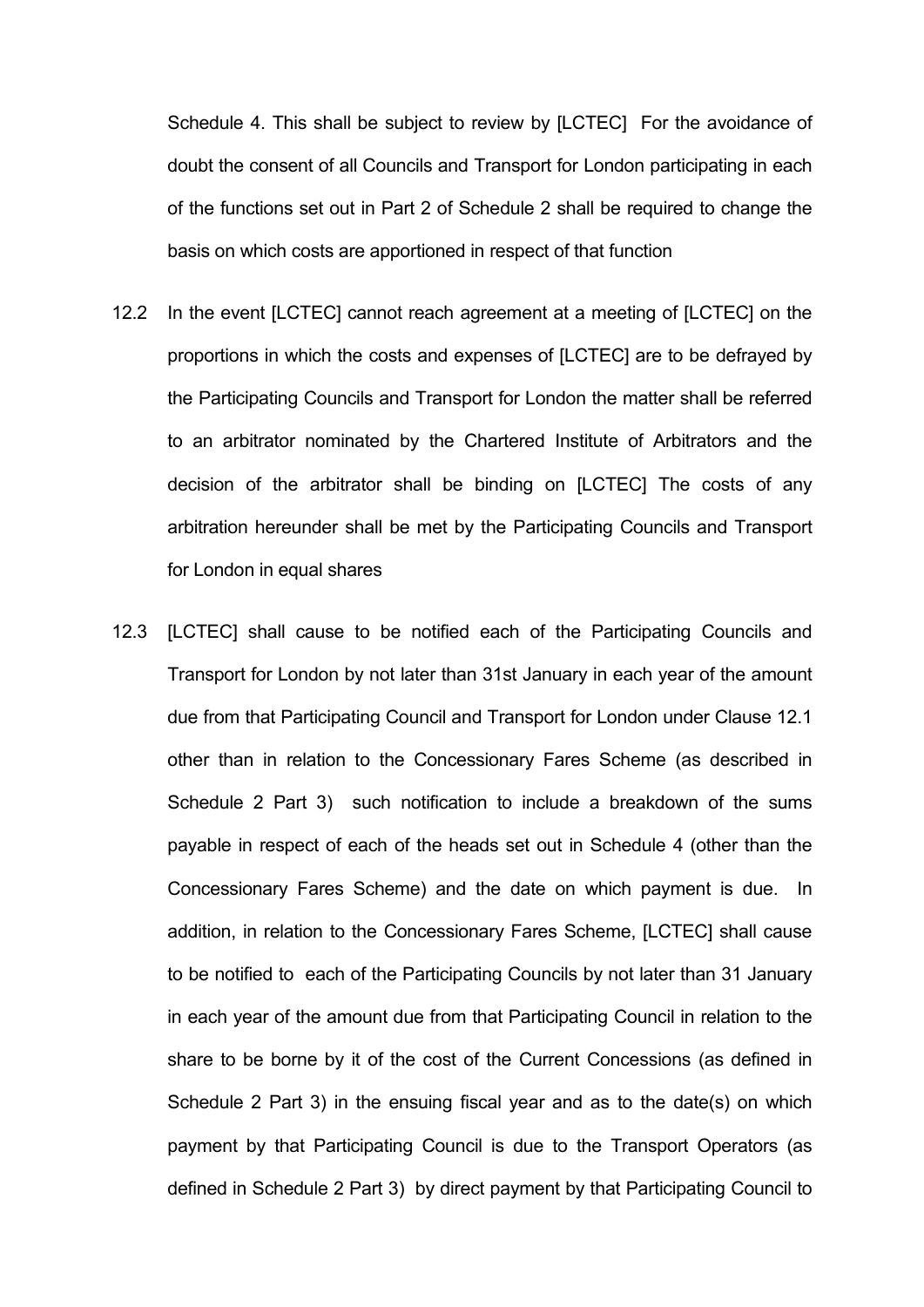Transport for London and to [LCTEC] for payments to the Association of Train Operating Companies or its successors.

- 12.4 Interest shall accrue at the rate of 2 per cent above the base rate for the time being of National Westminster Bank Plc on all amounts due to [LCTEC] Transport for London or the Transport Operators (as defined in Clause 12.3) pursuant to Clause 12.3 from the due date of payment until the date of payment in full inclusive
- 12.5 In the event of any disagreement as to the amount of costs and expenses to be borne by Transport for London and/or any Participating Council Transport for London and/or the Participating Council(s) in dispute shall not later than 14th February or a date agreed with the Finance Officer following the date of notification under Clause 12.3 notify the Finance Officer of the nature of the dispute and shall provide full supporting reasoning and documentation as appropriate to the Finance Officer. The Finance Officer and Transport for London and/or the Participating Council(s) shall thereafter use all reasonable endeavours to resolve the dispute. In the event that the dispute remains unresolved on 14th March or a date to be decided by the Finance Officer following the date of notification under Clause 12.3 the matter shall be referred by [LCTEC] to an independent Chartered Accountant of not less than ten years' standing. Any such independent Chartered Accountant shall be deemed to act as an expert and not as an arbitrator and his determination shall in the absence of manifest error be binding on [LCTEC] and Transport for London and/or the Participating Council(s). In the event that the dispute is resolved at first instance by the Finance Officer or by the Chartered Accountant in favour of Transport for London and/or the Participating Council(s) interest shall not be payable on any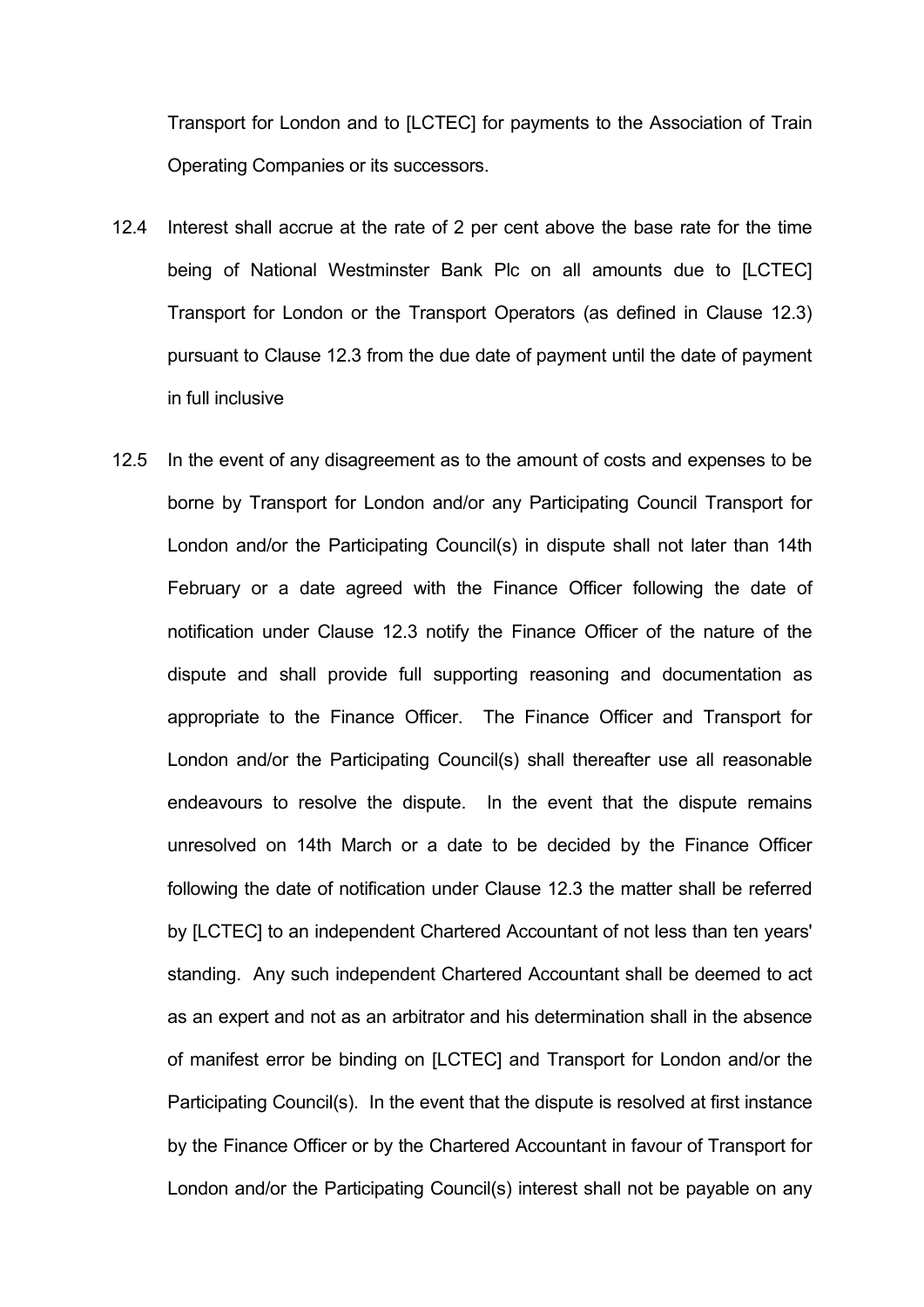outstanding sums In the event that the dispute is resolved in favour of [LCTEC] by the Chartered Accountant interest shall accrue on all outstanding payments in accordance with Clause 12.4 Costs of arbitration hereunder shall be met by the unsuccessful party

#### 13. **TERMINATION AND BREACH**

- 13.1 The termination of this Agreement or any part thereof however caused and the serving of notice to terminate shall be without prejudice to any obligations or rights of any of the parties which have accrued prior to such termination and shall not affect any provision of this Agreement which is expressly or by implication provided to come into effect on or to continue in effect after such termination
- 13.2 Without prejudice to any other rights or remedies this Agreement or any part thereof shall terminate on the earlier of:-
	- 13.2.1 unanimous agreement of all the Participating Councils and Transport for London in respect of the functions set out in Part 2 of Schedule 2
	- 13.2.2 unanimous agreement of all the Participating Councils in respect of the functions set out in Part 3 of Schedule 2
	- 13.2.3 where by reason of any change in law or other reason not attributable to the fault of the Participating Councils and/or Transport for London they shall be prohibited from giving effect to their obligations hereunder

13.3 This Agreement may be terminated in relation to any Participating Council by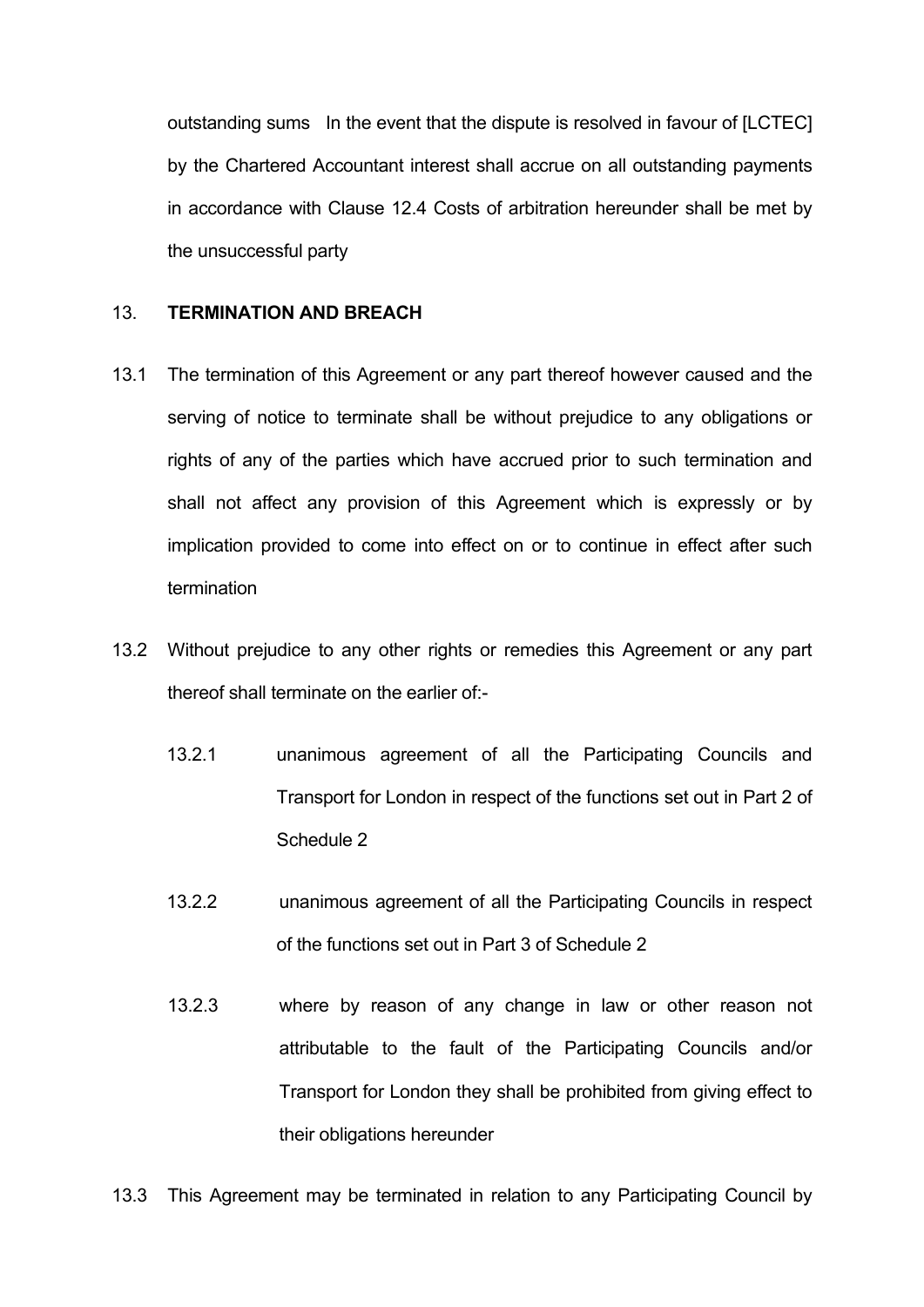[LCTEC] by written notice effective on receipt on the occurrence of any of the following events:-

- 13.3.1 that Participating Council materially breaches any of the provisions of this Agreement and in the case of a breach capable of remedy fails to remedy the same within 28 days of being notified of the breach by [LCTEC] and being required to remedy the same; or
- 13.3.2 where by reason of any change in law or other reason not attributable to the fault of the Participating Council or Transport for London that Council or Transport for London shall be unable to give effect to its obligations hereunder

PROVIDED THAT termination under Clause 13.3.1 cannot take place in respect of the Schedule 2 Part 1 functions

- 13.4 This Agreement may be terminated by any Participating Council in respect of:
	- 13.4.1 the London Taxicard Scheme as set out in Part 3 of Schedule 2 for which the period of notice shall be six months to expire on 31st March;
	- 13.4.2 the Schedule 2 Part 2 functions (the London Lorry Ban) by the Participating Council giving one year's notice to expire on 31<sup>st</sup>. March<sup>[16](#page-16-0)</sup>
- [13.5 Part 3(E) of Schedule 2 of this Agreement may be terminated by LCTEC by a resolution of LCTEC passed in accordance with the joint committee's normal

<span id="page-16-0"></span><sup>16</sup> Barnet, Havering, Hillingdon and Redbridge have terminated under this clause 13.4.2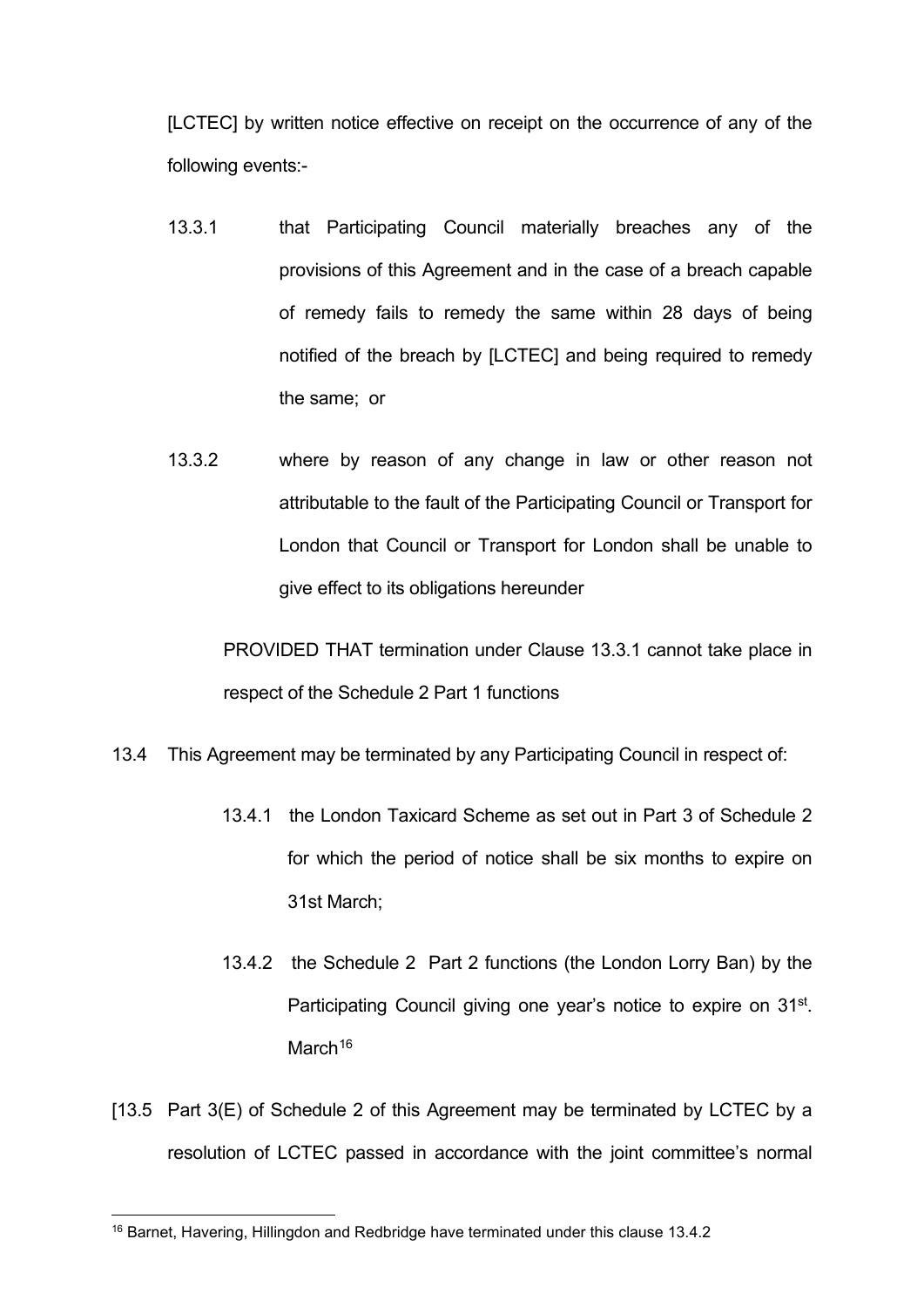procedures<sup>[17](#page-17-0)</sup>

#### 14. **GENERAL**

#### 14.1 **Notices**

All notices which are required to be given hereunder shall be in writing Any such notice may be delivered personally or by first class prepaid letter or facsimile transmission and shall be deemed to have been served if by personal delivery when delivered if by first class post 48 hours after posting and if by facsimile transmission on successful transmission Any notice sent by facsimile transmission shall be confirmed by letter delivered personally or by first class pre-paid post by the close of business on the next following business day (in which case, the effective notice shall be deemed to be that sent by facsimile transmission)

#### 14.2 **Continuing Agreement**

All provisions of this Agreement shall so far as they are capable of being performed and observed continue in full force and effect notwithstanding termination except in respect of those matters then already performed

#### 14.3 **Good Faith**

Each of the parties undertakes with each of the others to do all things reasonably within its powers which are necessary or desirable to give effect to the spirit and intent of this Agreement

#### 14.4 **Further Assurance**

Each of the parties shall (and shall insofar as it is able use its reasonable

<span id="page-17-0"></span><sup>&</sup>lt;sup>17</sup> Inserted by Third Further Variation (also known as the Fifth ALGTEC Agreement) dated 14 May 2015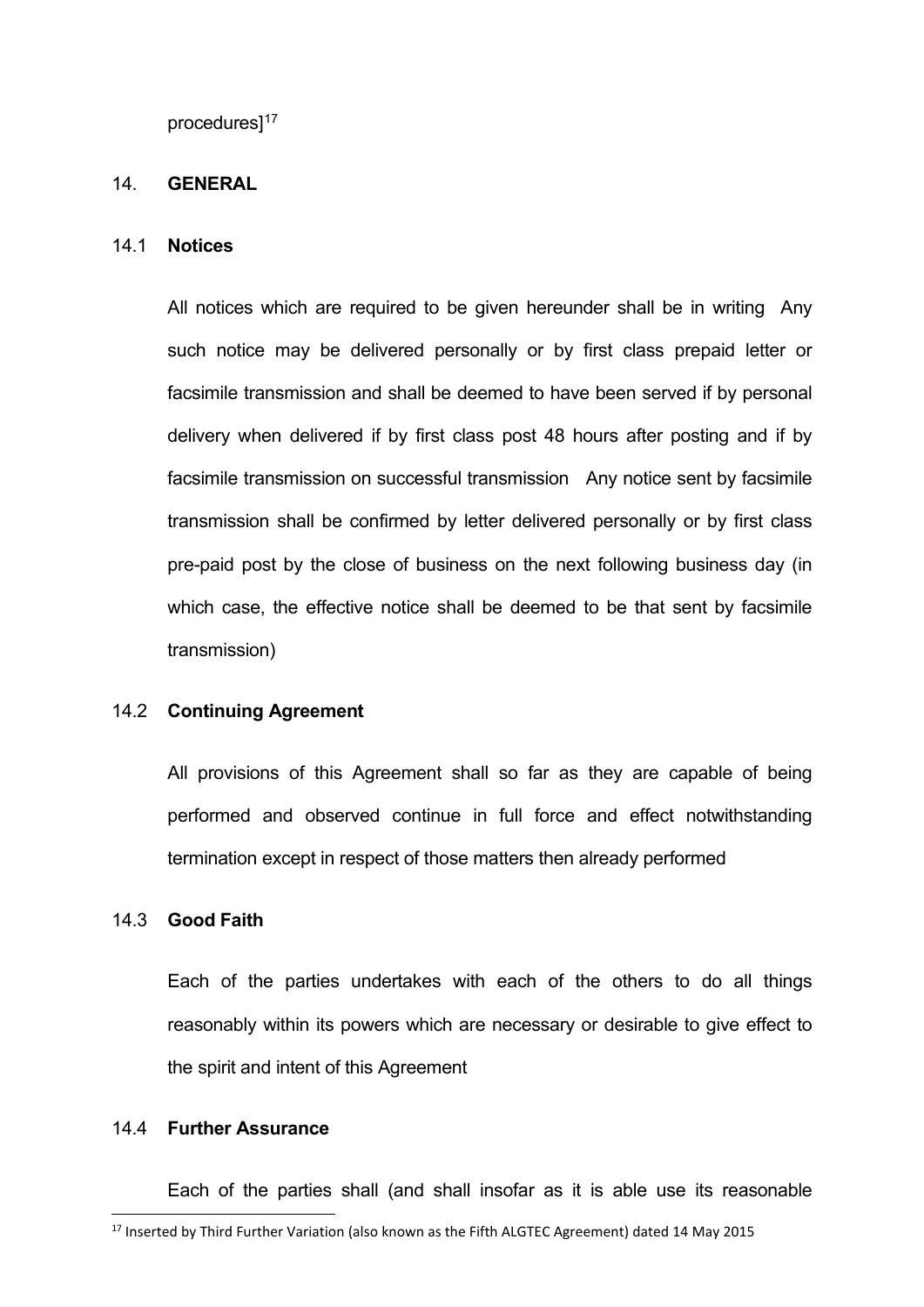endeavours to procure that any necessary third party with whom such party has entered into any contractual or other arrangement for the purposes of this Agreement shall) do execute and perform all such further deeds documents assurances acts and things as any other party may reasonably require by notice in writing to the first party to carry the provisions of this Agreement into full force and effect

#### 14.5 **Waiver**

No failure to exercise and no delay in exercising on the part of any of the parties any right power or privilege hereunder shall operate as a waiver thereof nor shall any single or partial exercise of any right power or privilege preclude any other or further exercise thereof or the exercise of any other right power or privilege The rights and remedies provided in this Agreement are cumulative and not exclusive of any rights or remedies otherwise provided by law

#### 14.6 **Severability**

Notwithstanding that any provision of this Agreement may prove to be illegal or unenforceable the remaining provisions of this Agreement shall continue in full force and effect

#### [14.7 **The Data Protection Act 1998 ('the DPA')**

- 14.7.1 [London Councils] is the data controller in respect of the processing of all personal data, required for:
	- i. the performance by LCTEC of its obligations set out in this Agreement, and
	- ii. the performance by [London Councils] of its obligations set out in Schedule 3 when acting as Lead Authority for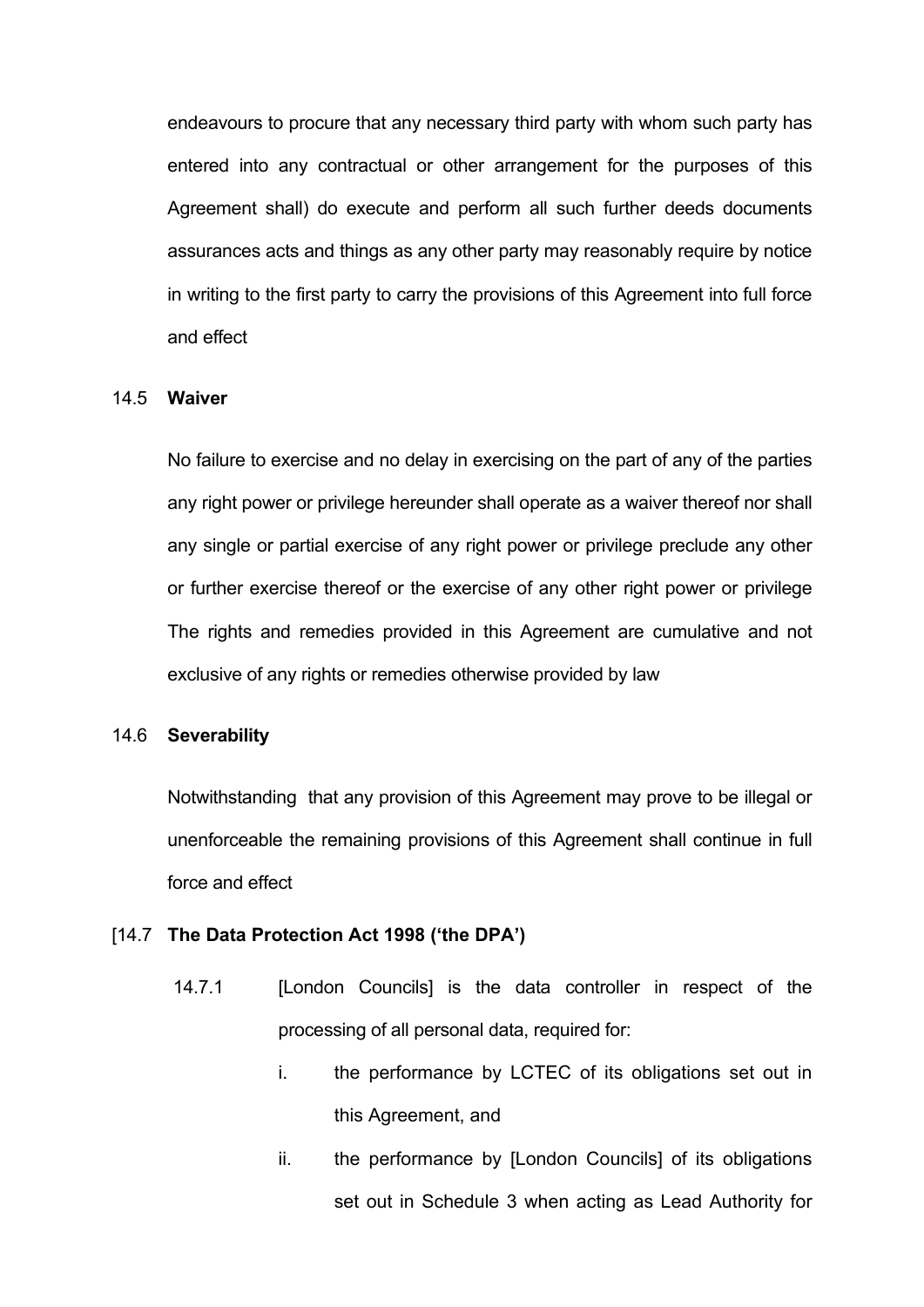[LCTEC]

- 14.7.2 Each of the parties shall take all necessary steps to ensure that they comply with the provisions of the DPA when processing any personal data held by them as a result of the performance of their obligations under this Agreement
- 14.7.3 The meaning of 'data controller', 'processing' and 'personal data' in this Clause shall be as defined in the DPA $1^{18}$  $1^{18}$  $1^{18}$

#### **15. ENTIRE AGREEMENT**

15.1 This Agreement, the [London Councils] Agreement and any service level agreements between [LCTEC] and any Participating Council(s) discharging any Lead Authority functions constitute the entire agreement between the parties with respect to the matters dealt with herein and supersedes any previous agreement between the parties in relation to such matters No variation of this Agreement other than variations which [LCTEC] reasonably considers to be minor shall be valid or effective unless made by one or more instruments in writing signed by all the parties For the purposes of this clause minor variations shall not involve any additional financial contributions other than those specifically provided for herein and each Participating Council and Transport for London shall be given 28 days' notice of the variation which shall only come into effect if no objection is received from any Participating Council and/or Transport for London during the notice period

## **16**. **EXECUTION**

16.1 This Agreement is executed by each party signing the annexed Memorandum of

<span id="page-19-0"></span><sup>&</sup>lt;sup>18</sup> Inserted by Variation (also known as the Second ALGTEC Agreement) dated 1 May 2003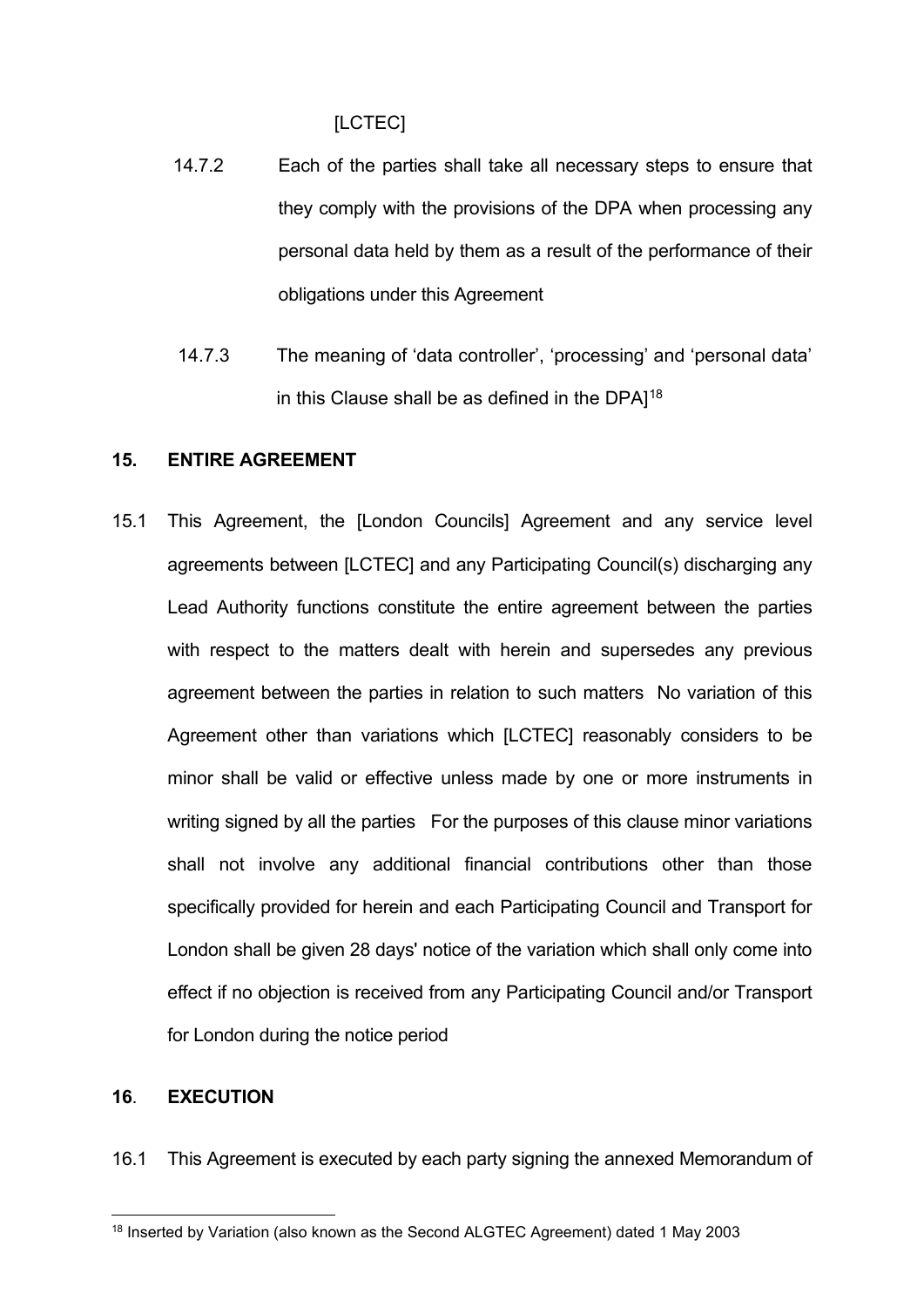Participation on behalf of that party and such Memorandum of Participation shall be evidence of execution by that party when Memoranda executed by all the parties are incorporated into this Agreement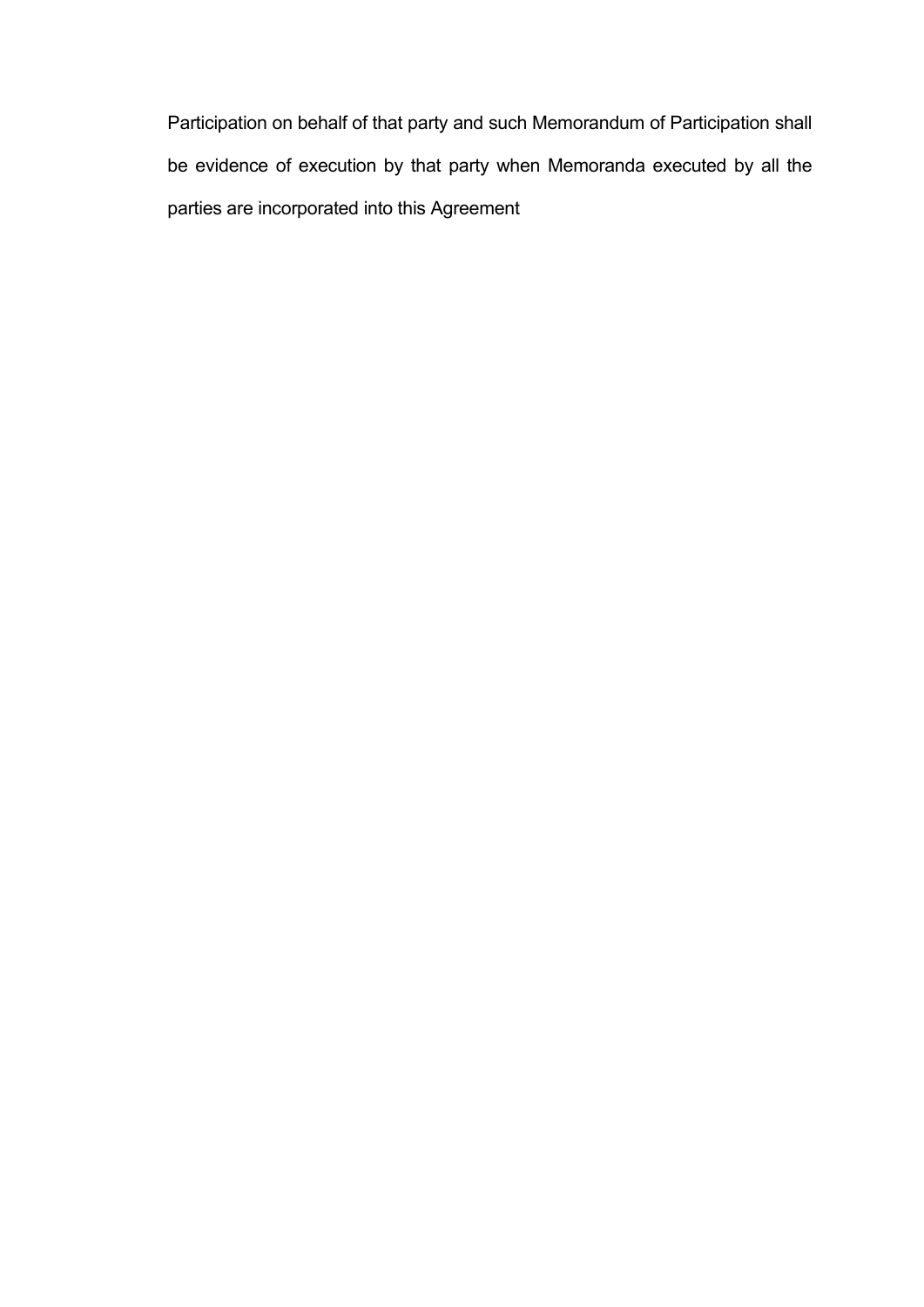## **SCHEDULE 1**

## **PART 1**

## **THE PARTICIPATING COUNCILS**

## **Council**

The London Borough of Barking and Dagenham

The London Borough of Barnet

The London Borough of Bexley

The London Borough of Brent

The London Borough of Bromley

The London Borough of Camden

The London Borough of Croydon

The London Borough of Ealing

The London Borough of Enfield

The London Borough of Greenwich

The London Borough of Hackney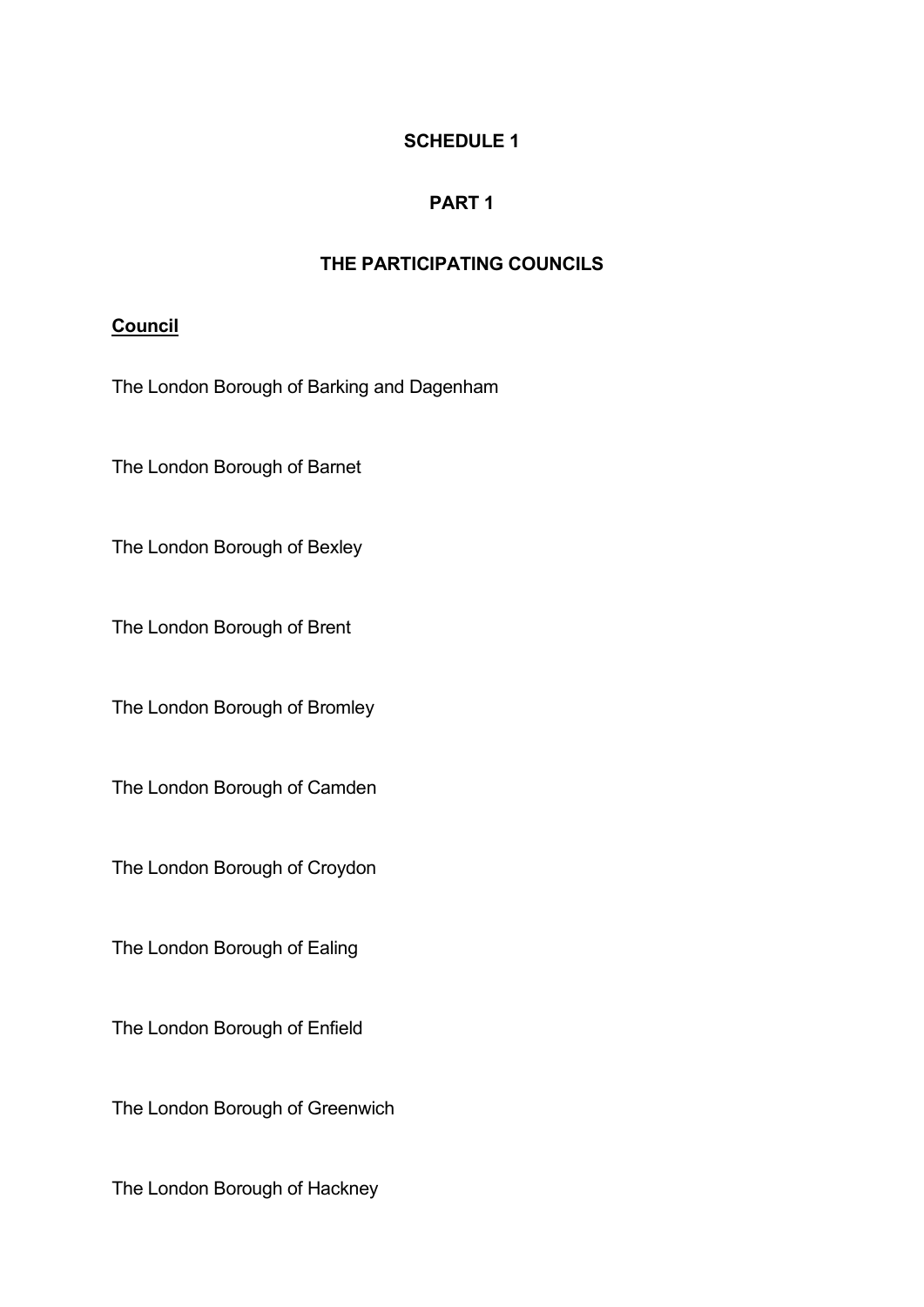The London Borough of Hammersmith and Fulham

The London Borough of Haringey

The London Borough of Harrow

The London Borough of Havering

The London Borough of Hillingdon

The London Borough of Hounslow

The London Borough of Islington

The Royal Borough of Kensington & Chelsea

The Royal Borough of Kingston-upon-Thames

The London Borough of Lambeth

The London Borough of Lewisham

The London Borough of Merton

The London Borough of Newham

The London Borough of Redbridge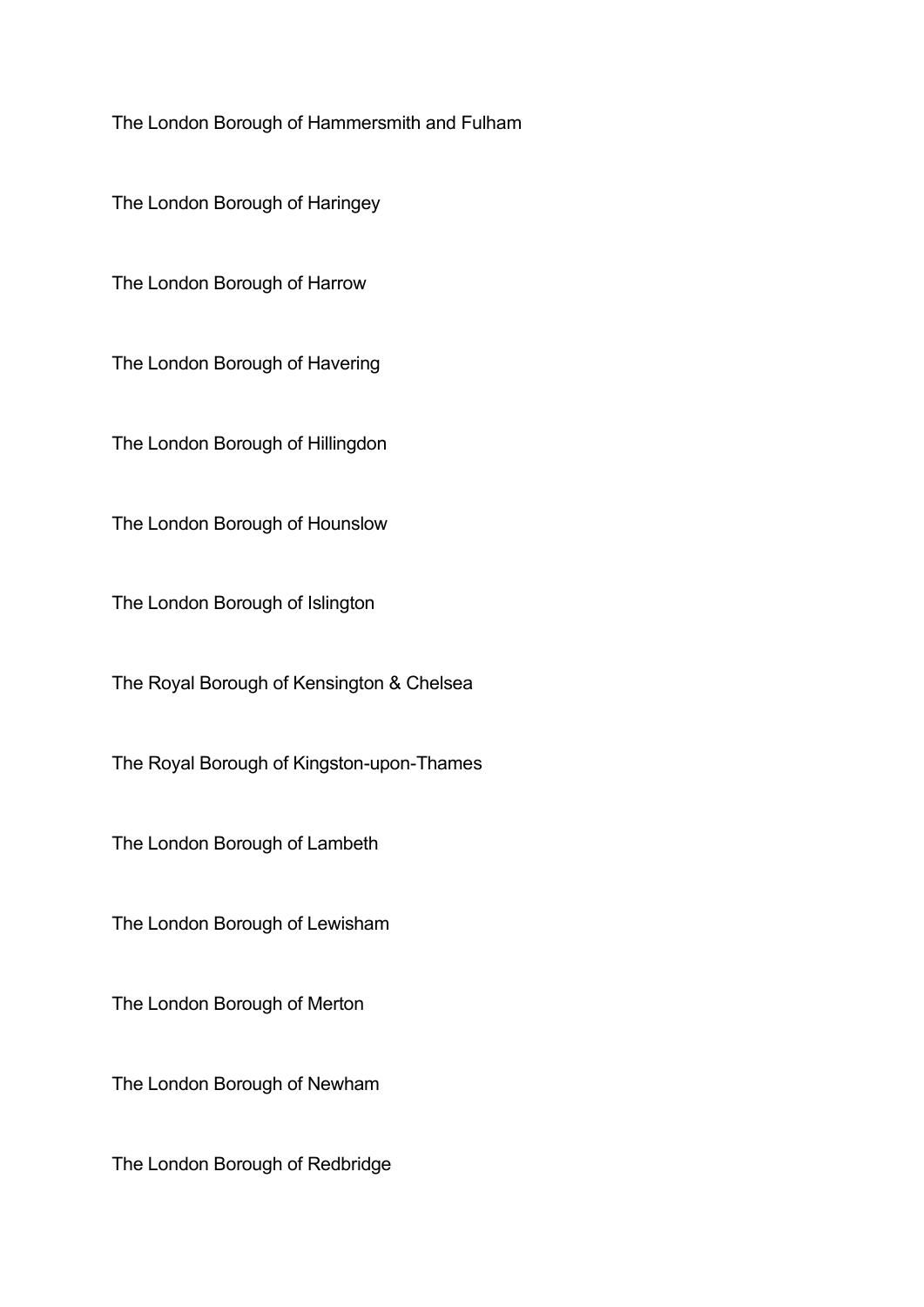The London Borough of Richmond upon Thames

The London Borough of Southwark

The London Borough of Sutton

The London Borough of Tower Hamlets

The London Borough of Waltham Forest

The London Borough of Wandsworth

The City of Westminster

The Mayor and Commonalty and Citizens of the City of London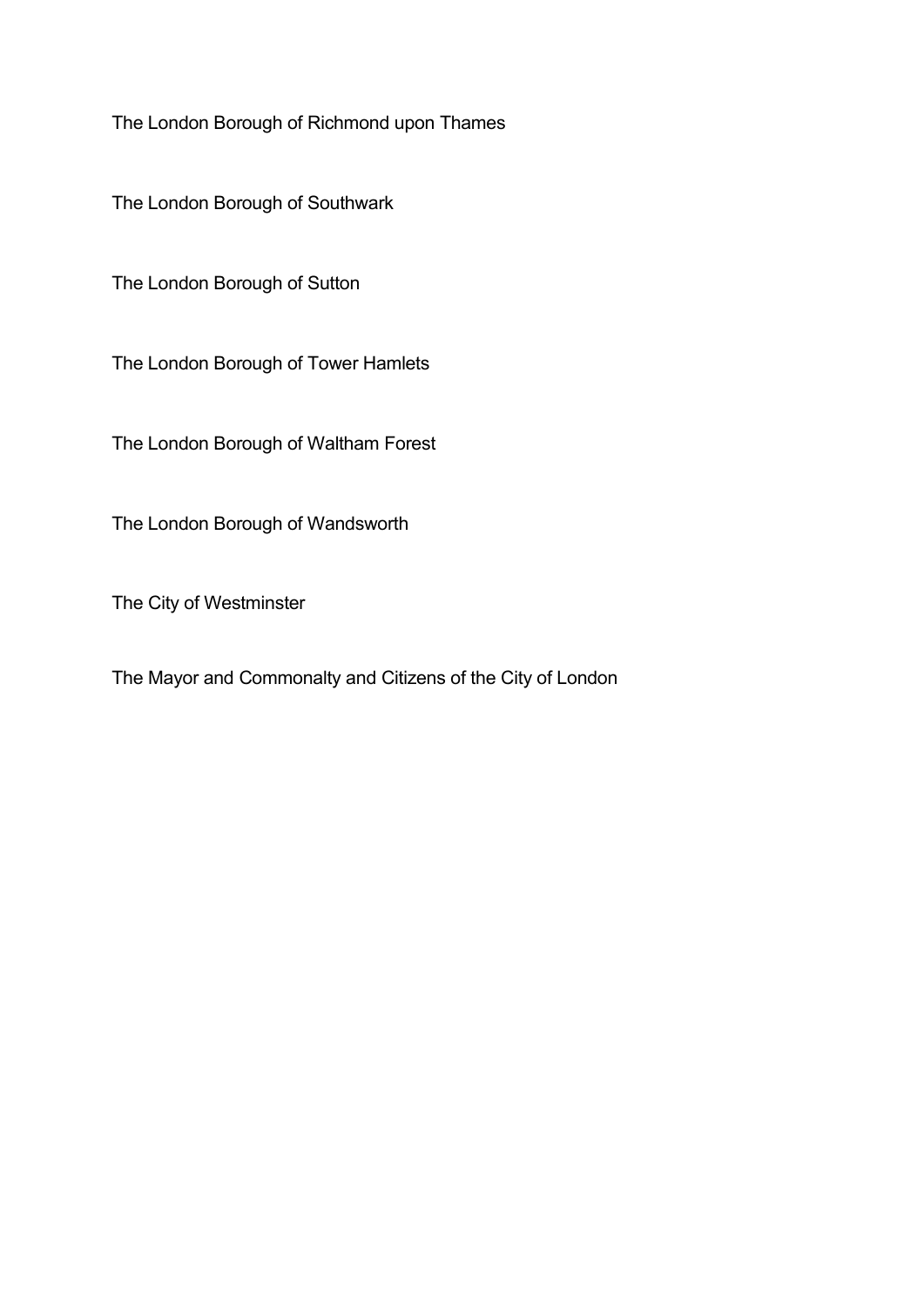## [**PART 2**

## **THE SCHEDULE 1 PART 2 PARTICIPATING COUNCILS**

The London Borough of Barking and Dagenham

The London Borough of Barnet

The London Borough of Brent

The London Borough of Camden

The London Borough of Croydon

The London Borough of Ealing

The London Borough of Enfield

The London Borough of Greenwich

The London Borough of Hackney

The London Borough of Hammersmith and Fulham

The London Borough of Haringey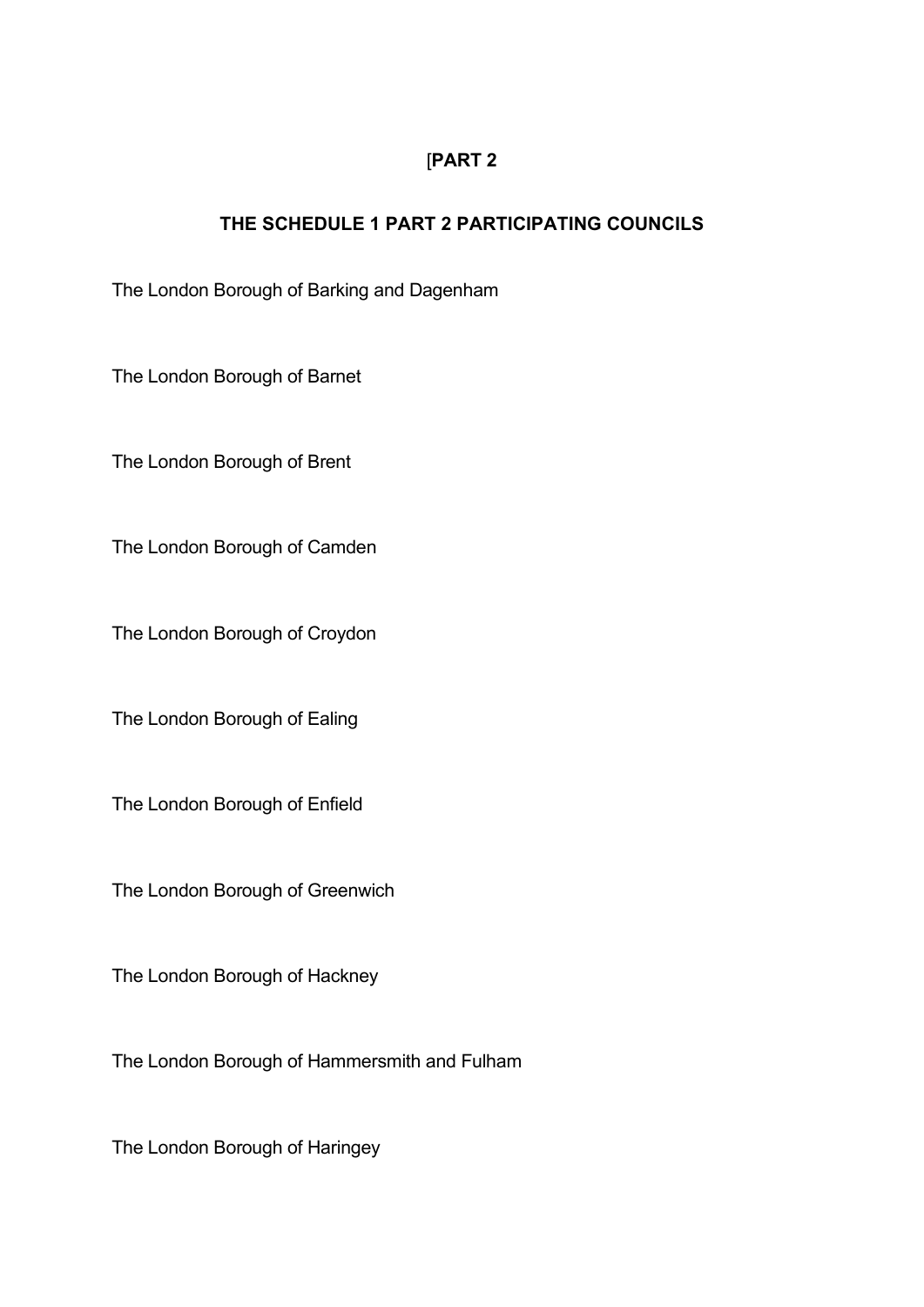The London Borough of Harrow

The London Borough of Hillingdon

The London Borough of Hounslow

The London Borough of Islington

The Royal Borough of Kensington and Chelsea

The London Borough of Lambeth

The London Borough of Lewisham

The London Borough of Merton

The London Borough of Newham

The London Borough of Richmond upon Thames

The London Borough of Southwark

The London Borough of Sutton

The London Borough of Tower Hamlets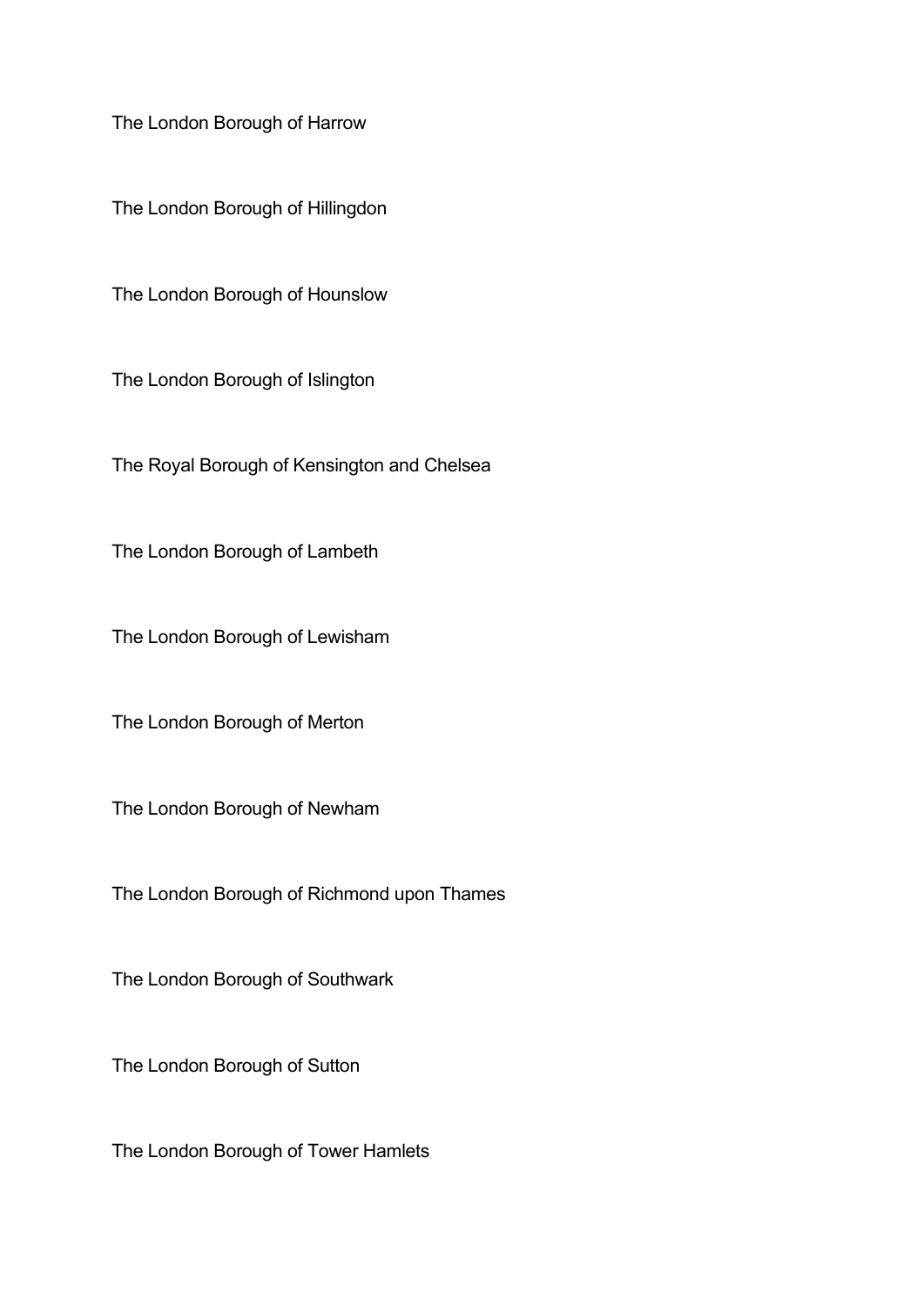The London Borough of Waltham Forest

The London Borough of Wandsworth

The City of Westminster

The Mayor and Commonalty and Citizens of the City of London]<sup>[19](#page-26-0)</sup>

<span id="page-26-0"></span><sup>19</sup> Inserted by Variation (also known as the Second ALGTEC Agreement) dated 1 May 2003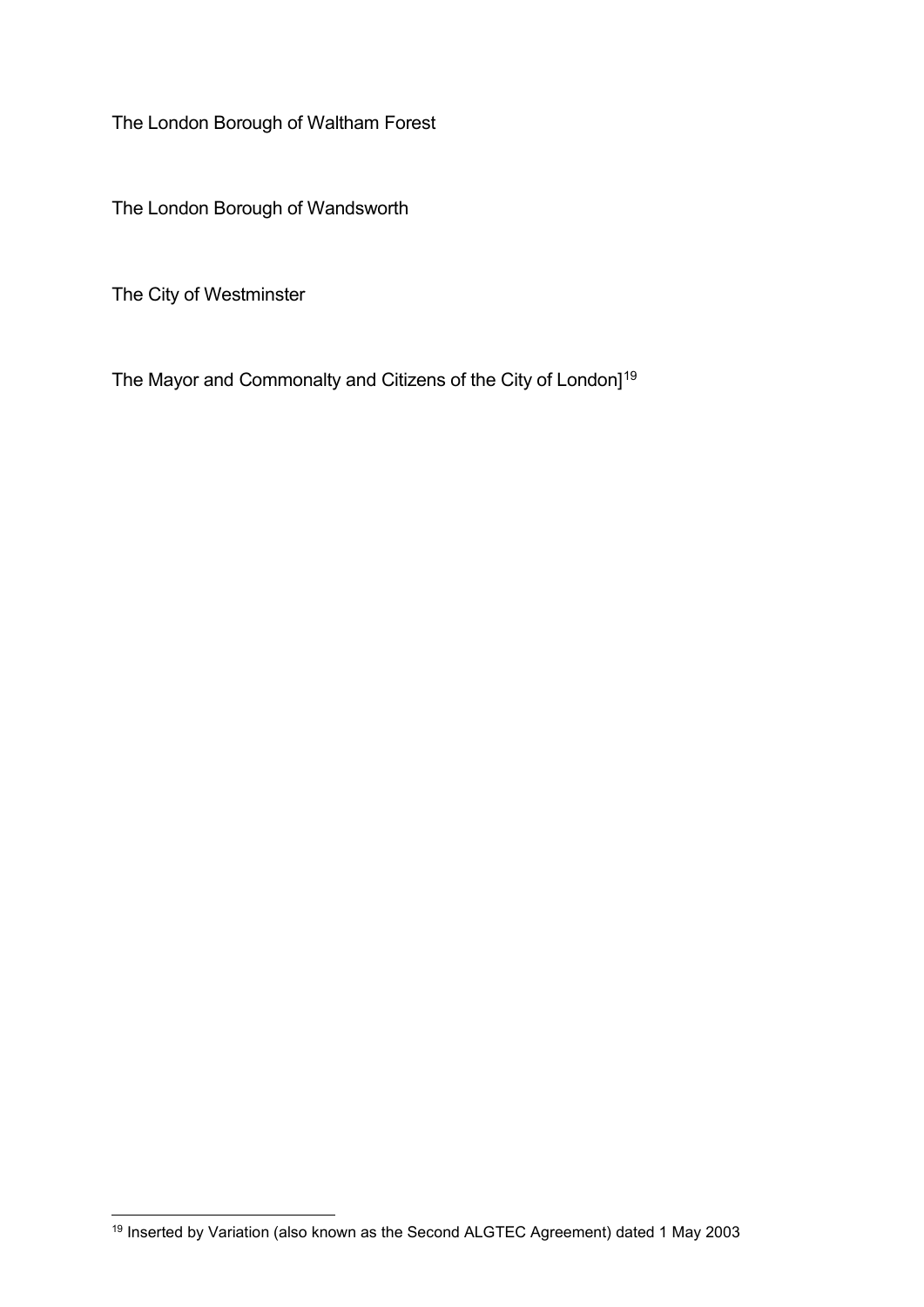## **SCHEDULE 2**

## **PART 1 FUNCTIONS: IN RESPECT OF ARRANGEMENTS PURSUANT TO SECTION 73 and 74 ROAD TRAFFIC ACT 1991 (as amended)**[20](#page-27-0)

## 1. **STATUTORY**

- (a) Appoint parking adjudicators for the purposes of the Road Traffic Act 1991 subject to the Lord Chancellor's consent
- (b) Provide accommodation and administrative staff for the parking adjudicators
- (c) Determine the penalty charge levels and fees for de-clamping vehicle recovery storage and disposal subject to the approval of the Secretary of **State**
- (d) Determine the rate of discount for early payment of penalty charge notices
- (e) Determine the form for aggrieved motorists to make representations to Local Authorities under Section 71 of the Act
- (f) Determine the places at which parking adjudicators are to sit
- (g) Make and publish an annual report in writing to the Secretary of State on the discharge by the parking adjudicators of their functions

### 2. **NON-STATUTORY**

Any functions (subject to Section 111 of the Local Government Act 1972) which [LCTEC] agrees are appropriate for its implementation Without prejudice to the

<span id="page-27-0"></span><sup>&</sup>lt;sup>20</sup> Although sections 73 & 74 of the Road Traffic Act 1991 have now been repealed, these arrangements continue in force until such time as they are varied or replaced by virtue of regulations 15(2) & 24(3) of the Civil Enforcement of Parking Contraventions (England) General Regulations 2007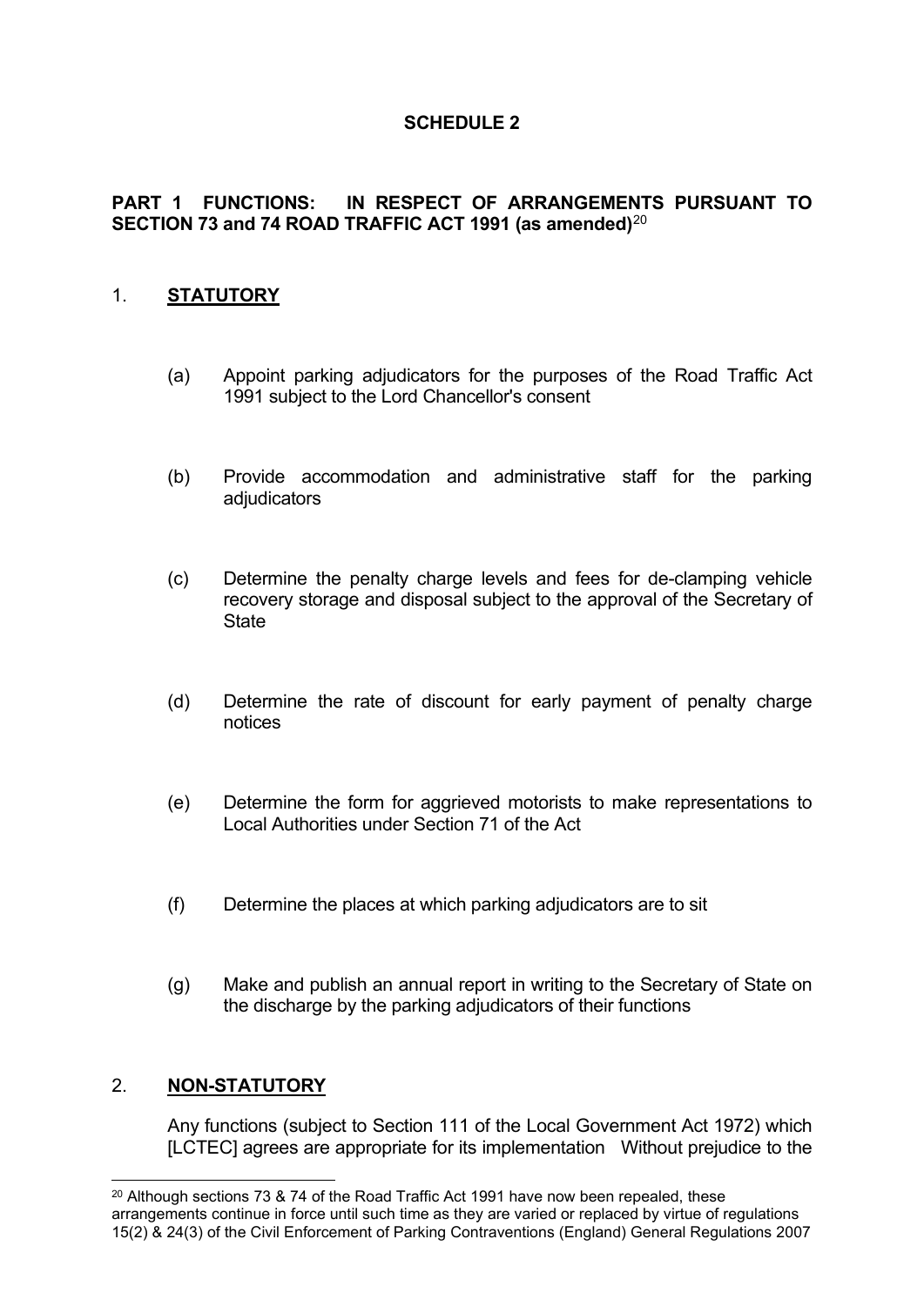generality of the foregoing such functions may include but not be limited to the following:-

- (a) The publication and updating as necessary of the Code of Practice for Parking in London
- (b) The co-ordination and maintenance of vehicle removal and clamping operations
- (c) The establishment and maintenance of a communications and control service to deal with vehicle removals
- (d) The establishment and maintenance of a communications and control service to deal with wheel clamping
- (e) The establishment of links with the Metropolitan and City Police the County Courts and the DVLA
- (f) The co-ordination of
	- (i) payment facilities
	- (ii) pound facilities
- (g) The maintenance of records detailing persistent evaders and ringed vehicles
- (h) Ticket Processing
- (i) General data collection and service monitoring
- (j) The co-ordination of publicity and public relations activities
- (k) the establishment of common training standards in connection with parking standards the accreditation of training centres and award of qualifications
- (l) the establishment of London-wide parking schemes

Any changes to the agreed non-statutory functions shall be approved and evidenced in writing by [LCTEC]

In the event of [LCTEC] electing to provide any of the non-statutory functions detailed above any Participating Council and/or Transport for London may (without obligation to do so) avail itself of the services provided at the costs set out in Schedule 4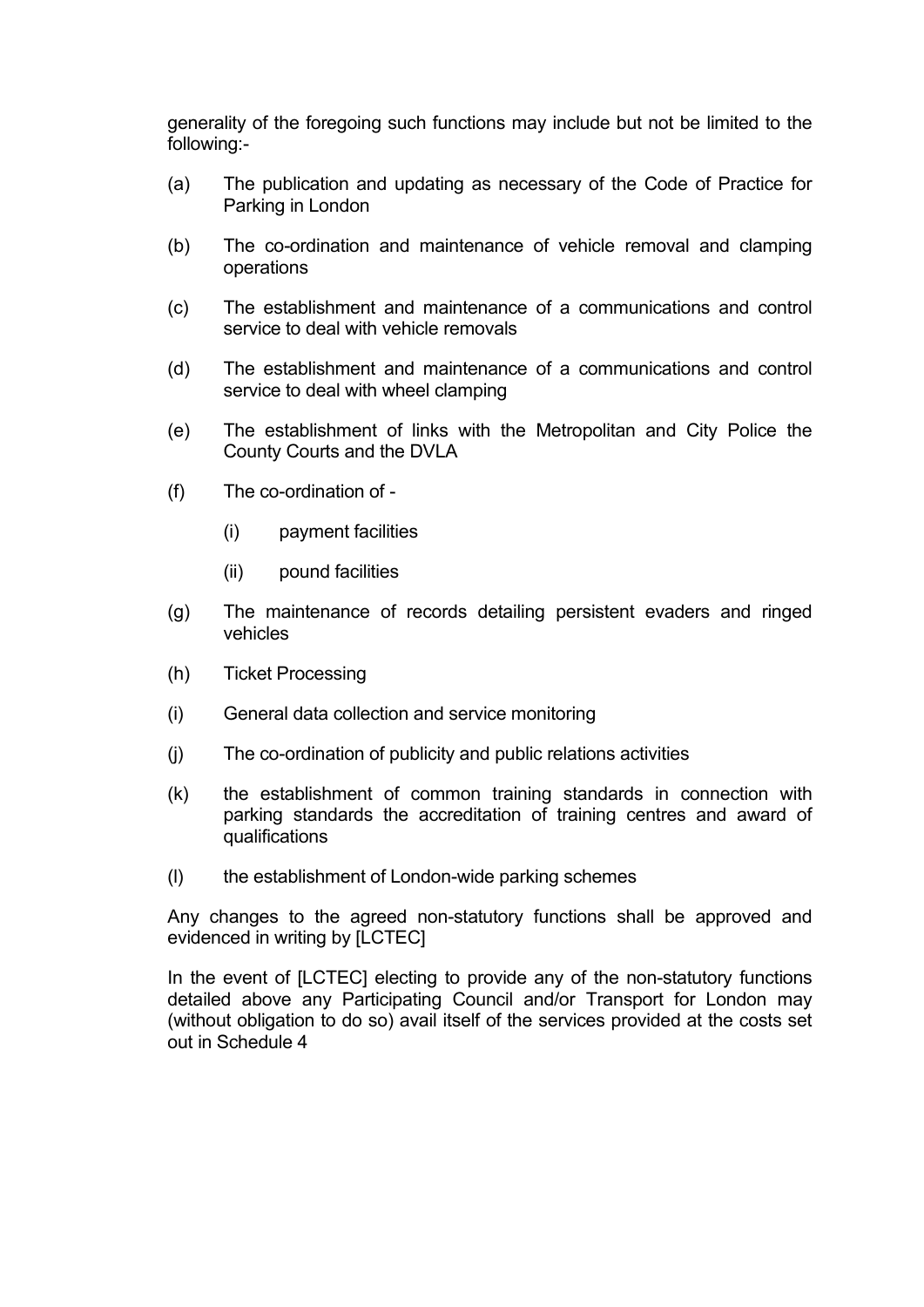#### **PART 2 FUNCTIONS: IN RESPECT OF THE IMPLEMENTATION AND ENFORCEMENT OF THE GREATER LONDON (RESTRICTION OF GOODS VEHICLES) TRAFFIC ORDER 1985**

### **("THE LONDON LORRY BAN")**

To provide for the implementation and enforcement of the Greater London (Restriction of Goods Vehicles) Traffic Order 1985 (the Principal Order) including, but not limited to, the monitoring of the effectiveness of the said implementation and enforcement, the examination of vehicles, the issue of permits including the consideration of appeals arising from the refusal or conditioning of permits, the erection of adequate signs, liaison with the police, the prosecution of offences arising under the Principal Order and any amendment thereto approved from time to time, the updating of technical information on new vehicle designs, the taking of all necessary steps to promote and make amending supplementary and other variation orders affecting the Principal Order and the determination and implementation of policy and the giving of advice.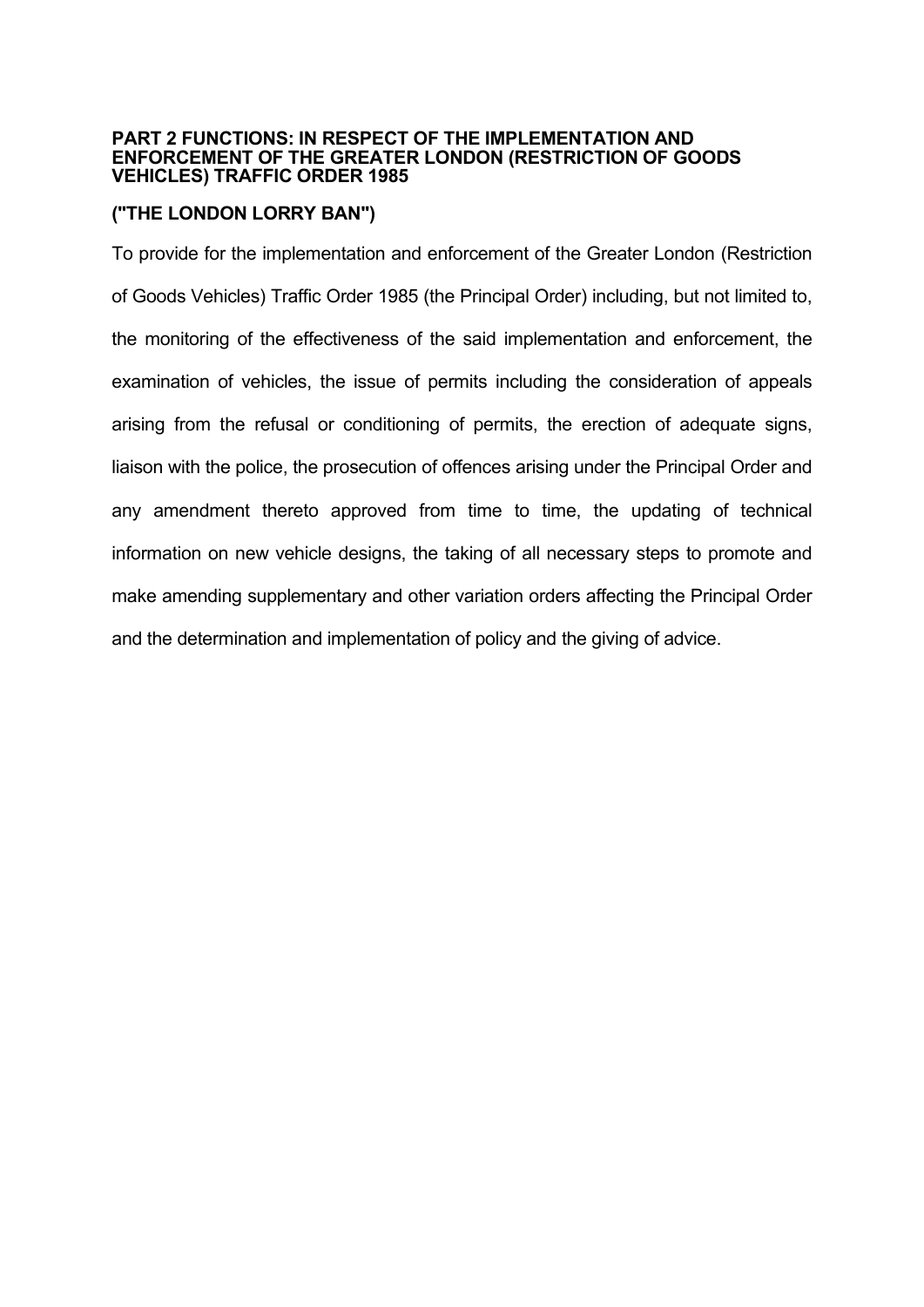#### **PART 3 : IN RESPECT OF TRAVEL CONCESSION ARRANGEMENTS UNDER SECTION 244 GREATER LONDON AUTHORITY ACT 1999**

#### 1. **DEFINITIONS**

In this Part 3 of this Schedule 2:

- 1.1 "Concession" means the reduction or waiver of a fare or charge (either absolutely or subject to terms limitations or conditions) granted pursuant to Section 240 of the Greater London Authority Act 1999 or any successor legislation;
- 1.2 "Current Concessions" means the Concessions applicable to the London Concessionary Fares Scheme for each fiscal year as such Concessions are described in current Contracts in force with the Transport Operators (or their agents) or such other Concessions as may be unanimously agreed by the Participating Councils and the Transport Operators;
- 1.3 "Limited Concessions" means Current Concessions where a reduced fare is charged on certain limited stop or express bus services such reduced fare to be determined by [LCTEC].
- 1.4 "External Auditor" means the District Auditor or such firm of Chartered Accountants as the Audit Commission may from time to time determine;
- 1.5 "Functions" means powers and duties and includes the power to do anything which is calculated to facilitate or is conducive or incidental to the discharge of any of those functions;
- 1.6 "Hours of Availability" means the times during the day and during the week in which the Transport Operators agree to apply the Concessions;
- 1.7 "the London Taxicard Scheme" means the scheme established to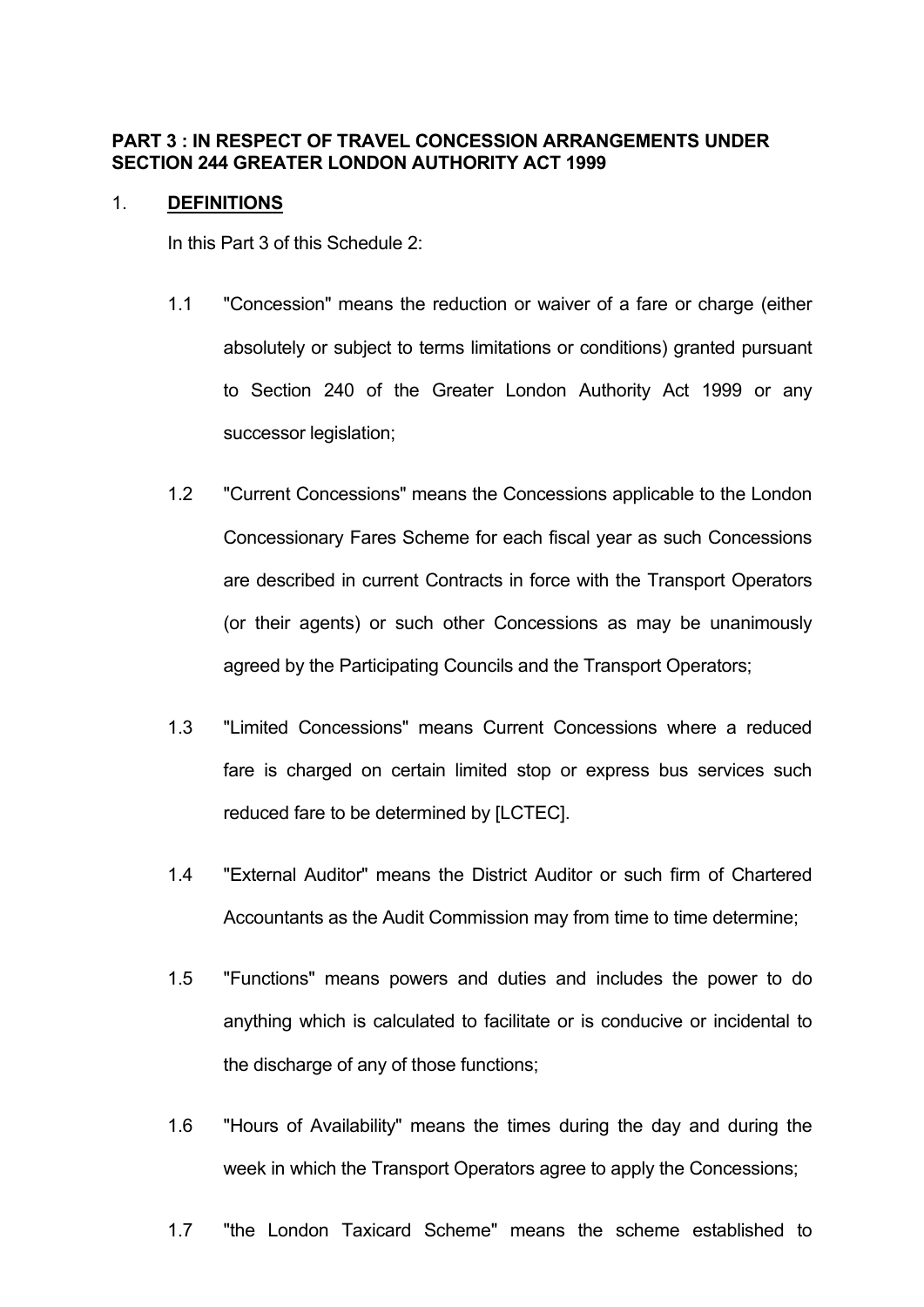provide a taxi service for disabled Londoners who find it difficult or impossible to use bus, underground or railway services to travel around London or in the vicinity of London;

- 1.8 "the London Taxicard Scheme Participating Councils" means the Participating Councils who have notified to [LCTEC] their agreement to participate in the London Taxicard Scheme for a period of not less than one fiscal year (1 April to 31 March) in any contract period for that Scheme.
- 1.9 "The Transport Operators" means all or any of London Regional Transport, Transport for London, a PPP company for the purposes of section 210 Greater London Authority Act 1999, Docklands Light Railway and any independent transport service operators or their successors, as defined in section 240(6) Greater London Authority Act 1999.

#### 2. **CONCESSIONARY FARES SCHEME**

- 2.1 [LCTEC] shall carry out the following functions:-
	- (a) all arrangements pursuant to Section 244 of the Greater London Authority Act 1999 (or any subsequent re-enactment or amendment of that section); and
	- (b) all administrative arrangements made with a view to, or consequent upon, the arrangements referred to in paragraph (a) of this Clause;

all as more particularly described below subject to such conditions and restrictions as may from time to time be agreed by the Participating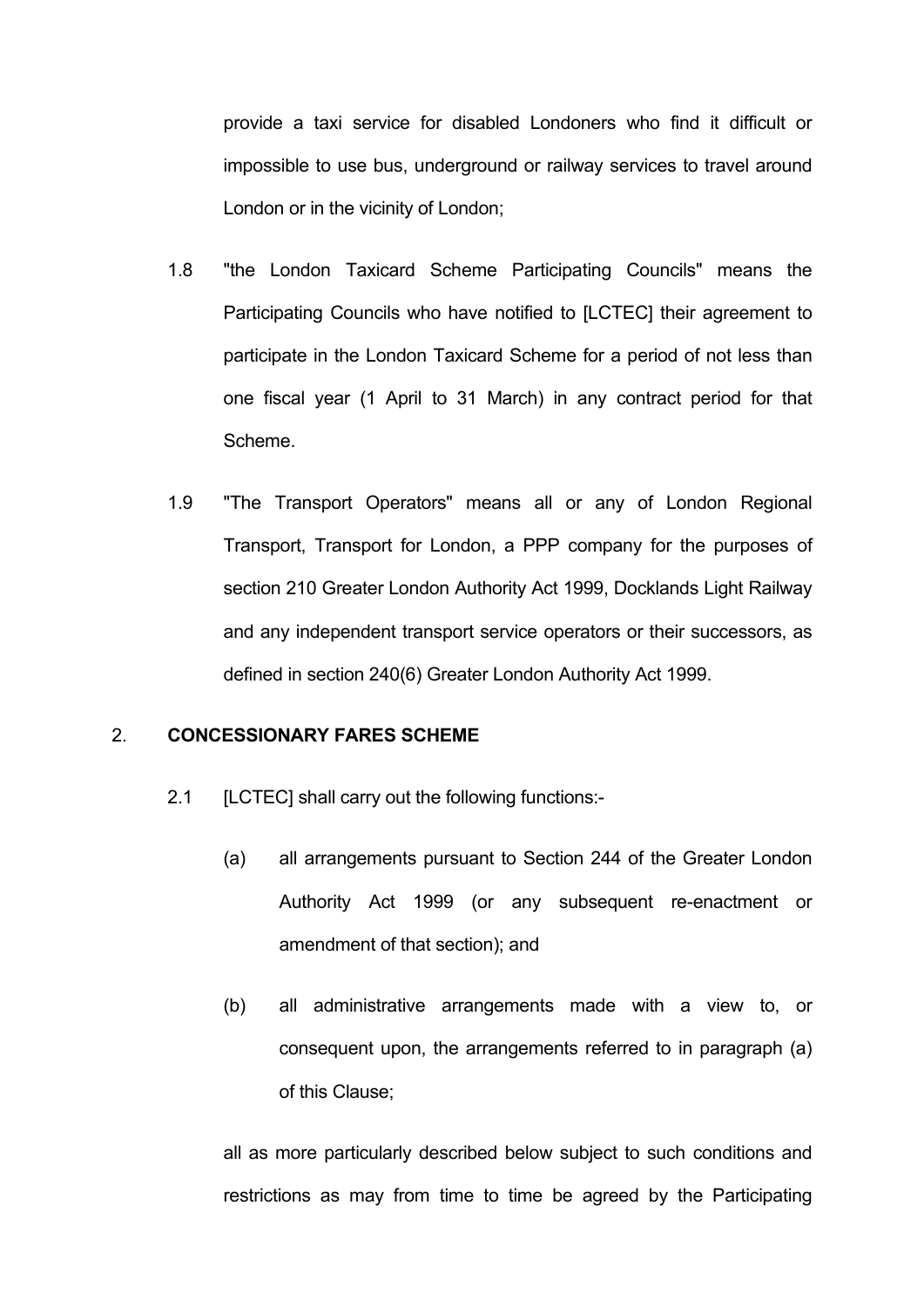Councils.

- 2.2 In particular [LCTEC] shall have the power to negotiate contracts in the name of the Participating Councils not exceeding seven years in duration (the duration of such contracts current at the date of this Agreement not to be exceeded without the consent of all the Participating Councils) with the Transport Operators which shall be binding on all the Participating Councils and [LCTEC] shall have the power to agree to reimburse to the Transport Operators the cost of Concessions granted pursuant to Section 240 of the Greater London Authority Act 1999 except the unanimous consent of the Participating Councils shall be required for any increase, decrease or variation in the Current Concessions (but not the Limited Concessions any increase, decrease or variation in which may be agreed by [LCTEC]) and for any increase, decrease or variation in the Hours of Availability.
- 2.3 To manage on behalf of the Participating Councils the Concessionary Fares Scheme and in particular to make arrangements to reimburse to the Transport Operators the cost of the Current Concessions.
- 2.4 To make appropriate arrangements for the issue of travel permits, photocards, blind persons cards etc to eligible persons for the purpose of the Concessionary Fares Scheme.
- 2.5 To carry out or have carried out or commission and oversee such research and survey work as shall from time to time be deemed necessary for the calculation of an appropriate reimbursement to the Transport Operators for providing concessionary travel on their services;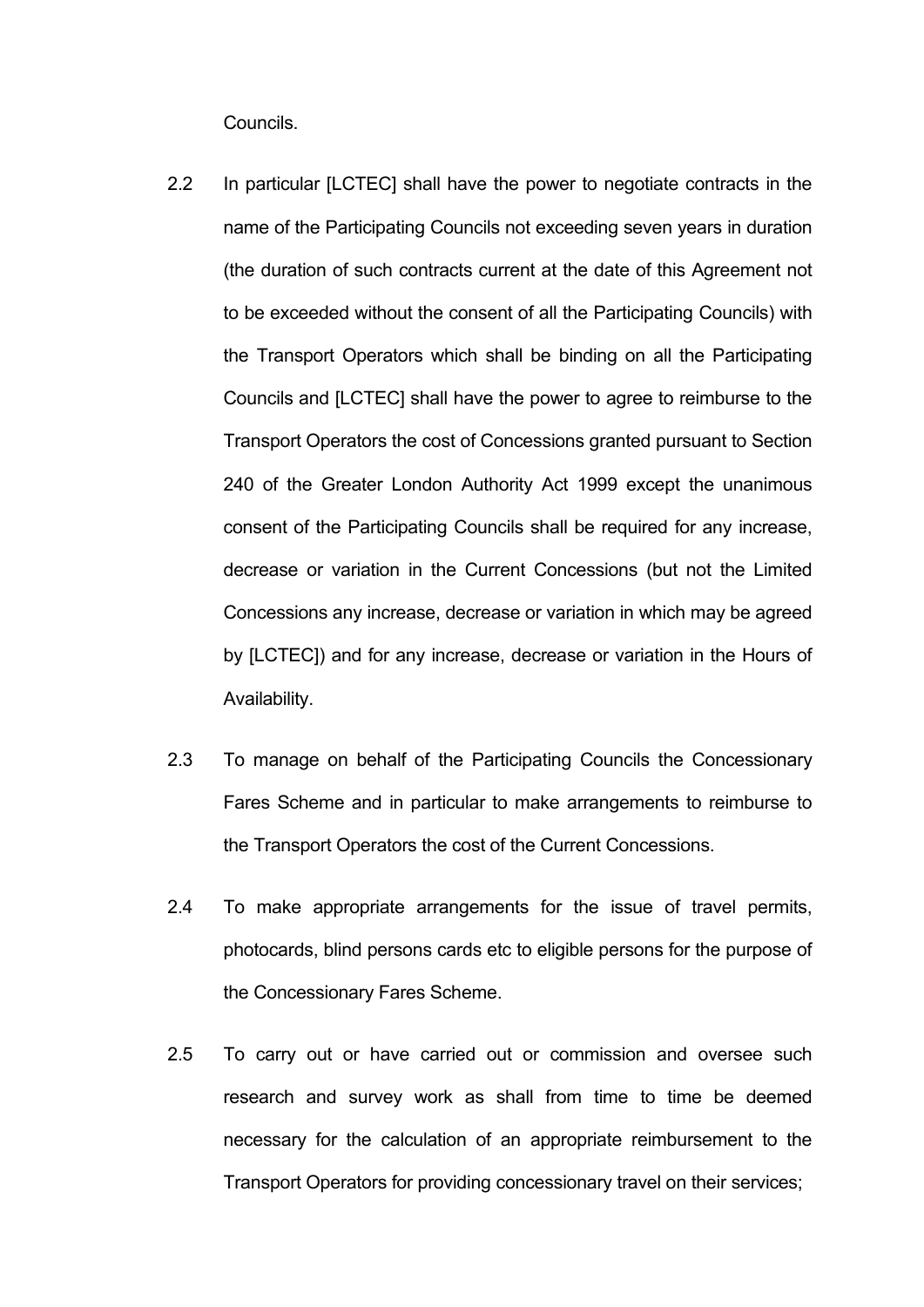- 2.6 To approve survey work associated with assessment of the volume and notional value of bus travel made by holders of concessionary free travel permits;
- 2.7 To monitor and assess the performance of the consultants selected to carry out the work of the Greater London Bus Passenger Survey;
- 2.8 To approve survey work associated with the London Underground, Docklands Light Railway and any such other rail survey work as is deemed appropriate;
- 2.9 To approve survey work associated with establishing payment to bus operators or other independent bus operators.
- 2.10 To negotiate with Post Office Counters Limited or other bodies agency legal agreements and charges for the distribution of elderly and/or disabled persons' travel permits.
- 2.11 Providing that nothing herein shall prevent any of the Participating Councils from setting their own eligibility criteria for the discretionary elements of the Concessionary Fares Scheme

## 3. **DELEGATION OF FUNCTIONS IN RELATION TO THE LONDON TAXICARD SCHEME**

3.1 The London Taxicard Scheme shall be subject to such general conditions and restrictions as may from time to time be unanimously agreed by the London Taxicard Scheme Participating Councils PROVIDED THAT nothing herein shall prevent any of the Participating Councils from setting their own eligibility criteria for the discretionary elements of the London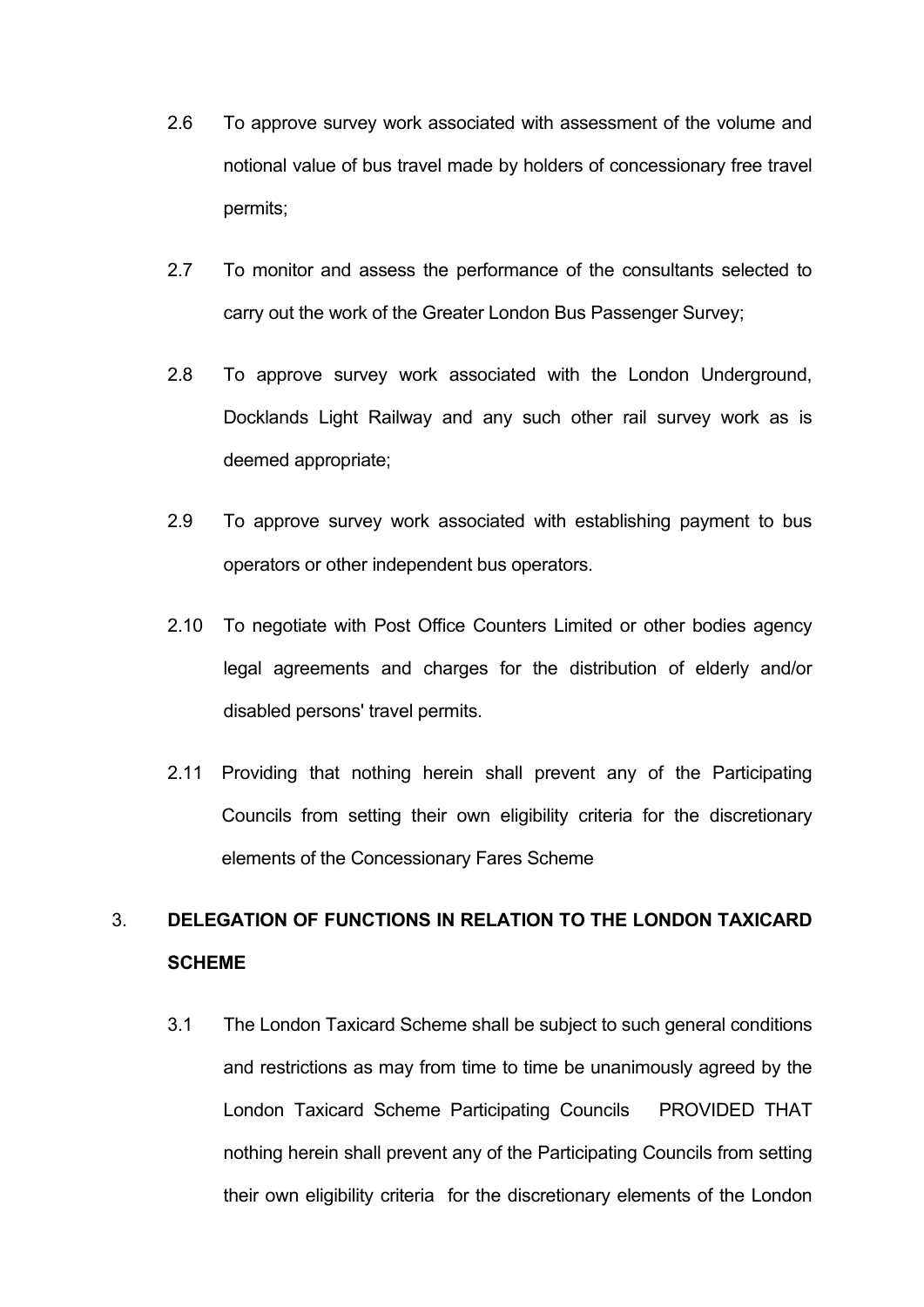Taxicard Scheme

- 3.2 [LCTEC] shall have the duty to carry out tendering procedures and the power to enter into contracts<sup>[21](#page-34-0)</sup> in the name of the London Taxicard Scheme. Participating Councils with taxi operators which shall be binding on all the London Taxicard Scheme Participating Councils whereby [LCTEC] pays the taxi operators the sums due from each of those London Taxicard Scheme Participating Councils for taxi journeys made by persons who are approved members of the Scheme and resident in the area of the Council concerned provided such journeys are made in accordance with the particular restrictions respectively imposed by each such Council.
- 3.3 To provide policy and development advice concerning the London Taxicard Scheme to London Taxicard Scheme Participating Councils and any other relevant organisations.
- 3.4 To manage the day to day operation and budget of the London Taxicard Scheme to ensure that agreed strategic aims, objectives and targets of the Scheme are fully implemented in accordance with [LCTEC]'s Annual Business Plan and so as to comply with eligibility, membership, budgetary provision and trip allocation requirements specified by London Taxicard Scheme Participating Councils.
- 3.5 To make appropriate arrangements for the issue of taxicards, photocards etc. to eligible persons for the purpose of the London Taxicard Scheme.

<span id="page-34-0"></span> $21$  The words "(not exceeding four years in duration)" deleted by way of minor variation agreed by the LCTEC on the 15 June 2017 and notified to the Participating Councils and Transport for London on [INSERT DATE] without any objection being received within 28 days of that notice, per clauses 14.1 and 15.1 of the Governing Agreement .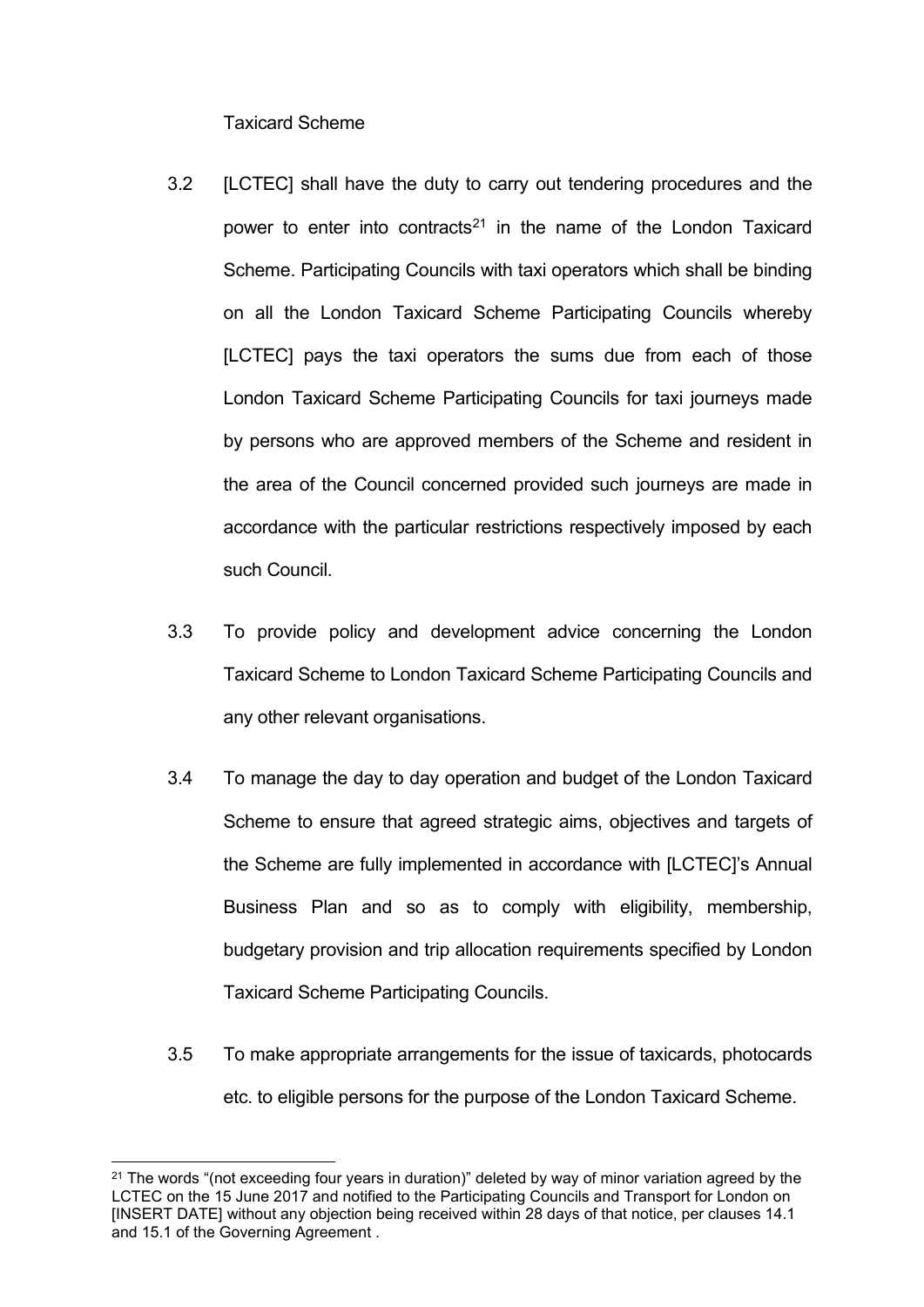- 3.6 To prepare an Annual Business Plan for the London Taxicard Scheme for incorporation within the overall [LCTEC] Annual Business Plan for submission to [LCTEC] and taking account of economic, demographic, technical and other relevant considerations.
- 3.7 To prepare, monitor and review the Annual Budget for the London Taxicard Scheme and authorise expenditure from the Budget in accordance with financial regulations and procedures in force.

#### 4. **ACCESSIBLE TRANSPORT**

- 4.1 [LCTEC] may consider issues relating to accessible transport in London and inform, advise and consult with the Participating Councils so as to assist them in formulating policies and in carrying out their powers and duties in the field of accessible transport for people with disabilities.
- 4.2 [LCTEC] may consider issues relating to the accessibility of transport whenever any new service of public transport, e.g. trams or service on the Thames, is being developed.
- 4.3 To prepare policy reports for, and give advice on matters concerning transport for mobility handicapped people
- 4.4 To originate, plan and execute research and development initiatives in the field of transport for people with disabilities, and report as appropriate.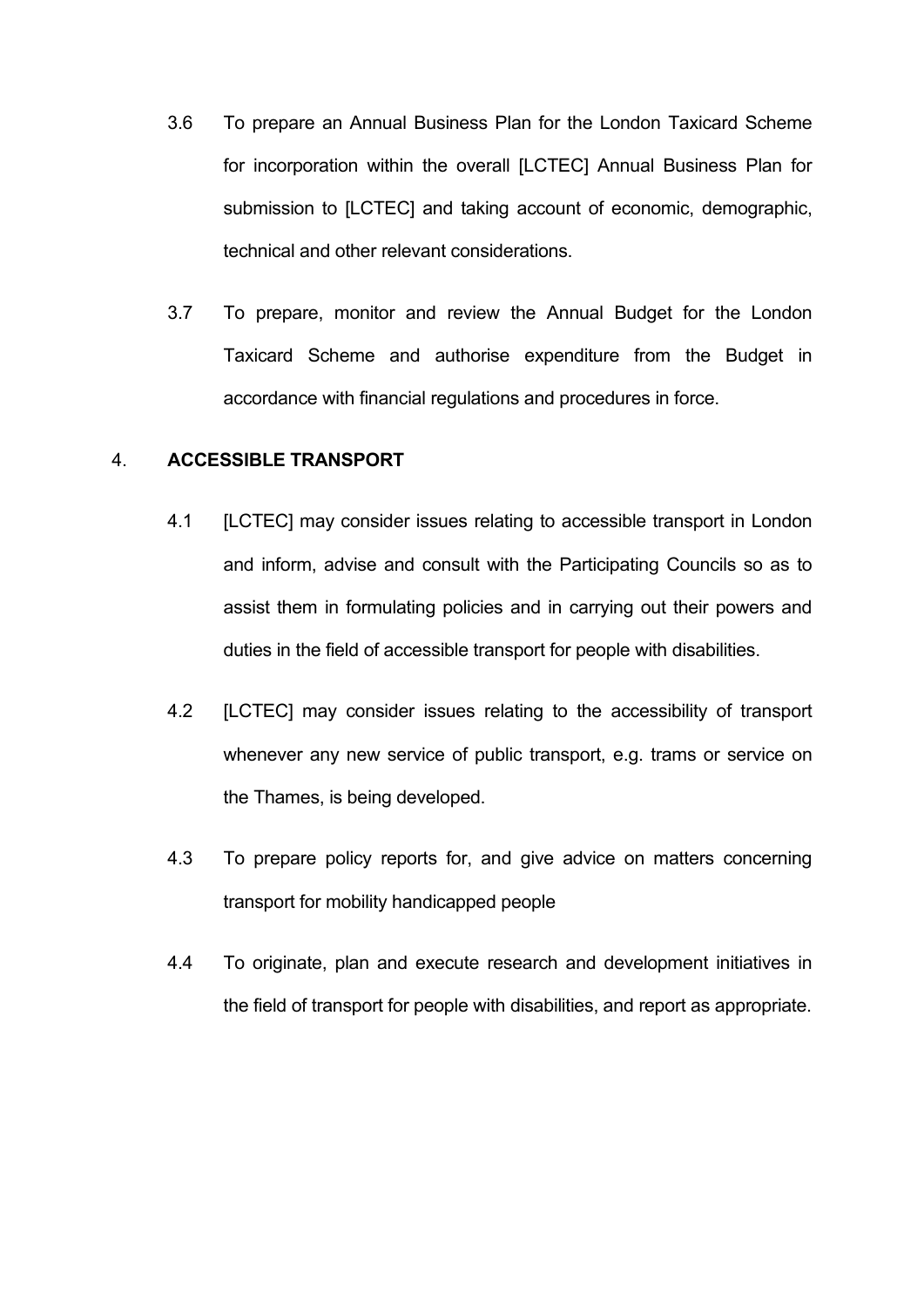## [**PART 3(A): IN RESPECT OF ROADSIDE VEHICLE EMISSIONS TESTING AND ISSUING OF FIXED PENALTY NOTICES PURSUANT TO THE ROAD TRAFFIC (VEHICLE EMISSIONS) (FIXED PENALTY) (ENGLAND) REGULATIONS 2002**

- 1. Pursuant to Regulation 6(1) and in accordance with Regulation 6(2) of the Road Traffic (Vehicle Emissions) (Fixed Penalty) (England) Regulations 2002 ("the Regulations") authorise any officer or person -
	- 1.1 to carry out tests on vehicles which are in, or which are about to pass through, or which have passed through an area designated as an air quality management area; and
- 1.2 to issue fixed penalty notices in respect of emission offences; and
- 1.3 to carry out any other functions required or permitted by Part 5 of the Regulations.
- 2 The reduction or waiver of fixed penalties in accordance with Regulation 19 of the Regulations.
- 3 The withdrawal of a fixed penalty notice in accordance with Regulation 20 of the Regulations.
- 4 The recovery of unpaid fixed penalties in accordance with Part 8 of the Regulations.
- 5 The prosecution of offences arising under Regulation 9(7), Regulation 11(2) and Regulation 18(2) of the Regulations.
- 6 The service of a fresh fixed penalty notice in accordance with Regulation 23(4)(e) of the Regulations.
- 7 The carrying out of any other function required or permitted by the Regulations.] [22](#page-36-0)

<span id="page-36-0"></span><sup>22</sup> Inserted by Variation (also known as the Second ALGTEC Agreement) dated 1 May 2003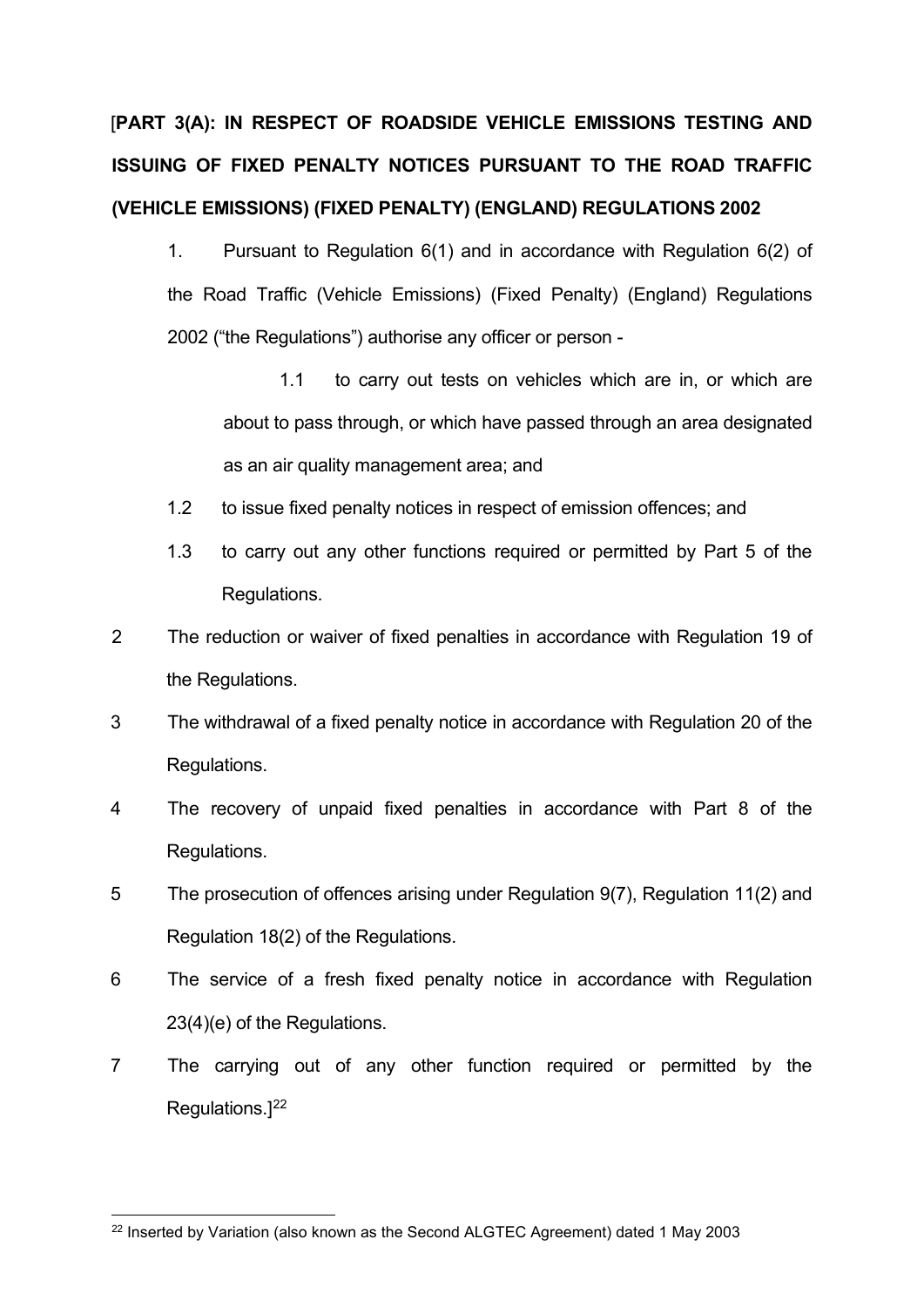## [**PART 3(B) FUNCTIONS: IN RESPECT OF FUNCTIONS UNDER THE LONDON LOCAL AUTHORITIES AND TRANSPORT FOR LONDON ACT 2003 AND THE LONDON LOCAL AUTHORITIES ACT 2004**

- 1. To set the levels of fixed penalties for any fixed penalty offences under the London Local Authorities and Transport for London Act 2003 and the London Local Authorities Act 2004.
- 2. To undertake any other functions that are required or permitted to be undertaken by a joint committee of London local authorities under the London Local Authorities and Transport for London Act 2003 and the London Local Authorities Act 2004.<sup>[[23](#page-37-0)]</sup>

<span id="page-37-0"></span><sup>&</sup>lt;sup>23</sup> Inserted by Further Variation (also known as the Third ALGTEC Agreement) dated 30 November 2006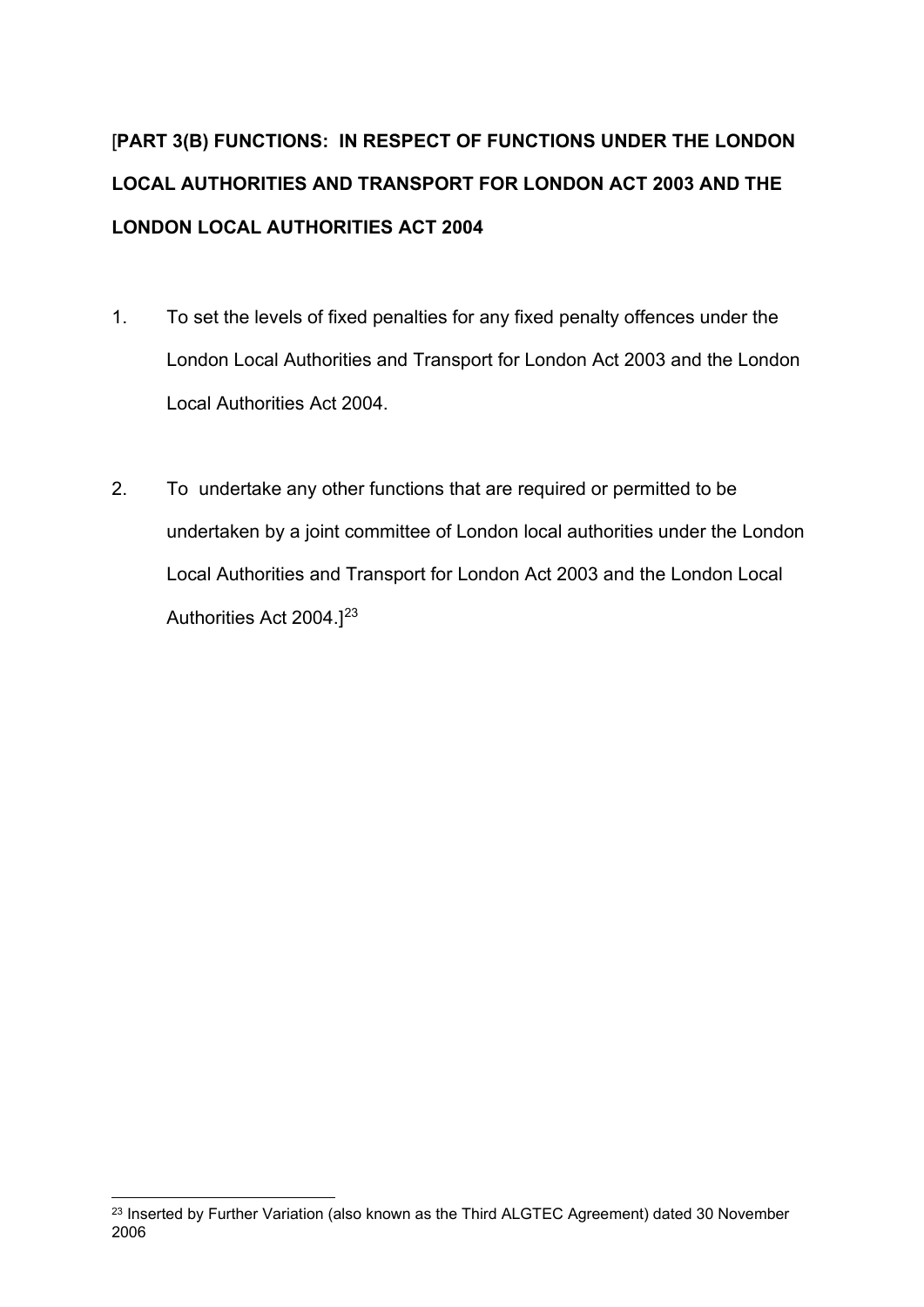## [**PART 3(C) FUNCTIONS: IN RESPECT OF THE EXERCISE OF FUNCTIONS UNDER THE LONDON LOCAL AUTHORITIES ACT 2007**

- 1. To publish a code of practice in accordance with section 11 of the London Local Authorities Act 2007 (unauthorised advertising: measures to be taken).
- 2. To publish a code of practice in accordance with section 25 of the London Local Authorities Act 2007 (powers to require removal of waste unlawfully deposited) after consultation with each of the Participating Councils.
- 3. In accordance with section 28 of the London Local Authorities Act 2007 (disposal of removed vehicles), to prescribe the sum to be paid as a bond under subsection 4(5) of the Refuse Disposal (Amenity) Act 1978.
- 4. To set the levels of penalty charges in accordance with sections 66 of the London Local Authorities Act 2007.
- 5. To undertake any other functions that are required or permitted to be undertaken by a joint committee of London local authorities under the London Local Authorities Act 2007.][24](#page-38-0)

<span id="page-38-0"></span><sup>&</sup>lt;sup>24</sup> Inserted by Second Further Variation (also known as the Fourth ALGTEC Agreement) dated 8 June 2009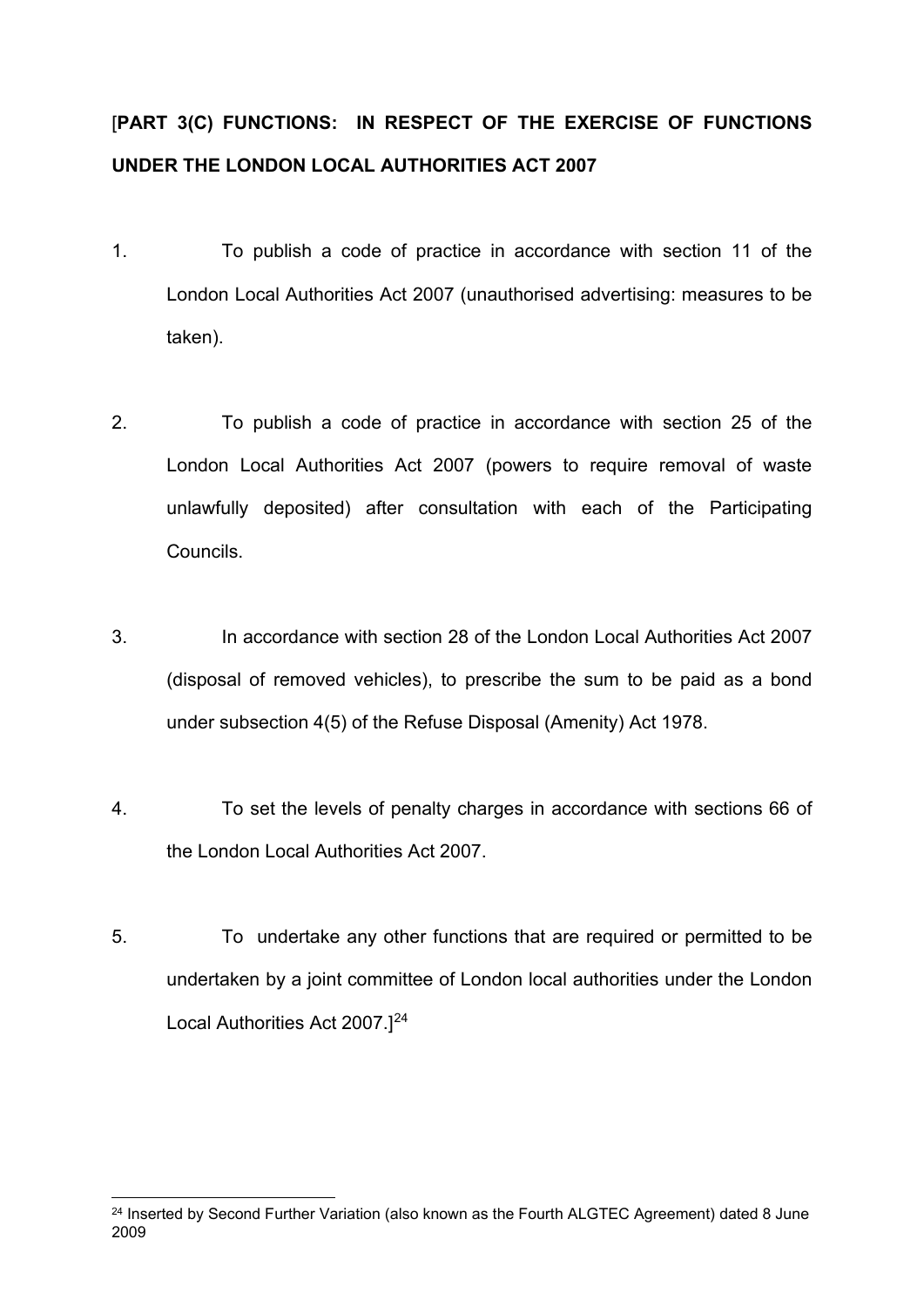[**PART 3(D) FUNCTIONS: IN RESPECT OF THE EXERCISE OF ANY OF THE PARTICIPATING COUNCILS' STATUTORY FUNCTIONS CONFERRED UNDER EXISTING OR FUTURE LONDON ACTS AS THEY RELATE TO TRANSPORT, ENVIRONMENT AND PLANNING MATTERS**

- 1. To undertake any other functions conferred on the Participating Councils and Transport for London under any other legislation insofar as such legislation relates to transport, environment and planning matters, subject to consultation with the Participating Councils and the written agreement of each Participating Council and, insofar as is relevant, Transport for London, such functions to be listed at paragraph 2 below.
- 2. Pursuant to paragraph 1 above, the further functions which the Participating Councils, and where relevant Transport for London, have agreed shall be exercised by the Committee under Part 3(D) of this Agreement are:
	- a. [Make pan-London traffic order(s) under section 6 of the Road Traffic Regulation Act 1984, and all other enabling powers, where it is in the collective interests of the Participating Authorities, and TfL as relevant, such decision to be taken only after consultation with each of them. To provide for the implementation and enforcement of any order(s) so made including but not limited to the monitoring of the effectiveness of the said implementation and enforcement, the examination of vehicles, the issue of permits including the consideration of appeals arising from the refusal or conditioning of any such permits, the erection of adequate signs, liaison with the police, the prosecution of offences arising under such order(s) and any amendments approved from time to time, the updating of technical information on new vehicle designs,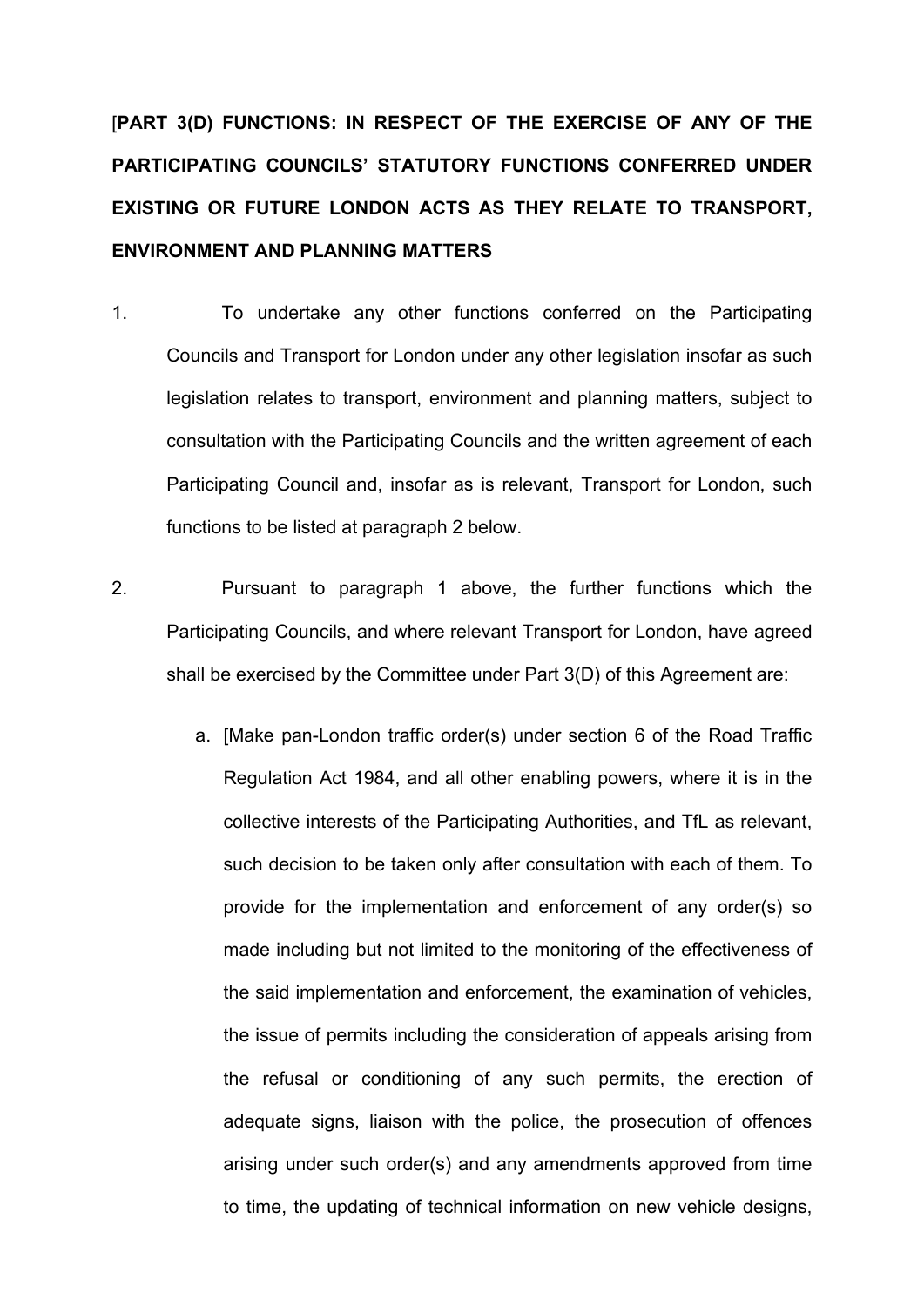the taking of all necessary steps to promote and make amending, supplementary and other variation orders affecting the primary order( s) and the determination and implementation of policy and the giving of advice.][25](#page-40-0)

(b) [(i) The provision and operation of charging apparatus for electrically powered motor vehicles and/or the grant of permission to provide and operate charging apparatus for electrically powered motor vehicles under section 16 of the London Local Authorities and Transport for London Act 2013 PROVIDED THAT such provision and operation may only take place at locations first agreed by the Participating Council which is the highway authority for the affected road (or, where it is the highway authority for the affected road, TfL) AND PROVIDED FURTHER THAT any grant or other monies provided to LCTEC for the purpose of providing and/or operating charging apparatus for electrically powered motor vehicles shall be applied to any such provision and operation by LCTEC which shall be at no cost or expense to the Participating Councils unless first agreed.

(ii) The exercise of powers under Section 1 of the Localism Act 2011 for the purposes of giving effect to the joint exercise of functions under Section 16 of the London Local Authorities and Transport for London Act 2013 by LCTEC, or otherwise for the purposes of supporting and facilitating the Participating Councils and/or TfL in their exercise of those functions, including but not limited to oversight and management of the arrangements

(iii) For the purposes of exercising functions under  $(b)(i)$  and  $(b)(ii)$  above LCTEC may appoint TfL to act as its agent (subject to Part 7 of this Agreement applying to

<span id="page-40-0"></span><sup>&</sup>lt;sup>25</sup> At 27<sup>th</sup> October 2014 all the Participating Councils and Transport for London had made the delegation in the same form.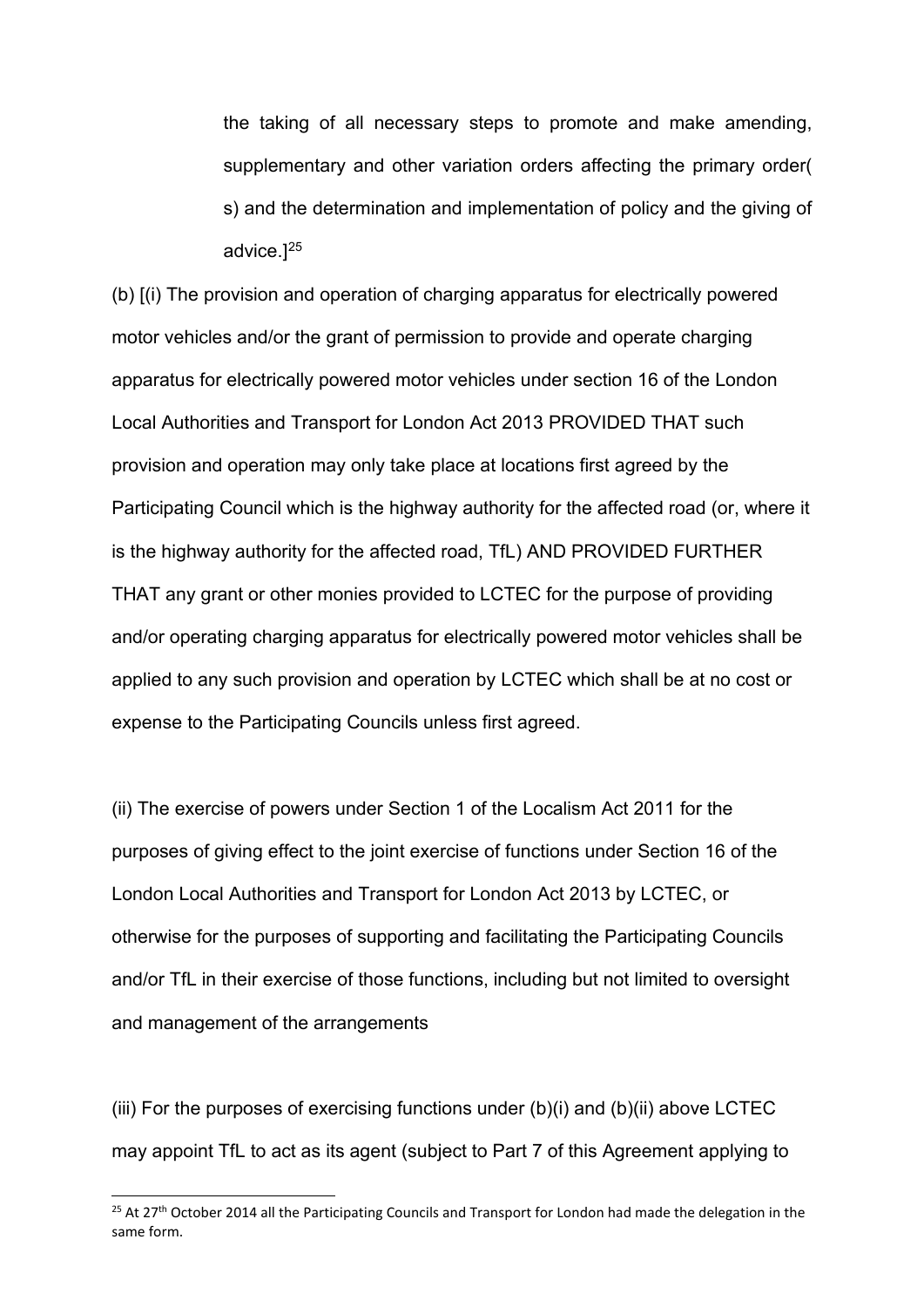any such appointment, including its termination) and FOR THE AVOIDANCE OF DOUBT the functions referred to at (b)(i) and (b)(ii) above may be exercised directly by LCTEC or pursuant to a contract or Service Level Agreement between LCTEC and TfL (or between LCTEC and another appropriate body) or through such servant, agent or contractor as LCTEC may appoint*.*] *[26](#page-41-0)* 

…

3. At such time as amendments are made under this Part 3(D), the Committee shall provide each Participating Council and Transport for London with an updated copy of this Part 3(D) reflecting the amendments to paragraph  $2.127$  $2.127$ 

## 1. [**PART 3(E) FUNCTIONS – PARKING ON PRIVATE LAND APPEALS SERVICE**

2. The general power of competence under section 1 of the Localism Act 2011 for the purpose of providing, on a full cost recovery basis, and independent appeals service for disputes arising in respect of parking on private land (with reference to section 56 and Schedule 4 of the Protection of Freedoms Act 2012)<sup>[[28](#page-41-2)</sup>

## **PART 4 FUNCTIONS: GENERAL**

1. To do anything which is calculated to facilitate or is conducive or incidental to any of the functions set out in  $[Parts 1-3E]^{29}$  $[Parts 1-3E]^{29}$  $[Parts 1-3E]^{29}$  of this Schedule ("the Functions")

<span id="page-41-0"></span><sup>&</sup>lt;sup>26</sup> Inserted by an Amendment authorised by LCTEC at its meeting of 15 July 2017. At 16 July 2020 all the Participating Councils had made the delegation in the same form.

<span id="page-41-1"></span><sup>&</sup>lt;sup>27</sup> Inserted by Second Further Variation (also known as the Fourth ALGTEC Agreement) dated 8 June 2009

<span id="page-41-2"></span><sup>&</sup>lt;sup>28</sup> Inserted by Third Further Variation (also known as the Fifth ALGTEC Agreement) dated 14 May 2015

<span id="page-41-3"></span><sup>&</sup>lt;sup>29</sup> Substituted by Third Further Variation (also known as the Fifth ALGTEC Agreement) dated 14 May 2015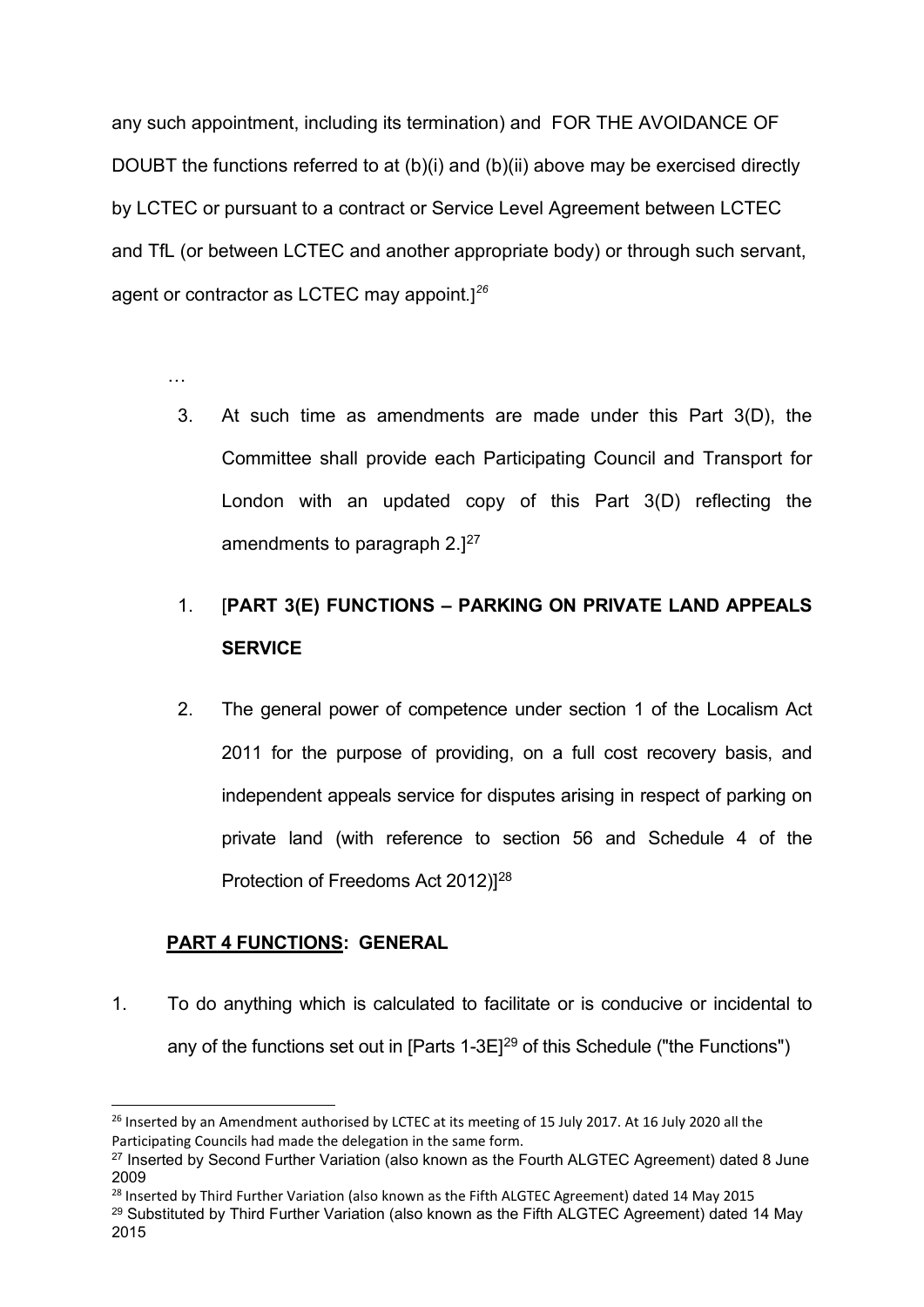- 2. To procure the employment of such staff on such terms and conditions of employment as [LCTEC] considers appropriate to discharge the Functions
- 3. To enter into contracts for goods works and services in relation to any aspect of the Functions or such other functions as [LCTEC] can lawfully discharge and to enter into service level agreements with any of the Participating Councils in relation thereto. For the avoidance of doubt the Participating Councils have hereby delegated to [LCTEC] the function of negotiating and entering into a contract with Transport for London for the purposes of the recovery of costs pursuant to section 275(3) Greater London Authority Act 1999 to [LCTEC] (the installation operation and maintenance of traffic signal and associated traffic control equipment on borough roads and associated advice)
- [4. To undertake any policy actions on behalf of the Participating Councils in relation to any aspect of the Functions or other such functions as [LCTEC] can lawfully discharge, including functions conferred on the Participating Councils under any legislation insofar as such legislation relates to transport, environment and planning matters, such policy actions to be subject to consultation with the Participating Councils
- 5. To publish any statutory codes of practice in relation to any aspect of the Functions or other such functions as [LCTEC] can lawfully discharge, including functions conferred on the Participating Councils under legislation insofar as such legislation relates to transport, environment and planning matters
- 6. In this Part of this Schedule: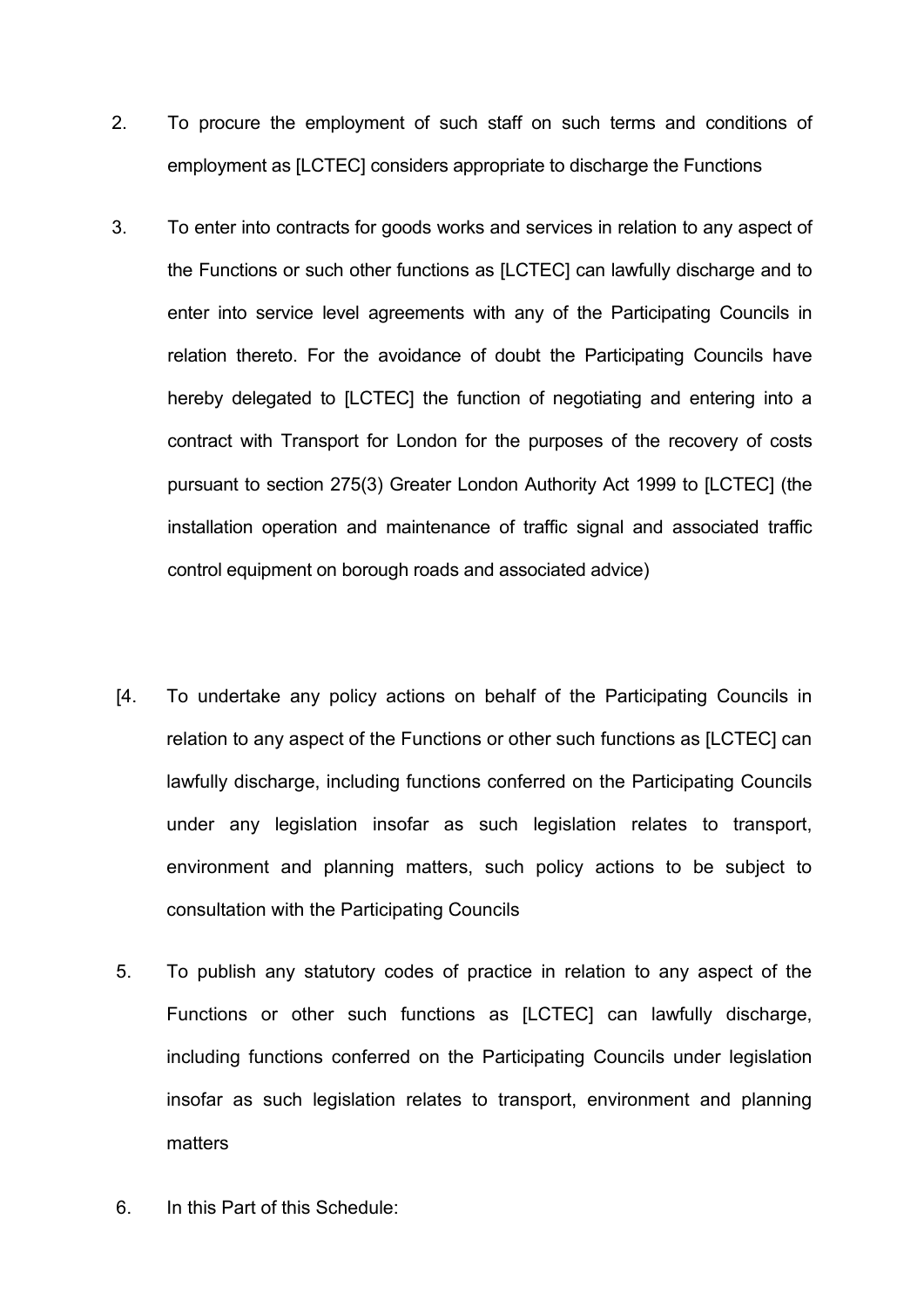- (a) "policy action" shall mean any of the following actions on behalf of the Participating Councils:
	- (i) the lobbying of Government bodies in relation to proposed legislation and Government policy,
- (ii) responding to Government consultations,
	- (iii) liaising with other persons and bodies and representing the views of the Participating Councils in relation to the development of policies,
	- (iv) drafting policies, guidance, model documents and codes of practice for adoption or use by the Participating Councils PROVIDED THAT no policy or code of practice so drafted shall be deemed to have been adopted by a Participating Council unless approval to it has been given by that Council or it is a statutory code of practice which falls within paragraph 6(b) below
- (b) "statutory code of practice" shall mean a code of practice published (after consultation with each of the Participating Councils) in response to a stipulation in an Act of Parliament or in subordinate legislation or in response to an undertaking given to Parliament that certain powers contained in that Act of Parliament or subordinate legislation may not be or will not be (as the case may be) exercised until a joint committee of the London local authorities has published a code of practice in relation theretol<sup>[30](#page-43-0)</sup>

<span id="page-43-0"></span><sup>&</sup>lt;sup>30</sup> Inserted by Second Further Variation (also known as the Fourth ALGTEC Agreement) dated 8 June 2009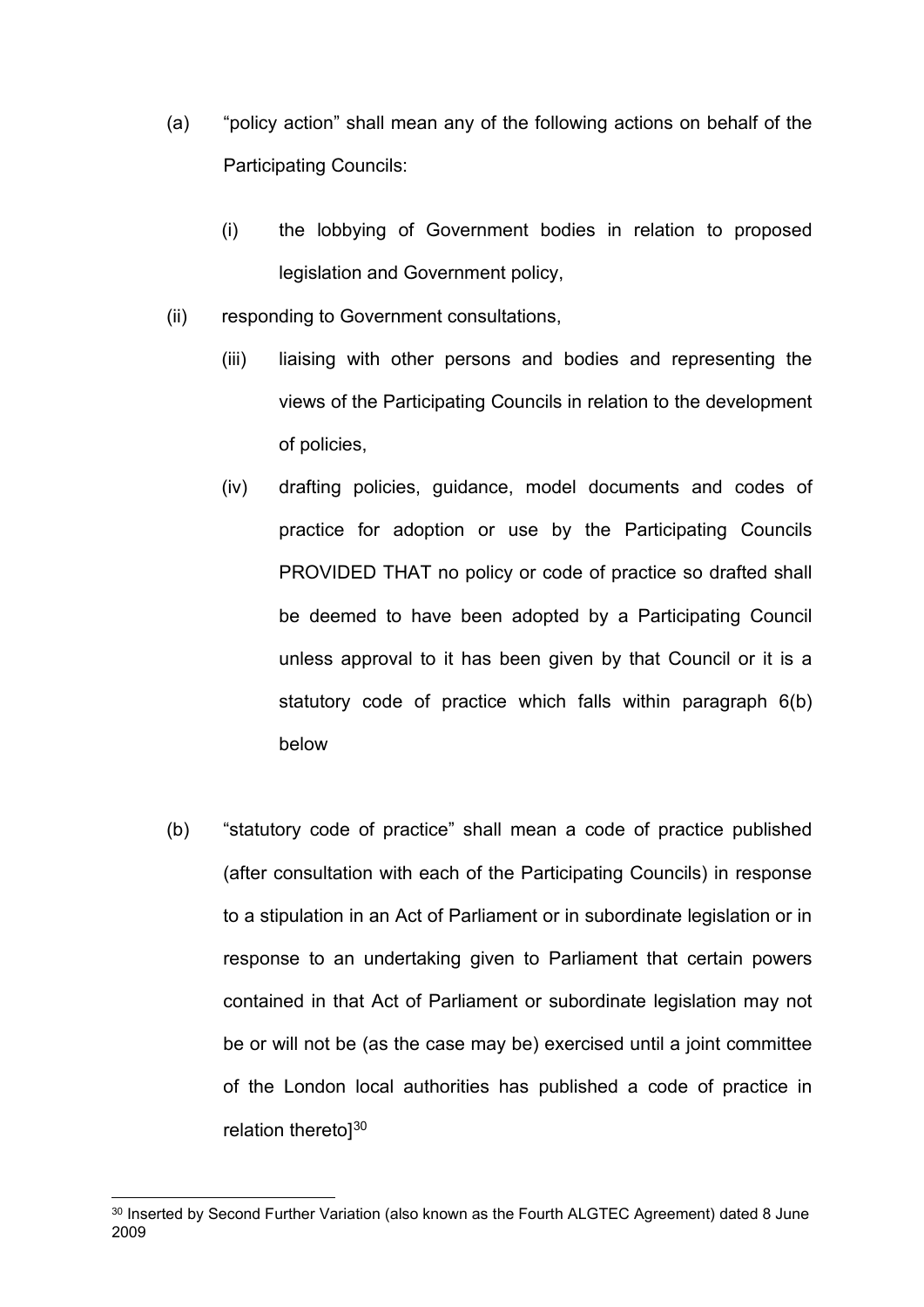### **SCHEDULE 3**

### **LEAD AUTHORITY FUNCTIONS**

- 1. To procure or provide such professional advice including but not limited to financial, legal, surveying and personnel as [LCTEC] shall require for the due and proper execution of its duties
- 2. To employ staff to undertake any [LCTEC] function and/or to provide payroll facilities and access to pension arrangements for staff employed by [LCTEC]
- 3. To negotiate and execute contracts in respect of goods, works, services and property transactions on behalf of [LCTEC] on request
- 4. To institute and defend in its own name any court proceedings on behalf of [LCTEC] on request
- 5. Such further functions as may be agreed by [LCTEC]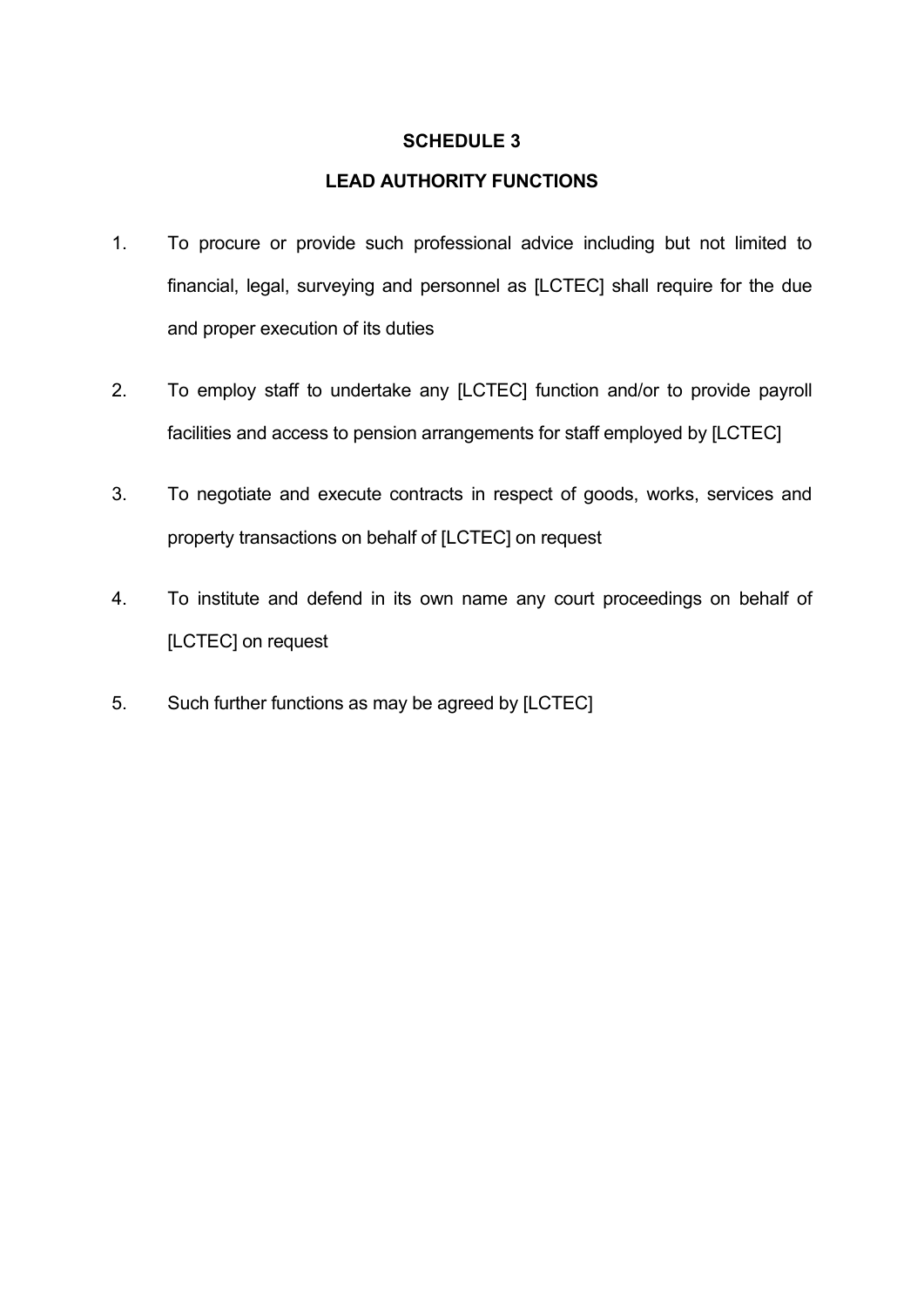#### **SCHEDULE 4**

#### **COSTS AND EXPENSES**

#### **PART 1: IN RESPECT OF FUNCTIONS PURSUANT TO SECTION 73(1) ROAD TRAFFIC ACT 1991 (APPOINTMENT OF PARKING ADJUDICATORS)(AS AMENDED)**

- 1. The following costs shall be apportioned equally amongst the Participating Councils and Transport for London:-
	- 1.1 Appoint parking adjudicators for the purposes of the Road Traffic Act 1991 subject to the Lord Chancellor's consent
	- 1.2 Determine the penalty charge levels and fees for de-clamping vehicle recovery storage and disposal subject to the approval of the Secretary of **State**
	- 1.3 Determine the rate of discount for early payment of penalty charge notices
	- 1.4 Determine the form for aggrieved motorists to make representations to Local Authorities under Section 71 of the Act
	- 1.5 The publication and updating as necessary of the Code of Practice for Parking in London
	- 1.6 General data collection and service monitoring
	- 1.7 The co-ordination of publicity and public relations activities
	- 1.8 The establishment of common training standards in connection with parking standards the accreditation of training centres and award of qualifications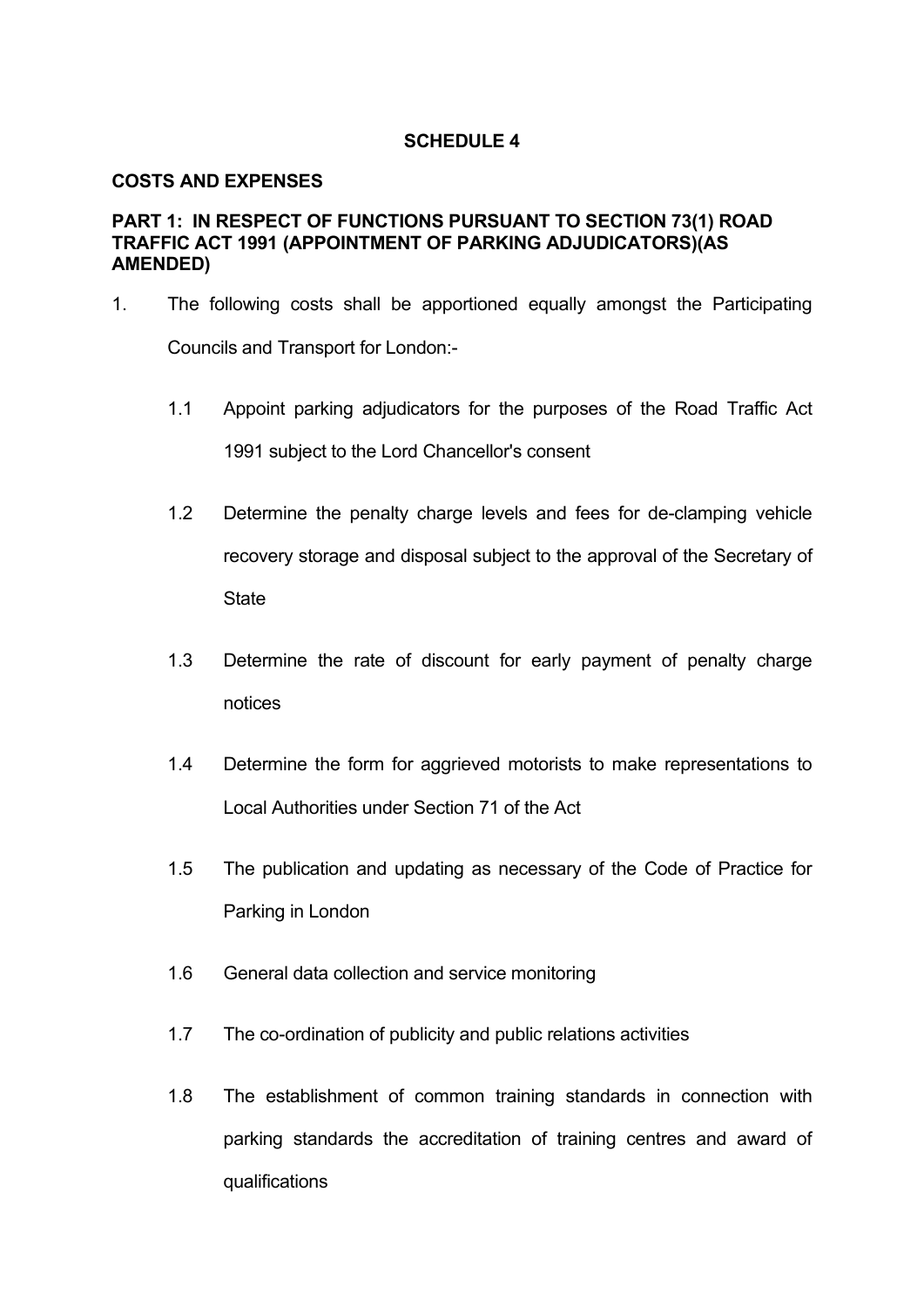- 1.9 The establishment of London-wide parking schemes
- 2, The following costs shall be apportioned according to the number of PCNs issued:
	- 2.1 Provision of accommodation and administrative staff for the parking adiudicators
	- 2.2 The establishment of links with the Metropolitan and City Police the County Courts and the DVLA
	- 2.3 The co-ordination of
		- 2.3.1 payment facilities
		- 2.3.2 pound facilities
	- 2.4 The maintenance of records detailing persistent evaders and offenders
- 3. The following costs shall be apportioned according to actual use:
	- 3.1 The marginal costs of the functions set out in Clause 2 above together with those set out below
	- 3.2 The co-ordination and maintenance of vehicle removal and clamping operations
	- 3.3 The establishment and maintenance of a communications and control service to deal with vehicle removals
	- 3.4 The establishment and maintenance of a communications and control service to deal with wheel clamping
	- 3.5 Ticket Processing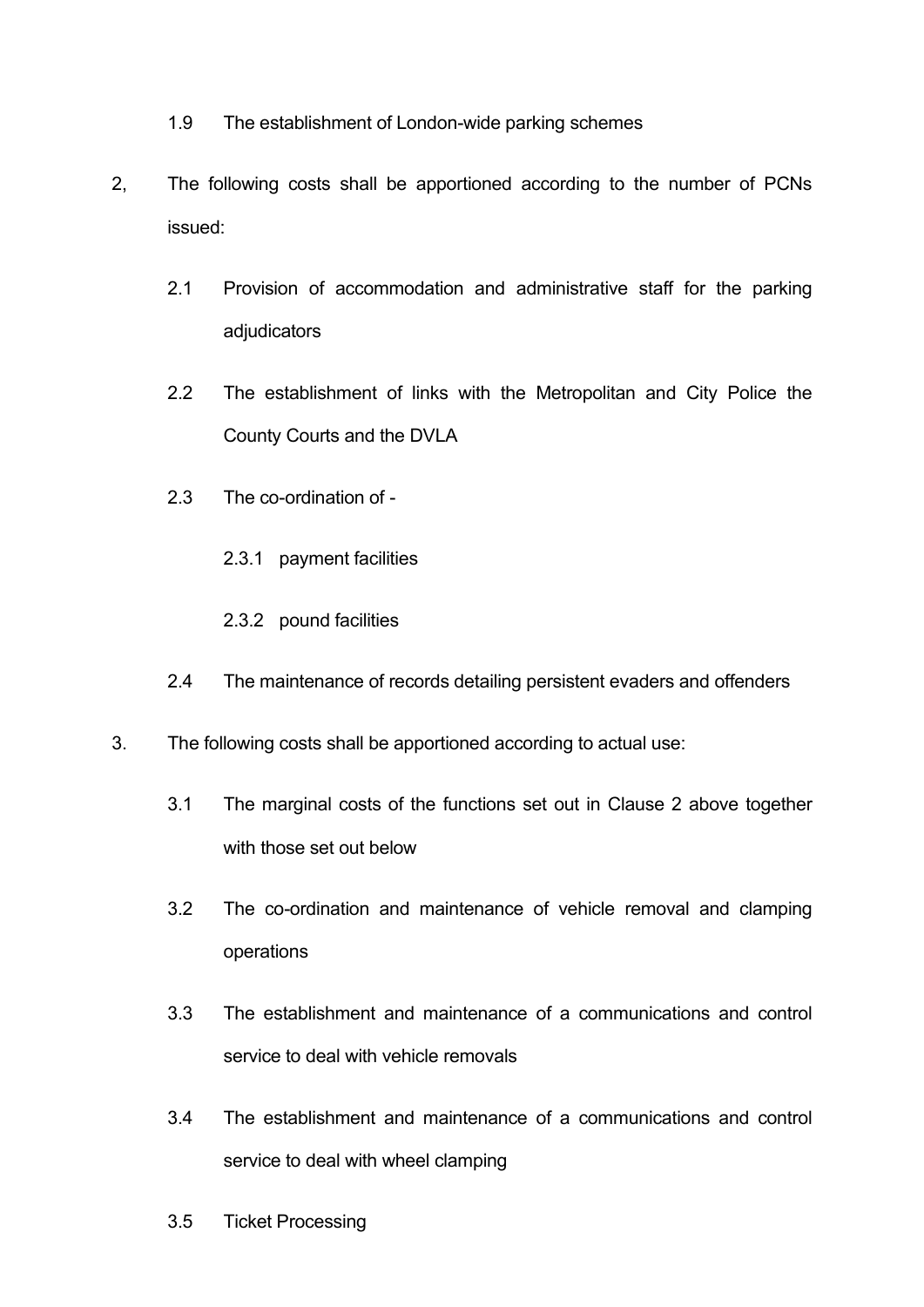#### **PART 2: IN RESPECT OF THE LONDON LORRY BAN**

- 1. The amounts of the contributions of each Participating Council shall be determined so that the expenditure (including an apportionment of staffing, premises and general administration costs) in respect of which they are payable is borne by the Participating Council in proportion to the populations of their respective areas
- 2. For the purposes of paragraph 1 above the population of any area shall be taken to be the total resident population of the area of each Participating Council on 30th June in the financial year beginning two years before the beginning of the financial year in respect of which the expenditure is payable as estimated by the Registrar General in accordance with the Levying Bodies (General) Regulations 1992 (or any future method of calculation introduced by any amendment or re-enactment thereof)
- 3. Transport for London shall be treated as if had a resident population equal to the average resident population of the Participating Councils as determined in accordance with paragraph 2 above for the purposes of calculating its contribution to the costs of the London Lorry Ban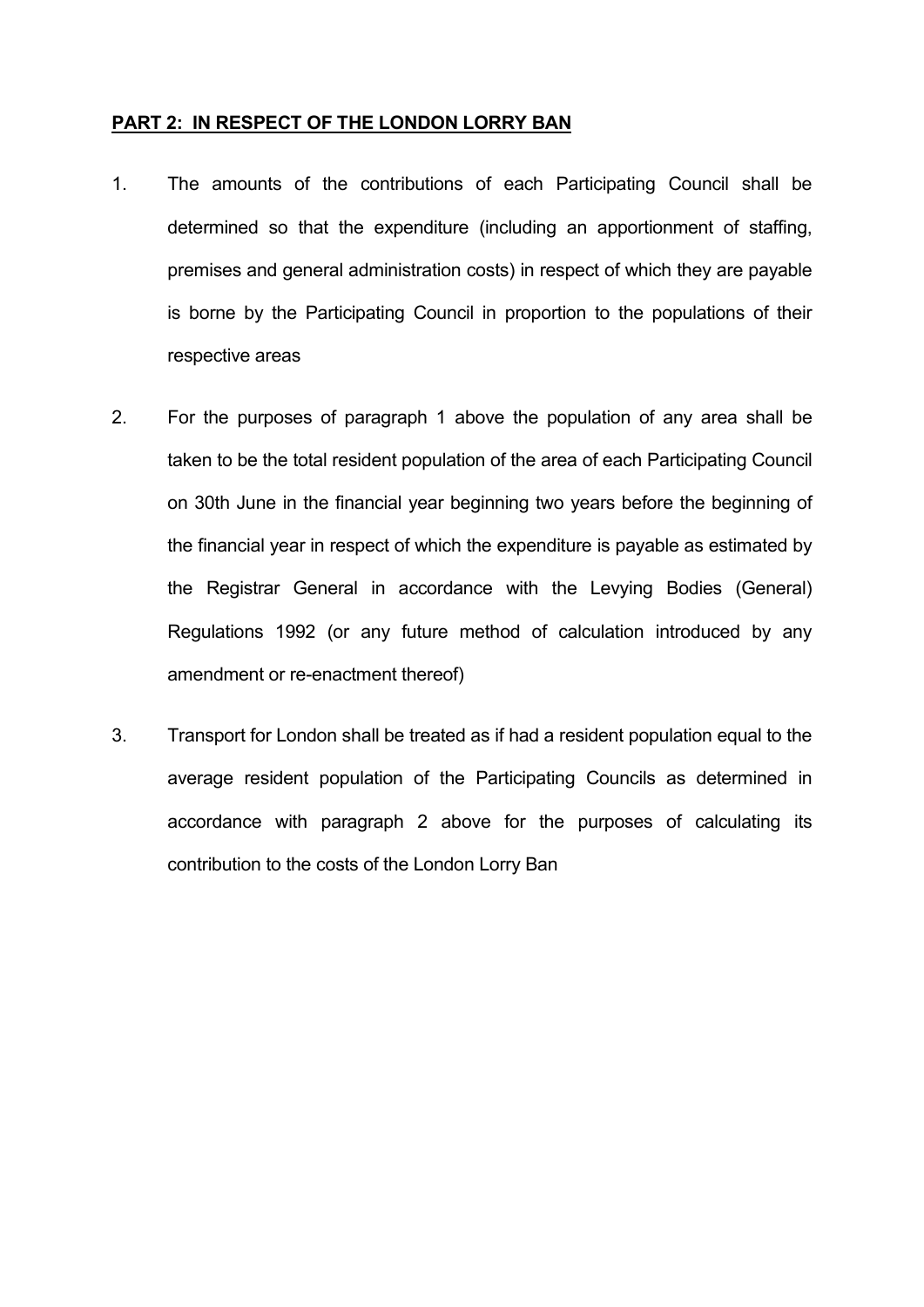## **PART 3: IN RESPECT OF FUNCTIONS PURSUANT TO SECTION 240 GREATER LONDON AUTHORITY ACT 1999 (TRAVEL CONCESSIONS)**

- [1. The cost of reimbursement to The Transport Operators in respect of the concessionary fares scheme, together with the cost of survey and other work needed to assess the reimbursement due to The Transport Operators, are:
	- (a) in respect of permits issued to eligible London residents, allocated to Participating Councils in proportion to the number of persons resident in those boroughs holding valid permits to travel on  $30<sup>th</sup>$  September in those years in which permits are reissued, or on such other dates as LCTEC may determine following consultation with the Participating Councils, subject to any decision taken by LCTEC in accordance with section 244 of the Greater London Authority Act 1999 and Clause 12.1 of the Agreement to vary these arrangements; and
	- (b) in respect of permits issued to eligible persons under section 145A(4) of the Transport Act 2000, allocated to Participating Councils in such proportions as may be agreed by ALGTEC in accordance with section 244 of the Greater London Authority Act 1999 and Clause 12.1 of the Agreement.]<sup>[31](#page-48-0)</sup>
- 2. All costs arising out of the exercise of the delegated functions in relation to the

<span id="page-48-0"></span><sup>&</sup>lt;sup>31</sup> Substituted by Second Further Variation (also known as the Fourth ALGTEC Agreement) dated 8 June 2009. This paragraph now needs to be read in conjunction with the consent award dated 8 October 2008, which changes the basis of apportionment. In light of the availability of two years' worth of usage data for London Overground and National Rail and consistent with the consent award dated 8 October 2008, on 13 December 2012 the LCTEC voted unanimously for a 3-year transitional period for the introduction of usage apportionment for the National Rail and London Overground elements of the Freedom Pass settlement from 2014/15 onwards.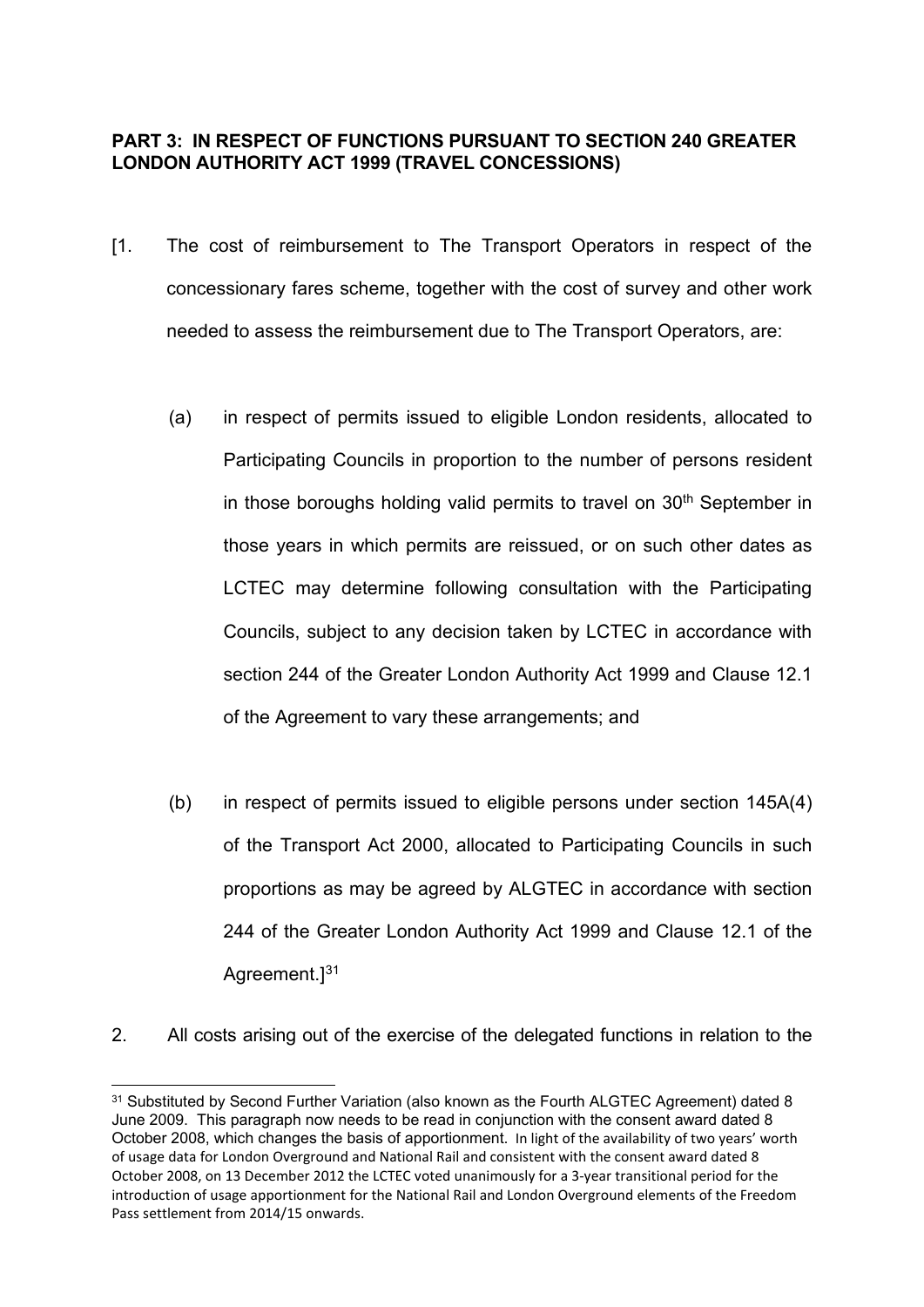London taxicard scheme (including an apportionment of staffing, premises and general administration costs) are allocated to Participating Councils in proportion to their share of the total membership of the London taxicard scheme as at 30th September in the preceding year.